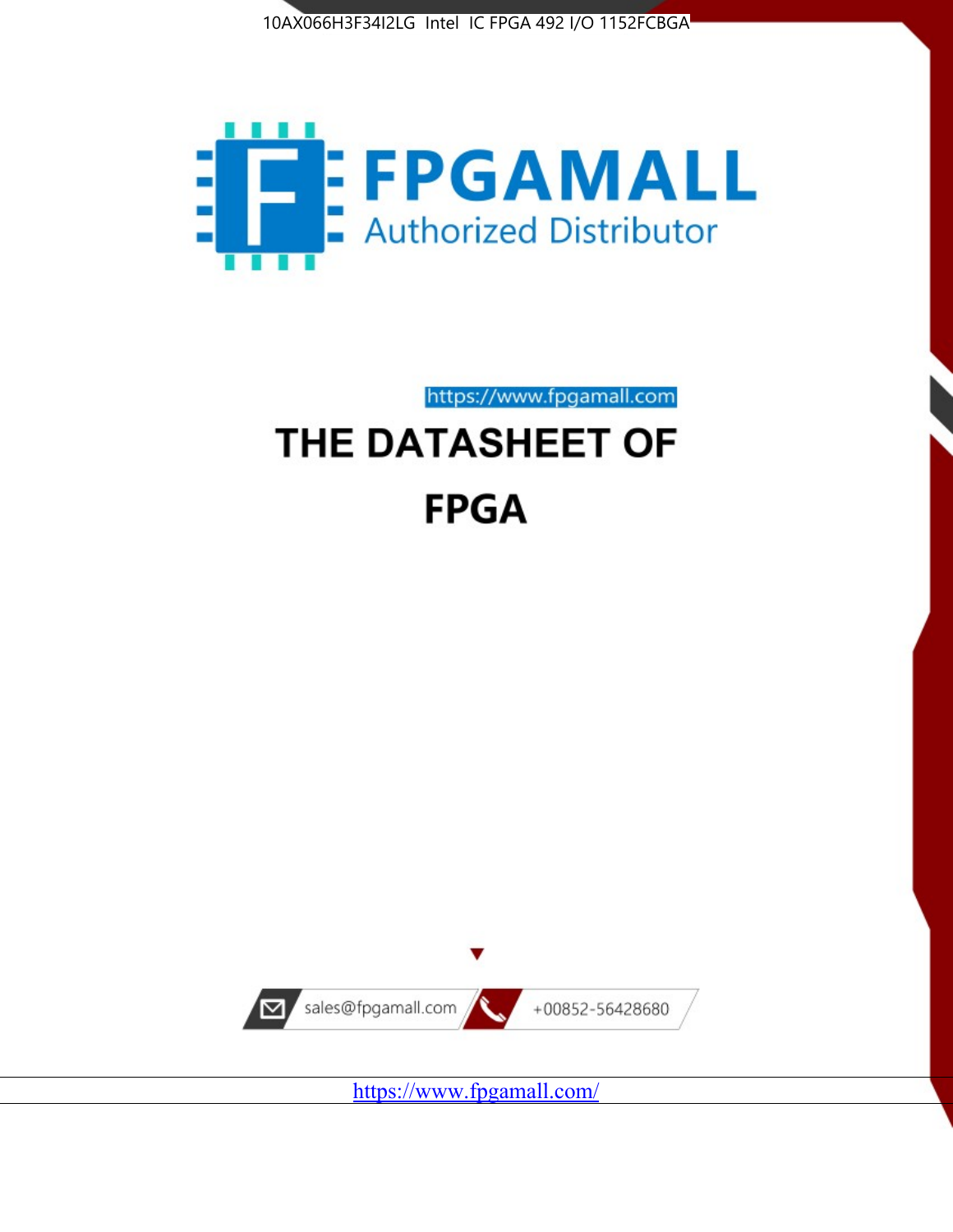10AX066H3F34I2LG Intel IC FPGA 492 I/O 1152FCBGA



# **Intel® Arria® 10 Device Overview**



**A10-OVERVIEW | 2018.12.06** Latest document on the web: **[PDF](https://www.intel.com/content/dam/www/programmable/us/en/pdfs/literature/hb/arria-10/a10_overview.pdf)** | **[HTML](https://www.intel.com/content/www/us/en/programmable/documentation/sam1403480274650.html)**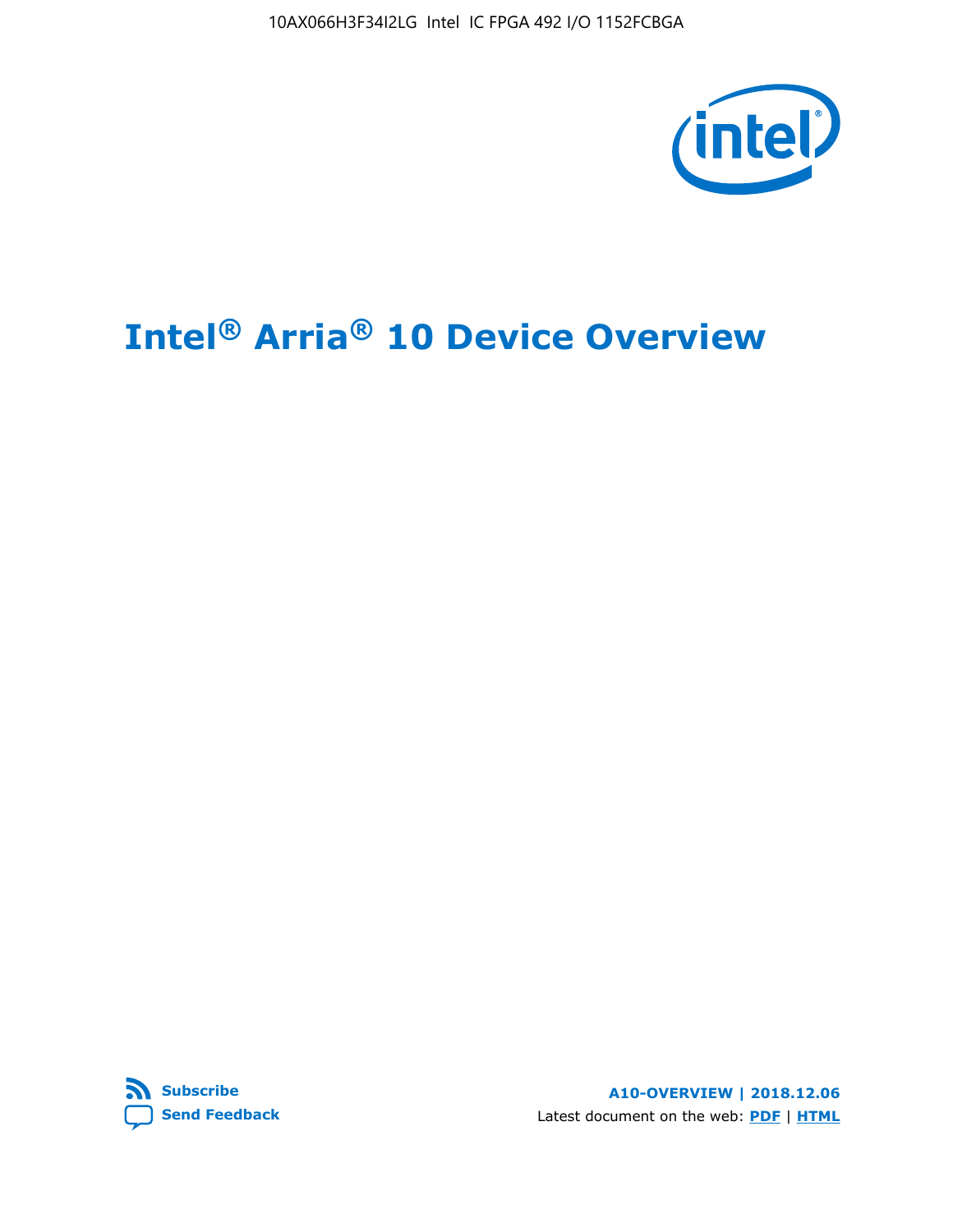

**Contents** 

# **Contents**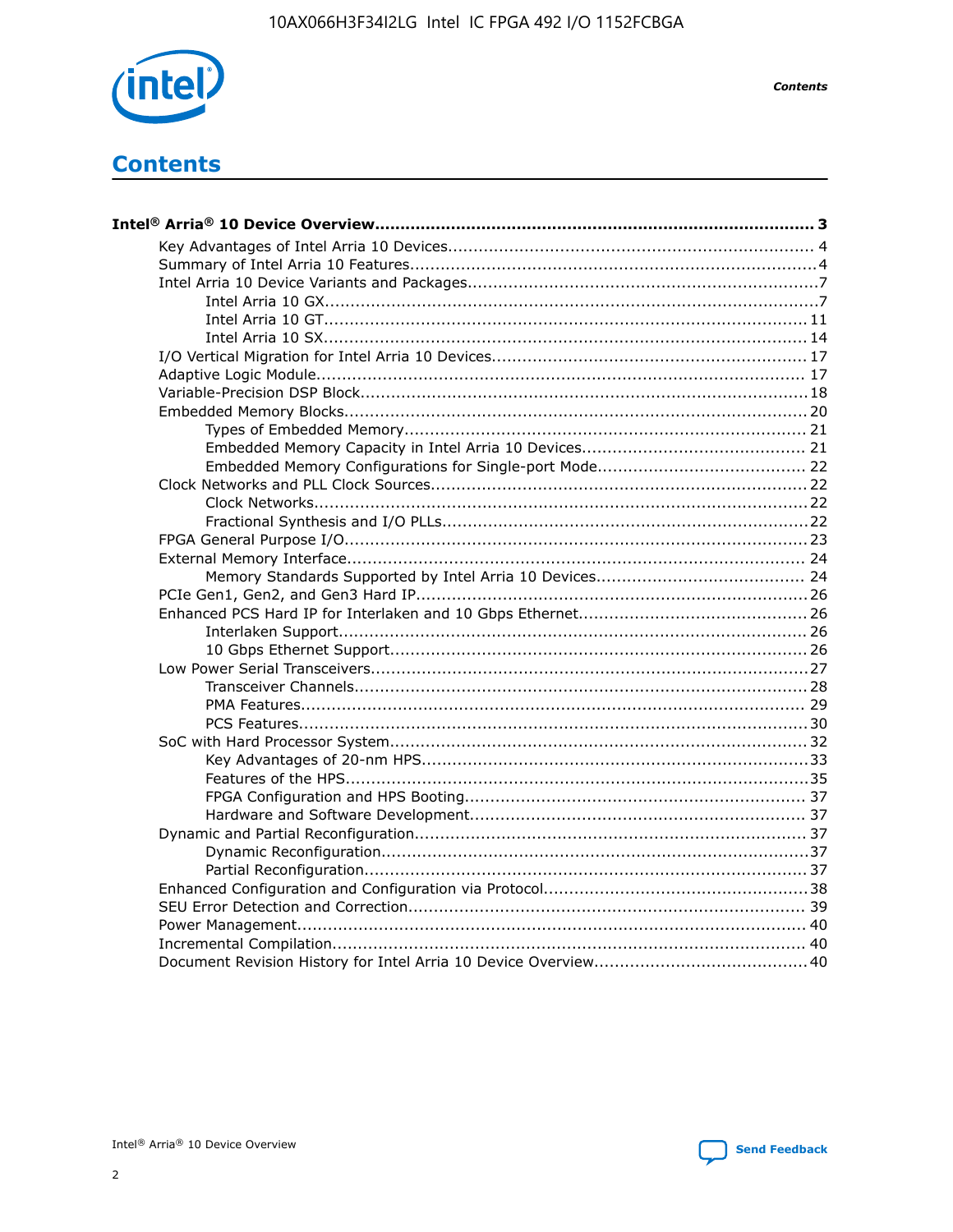**A10-OVERVIEW | 2018.12.06**

**[Send Feedback](mailto:FPGAtechdocfeedback@intel.com?subject=Feedback%20on%20Intel%20Arria%2010%20Device%20Overview%20(A10-OVERVIEW%202018.12.06)&body=We%20appreciate%20your%20feedback.%20In%20your%20comments,%20also%20specify%20the%20page%20number%20or%20paragraph.%20Thank%20you.)**



# **Intel® Arria® 10 Device Overview**

The Intel<sup>®</sup> Arria<sup>®</sup> 10 device family consists of high-performance and power-efficient 20 nm mid-range FPGAs and SoCs.

Intel Arria 10 device family delivers:

- Higher performance than the previous generation of mid-range and high-end FPGAs.
- Power efficiency attained through a comprehensive set of power-saving technologies.

The Intel Arria 10 devices are ideal for high performance, power-sensitive, midrange applications in diverse markets.

| <b>Market</b>         | <b>Applications</b>                                                                                               |
|-----------------------|-------------------------------------------------------------------------------------------------------------------|
| Wireless              | Channel and switch cards in remote radio heads<br>٠<br>Mobile backhaul<br>٠                                       |
| Wireline              | 40G/100G muxponders and transponders<br>٠<br>100G line cards<br>٠<br><b>Bridging</b><br>٠<br>Aggregation<br>٠     |
| <b>Broadcast</b>      | Studio switches<br>٠<br>Servers and transport<br>٠<br>Videoconferencing<br>٠<br>Professional audio and video<br>٠ |
| Computing and Storage | Flash cache<br>٠<br>Cloud computing servers<br>٠<br>Server acceleration<br>٠                                      |
| Medical               | Diagnostic scanners<br>٠<br>Diagnostic imaging<br>٠                                                               |
| Military              | Missile guidance and control<br>٠<br>Radar<br>٠<br>Electronic warfare<br>٠<br>Secure communications<br>٠          |

#### **Table 1. Sample Markets and Ideal Applications for Intel Arria 10 Devices**

#### **Related Information**

- [Intel Arria 10 Device Handbook: Known Issues](http://www.altera.com/support/kdb/solutions/rd07302013_646.html) Lists the planned updates to the *Intel Arria 10 Device Handbook* chapters.
- [Intel Arria 10 GX/GT Device Errata and Design Recommendations](https://www.intel.com/content/www/us/en/programmable/documentation/agz1493851706374.html#yqz1494433888646)
- [Intel Arria 10 SX Device Errata and Design Recommendations](https://www.intel.com/content/www/us/en/programmable/documentation/cru1462832385668.html#cru1462832558642)

Intel Corporation. All rights reserved. Intel, the Intel logo, Altera, Arria, Cyclone, Enpirion, MAX, Nios, Quartus and Stratix words and logos are trademarks of Intel Corporation or its subsidiaries in the U.S. and/or other countries. Intel warrants performance of its FPGA and semiconductor products to current specifications in accordance with Intel's standard warranty, but reserves the right to make changes to any products and services at any time without notice. Intel assumes no responsibility or liability arising out of the application or use of any information, product, or service described herein except as expressly agreed to in writing by Intel. Intel customers are advised to obtain the latest version of device specifications before relying on any published information and before placing orders for products or services. \*Other names and brands may be claimed as the property of others.

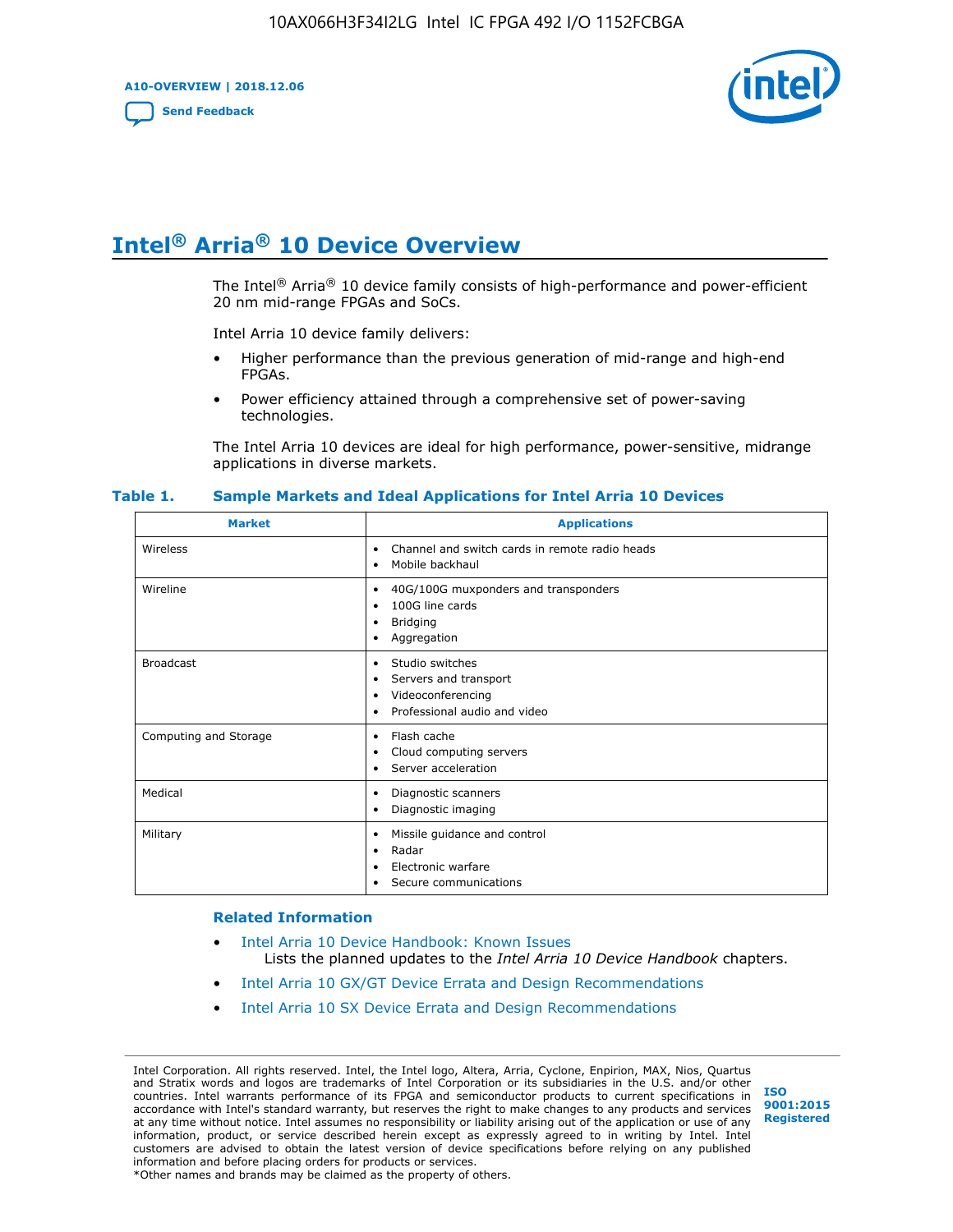

# **Key Advantages of Intel Arria 10 Devices**

# **Table 2. Key Advantages of the Intel Arria 10 Device Family**

| <b>Advantage</b>                                                                                          | <b>Supporting Feature</b>                                                                                                                                                                                                                                                                                                |
|-----------------------------------------------------------------------------------------------------------|--------------------------------------------------------------------------------------------------------------------------------------------------------------------------------------------------------------------------------------------------------------------------------------------------------------------------|
| Enhanced core architecture                                                                                | Built on TSMC's 20 nm process technology<br>٠<br>60% higher performance than the previous generation of mid-range FPGAs<br>٠<br>15% higher performance than the fastest previous-generation FPGA<br>٠                                                                                                                    |
| High-bandwidth integrated<br>transceivers                                                                 | Short-reach rates up to 25.8 Gigabits per second (Gbps)<br>٠<br>Backplane capability up to 12.5 Gbps<br>٠<br>Integrated 10GBASE-KR and 40GBASE-KR4 Forward Error Correction (FEC)<br>٠                                                                                                                                   |
| Improved logic integration and<br>hard IP blocks                                                          | 8-input adaptive logic module (ALM)<br>٠<br>Up to 65.6 megabits (Mb) of embedded memory<br>٠<br>Variable-precision digital signal processing (DSP) blocks<br>Fractional synthesis phase-locked loops (PLLs)<br>Hard PCI Express Gen3 IP blocks<br>Hard memory controllers and PHY up to 2,400 Megabits per second (Mbps) |
| Second generation hard<br>processor system (HPS) with<br>integrated ARM* Cortex*-A9*<br>MPCore* processor | Tight integration of a dual-core ARM Cortex-A9 MPCore processor, hard IP, and an<br>٠<br>FPGA in a single Intel Arria 10 system-on-a-chip (SoC)<br>Supports over 128 Gbps peak bandwidth with integrated data coherency between<br>$\bullet$<br>the processor and the FPGA fabric                                        |
| Advanced power savings                                                                                    | Comprehensive set of advanced power saving features<br>٠<br>Power-optimized MultiTrack routing and core architecture<br>٠<br>Up to 40% lower power compared to previous generation of mid-range FPGAs<br>Up to 60% lower power compared to previous generation of high-end FPGAs                                         |

# **Summary of Intel Arria 10 Features**

## **Table 3. Summary of Features for Intel Arria 10 Devices**

| <b>Feature</b>                  | <b>Description</b>                                                                                                                                                                                                                                                                                                                                                                                           |
|---------------------------------|--------------------------------------------------------------------------------------------------------------------------------------------------------------------------------------------------------------------------------------------------------------------------------------------------------------------------------------------------------------------------------------------------------------|
| Technology                      | TSMC's 20-nm SoC process technology<br>Allows operation at a lower $V_{\text{CC}}$ level of 0.82 V instead of the 0.9 V standard $V_{\text{CC}}$ core voltage                                                                                                                                                                                                                                                |
| Packaging                       | 1.0 mm ball-pitch Fineline BGA packaging<br>٠<br>0.8 mm ball-pitch Ultra Fineline BGA packaging<br>Multiple devices with identical package footprints for seamless migration between different<br><b>FPGA</b> densities<br>Devices with compatible package footprints allow migration to next generation high-end<br>Stratix <sup>®</sup> 10 devices<br>RoHS, leaded $(1)$ , and lead-free (Pb-free) options |
| High-performance<br>FPGA fabric | Enhanced 8-input ALM with four registers<br>Improved multi-track routing architecture to reduce congestion and improve compilation time<br>Hierarchical core clocking architecture<br>Fine-grained partial reconfiguration                                                                                                                                                                                   |
| Internal memory<br>blocks       | M20K-20-Kb memory blocks with hard error correction code (ECC)<br>Memory logic array block (MLAB)-640-bit memory                                                                                                                                                                                                                                                                                             |
|                                 | continued                                                                                                                                                                                                                                                                                                                                                                                                    |



<sup>(1)</sup> Contact Intel for availability.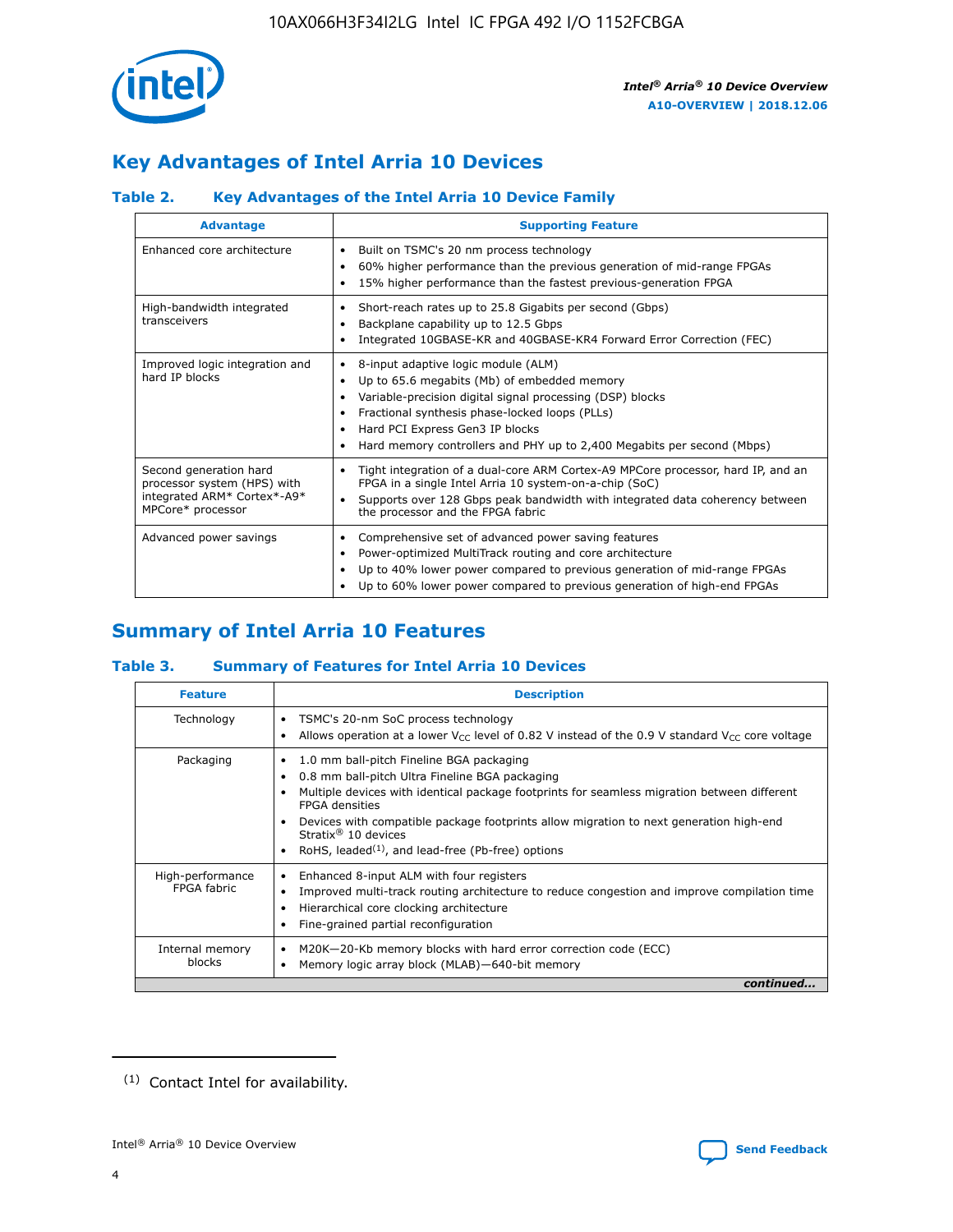r



| <b>Feature</b>                         |                                                                                                                | <b>Description</b>                                                                                                                                                                                                                                                                                                                                                                                                                                                                                                                                                                                                                                                                                                                                                                                                                     |  |  |  |  |  |  |
|----------------------------------------|----------------------------------------------------------------------------------------------------------------|----------------------------------------------------------------------------------------------------------------------------------------------------------------------------------------------------------------------------------------------------------------------------------------------------------------------------------------------------------------------------------------------------------------------------------------------------------------------------------------------------------------------------------------------------------------------------------------------------------------------------------------------------------------------------------------------------------------------------------------------------------------------------------------------------------------------------------------|--|--|--|--|--|--|
| Embedded Hard IP<br>blocks             | Variable-precision DSP                                                                                         | Native support for signal processing precision levels from $18 \times 19$ to<br>54 x 54<br>Native support for 27 x 27 multiplier mode<br>64-bit accumulator and cascade for systolic finite impulse responses<br>(FIRs)<br>Internal coefficient memory banks<br>$\bullet$<br>Preadder/subtractor for improved efficiency<br>Additional pipeline register to increase performance and reduce<br>power<br>Supports floating point arithmetic:<br>- Perform multiplication, addition, subtraction, multiply-add,<br>multiply-subtract, and complex multiplication.<br>- Supports multiplication with accumulation capability, cascade<br>summation, and cascade subtraction capability.<br>- Dynamic accumulator reset control.<br>- Support direct vector dot and complex multiplication chaining<br>multiply floating point DSP blocks. |  |  |  |  |  |  |
|                                        | Memory controller                                                                                              | DDR4, DDR3, and DDR3L                                                                                                                                                                                                                                                                                                                                                                                                                                                                                                                                                                                                                                                                                                                                                                                                                  |  |  |  |  |  |  |
|                                        | PCI Express*                                                                                                   | PCI Express (PCIe*) Gen3 (x1, x2, x4, or x8), Gen2 (x1, x2, x4, or x8)<br>and Gen1 (x1, x2, x4, or x8) hard IP with complete protocol stack,<br>endpoint, and root port                                                                                                                                                                                                                                                                                                                                                                                                                                                                                                                                                                                                                                                                |  |  |  |  |  |  |
|                                        | Transceiver I/O                                                                                                | 10GBASE-KR/40GBASE-KR4 Forward Error Correction (FEC)<br>PCS hard IPs that support:<br>$\bullet$<br>- 10-Gbps Ethernet (10GbE)<br>- PCIe PIPE interface<br>$-$ Interlaken<br>- Gbps Ethernet (GbE)<br>- Common Public Radio Interface (CPRI) with deterministic latency<br>support<br>- Gigabit-capable passive optical network (GPON) with fast lock-<br>time support<br>13.5G JESD204b<br>$\bullet$<br>8B/10B, 64B/66B, 64B/67B encoders and decoders<br>Custom mode support for proprietary protocols                                                                                                                                                                                                                                                                                                                               |  |  |  |  |  |  |
| Core clock networks                    | $\bullet$<br>$\bullet$                                                                                         | Up to 800 MHz fabric clocking, depending on the application:<br>- 667 MHz external memory interface clocking with 2,400 Mbps DDR4 interface<br>- 800 MHz LVDS interface clocking with 1,600 Mbps LVDS interface<br>Global, regional, and peripheral clock networks<br>Clock networks that are not used can be gated to reduce dynamic power                                                                                                                                                                                                                                                                                                                                                                                                                                                                                            |  |  |  |  |  |  |
| Phase-locked loops<br>(PLLs)           | High-resolution fractional synthesis PLLs:<br>$\bullet$<br>Integer PLLs:<br>- Adjacent to general purpose I/Os | - Precision clock synthesis, clock delay compensation, and zero delay buffering (ZDB)<br>- Support integer mode and fractional mode<br>- Fractional mode support with third-order delta-sigma modulation<br>- Support external memory and LVDS interfaces                                                                                                                                                                                                                                                                                                                                                                                                                                                                                                                                                                              |  |  |  |  |  |  |
| FPGA General-purpose<br>$I/Os$ (GPIOs) | On-chip termination (OCT)                                                                                      | 1.6 Gbps LVDS-every pair can be configured as receiver or transmitter<br>1.2 V to 3.0 V single-ended LVTTL/LVCMOS interfacing                                                                                                                                                                                                                                                                                                                                                                                                                                                                                                                                                                                                                                                                                                          |  |  |  |  |  |  |
| <b>External Memory</b><br>Interface    |                                                                                                                | Hard memory controller- DDR4, DDR3, and DDR3L support<br>$-$ DDR4 $-$ speeds up to 1,200 MHz/2,400 Mbps<br>- DDR3-speeds up to 1,067 MHz/2,133 Mbps<br>Soft memory controller—provides support for RLDRAM $3^{(2)}$ , QDR IV $^{(2)}$ , and QDR II+<br>continued                                                                                                                                                                                                                                                                                                                                                                                                                                                                                                                                                                       |  |  |  |  |  |  |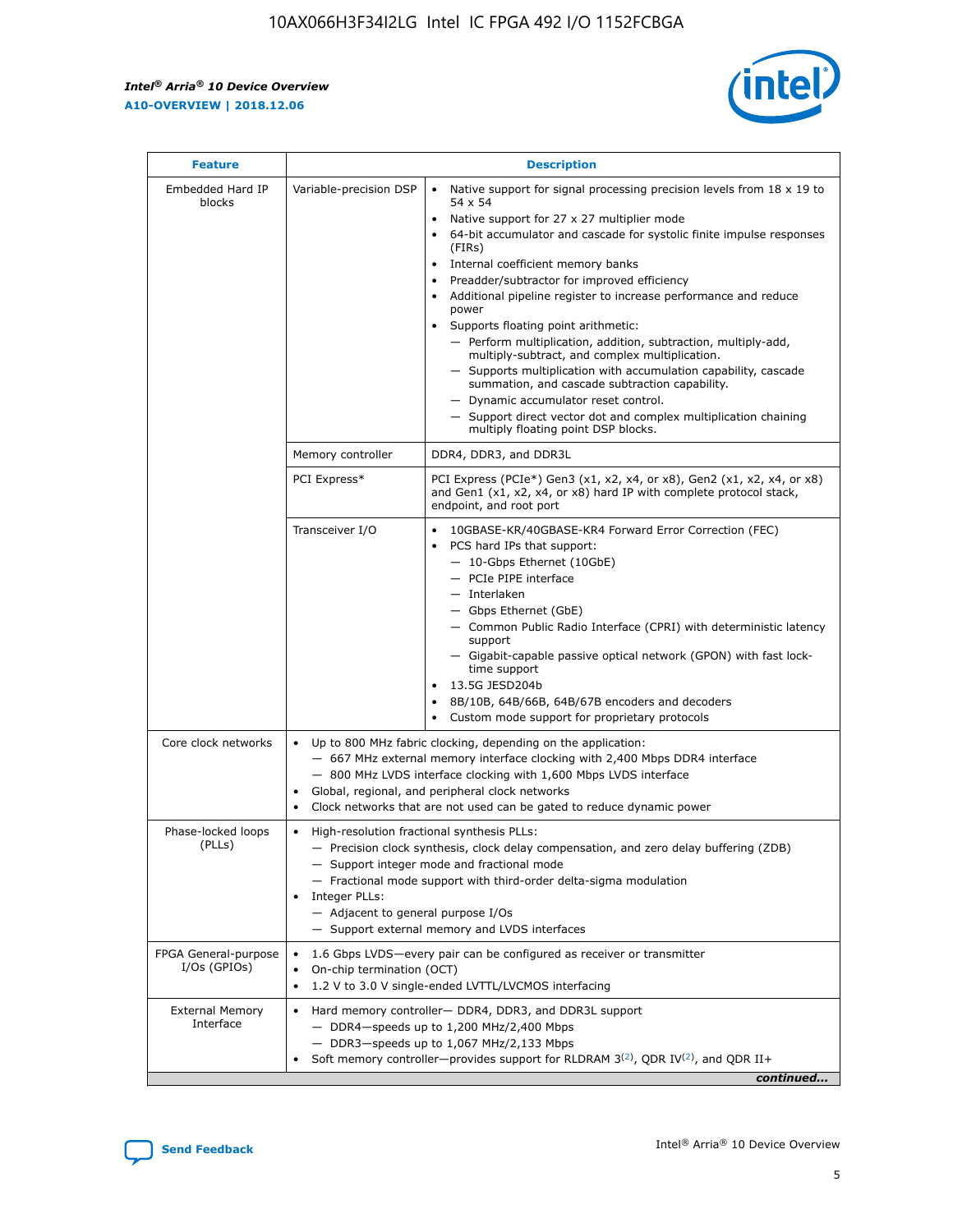

| <b>Feature</b>                                    | <b>Description</b>                                                                                                                                                                                                                                                                                                                                                                                                                                                                                                                                                                                                                         |
|---------------------------------------------------|--------------------------------------------------------------------------------------------------------------------------------------------------------------------------------------------------------------------------------------------------------------------------------------------------------------------------------------------------------------------------------------------------------------------------------------------------------------------------------------------------------------------------------------------------------------------------------------------------------------------------------------------|
| Low-power serial<br>transceivers                  | • Continuous operating range:<br>- Intel Arria 10 GX-1 Gbps to 17.4 Gbps<br>- Intel Arria 10 GT-1 Gbps to 25.8 Gbps<br>Backplane support:<br>$-$ Intel Arria 10 GX-up to 12.5<br>- Intel Arria 10 GT-up to 12.5<br>Extended range down to 125 Mbps with oversampling<br>ATX transmit PLLs with user-configurable fractional synthesis capability<br>Electronic Dispersion Compensation (EDC) support for XFP, SFP+, QSFP, and CFP optical<br>module<br>• Adaptive linear and decision feedback equalization<br>Transmitter pre-emphasis and de-emphasis<br>$\bullet$<br>Dynamic partial reconfiguration of individual transceiver channels |
| <b>HPS</b><br>(Intel Arria 10 SX<br>devices only) | Dual-core ARM Cortex-A9 MPCore processor-1.2 GHz CPU with<br>Processor and system<br>$\bullet$<br>1.5 GHz overdrive capability<br>256 KB on-chip RAM and 64 KB on-chip ROM<br>System peripherals-general-purpose timers, watchdog timers, direct<br>memory access (DMA) controller, FPGA configuration manager, and<br>clock and reset managers<br>Security features-anti-tamper, secure boot, Advanced Encryption<br>$\bullet$<br>Standard (AES) and authentication (SHA)<br>ARM CoreSight* JTAG debug access port, trace port, and on-chip<br>trace storage                                                                              |
|                                                   | <b>External interfaces</b><br>Hard memory interface-Hard memory controller (2,400 Mbps DDR4,<br>$\bullet$<br>and 2,133 Mbps DDR3), Quad serial peripheral interface (QSPI) flash<br>controller, NAND flash controller, direct memory access (DMA)<br>controller, Secure Digital/MultiMediaCard (SD/MMC) controller<br>Communication interface-10/100/1000 Ethernet media access<br>$\bullet$<br>control (MAC), USB On-The-GO (OTG) controllers, I <sup>2</sup> C controllers,<br>UART 16550, serial peripheral interface (SPI), and up to 62<br>HPS GPIO interfaces (48 direct-share I/Os)                                                 |
|                                                   | High-performance ARM AMBA* AXI bus bridges that support<br>Interconnects to core<br>$\bullet$<br>simultaneous read and write<br>HPS-FPGA bridges-include the FPGA-to-HPS, HPS-to-FPGA, and<br>$\bullet$<br>lightweight HPS-to-FPGA bridges that allow the FPGA fabric to issue<br>transactions to slaves in the HPS, and vice versa<br>Configuration bridge that allows HPS configuration manager to<br>configure the core logic via dedicated 32-bit configuration port<br>FPGA-to-HPS SDRAM controller bridge-provides configuration<br>interfaces for the multiport front end (MPFE) of the HPS SDRAM<br>controller                     |
| Configuration                                     | Tamper protection—comprehensive design protection to protect your valuable IP investments<br>Enhanced 256-bit advanced encryption standard (AES) design security with authentication<br>٠<br>Configuration via protocol (CvP) using PCIe Gen1, Gen2, or Gen3<br>continued                                                                                                                                                                                                                                                                                                                                                                  |

<sup>(2)</sup> Intel Arria 10 devices support this external memory interface using hard PHY with soft memory controller.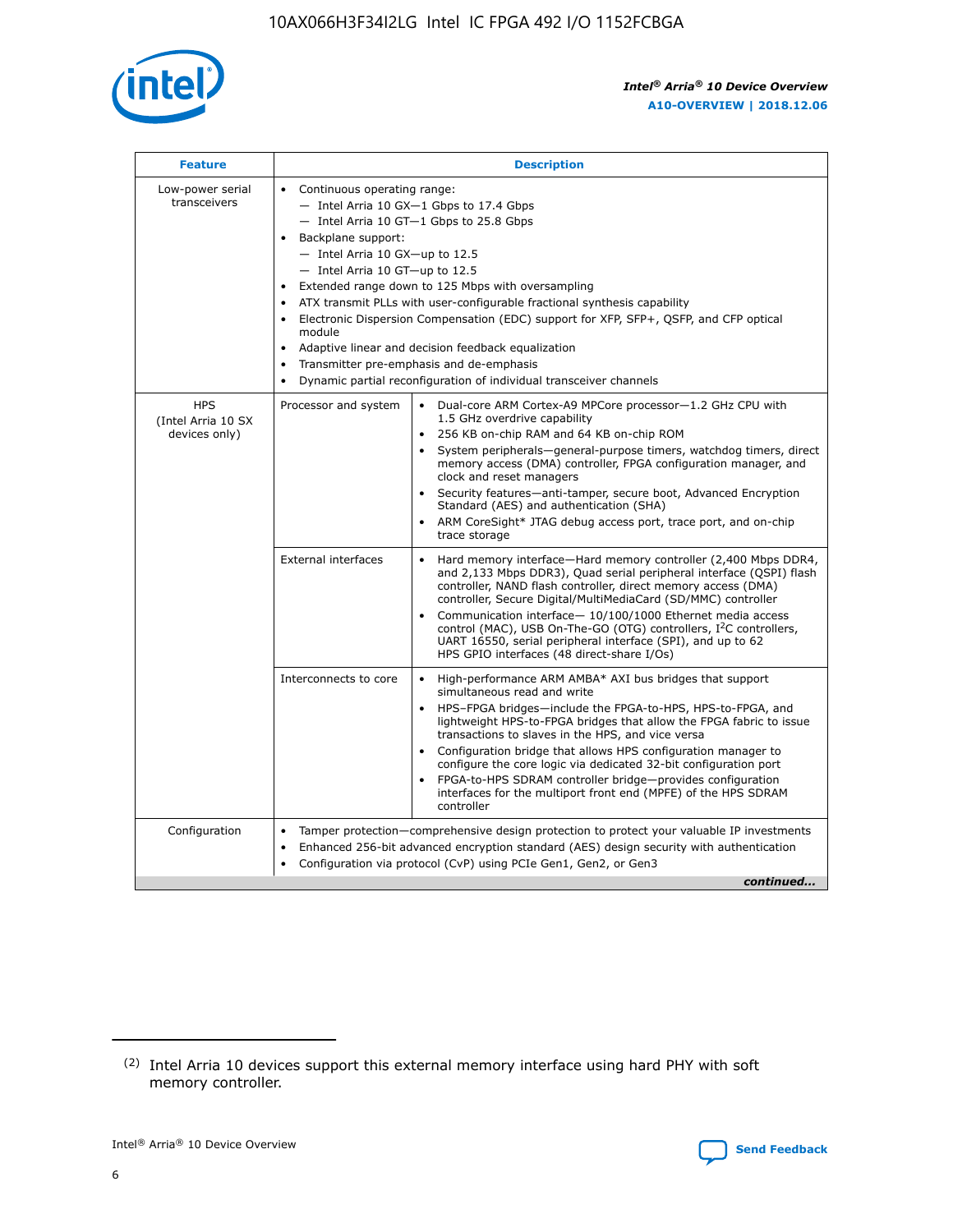

| <b>Feature</b>     | <b>Description</b>                                                                                                                                                                                                            |
|--------------------|-------------------------------------------------------------------------------------------------------------------------------------------------------------------------------------------------------------------------------|
|                    | Dynamic reconfiguration of the transceivers and PLLs<br>Fine-grained partial reconfiguration of the core fabric<br>Active Serial x4 Interface<br>$\bullet$                                                                    |
| Power management   | SmartVID<br>Low static power device options<br>Programmable Power Technology<br>Intel Quartus <sup>®</sup> Prime integrated power analysis                                                                                    |
| Software and tools | Intel Quartus Prime design suite<br>Transceiver toolkit<br>$\bullet$<br>Platform Designer system integration tool<br>DSP Builder for Intel FPGAs<br>OpenCL <sup>"</sup> support<br>Intel SoC FPGA Embedded Design Suite (EDS) |

## **Related Information**

[Intel Arria 10 Transceiver PHY Overview](https://www.intel.com/content/www/us/en/programmable/documentation/nik1398707230472.html#nik1398706768037) Provides details on Intel Arria 10 transceivers.

# **Intel Arria 10 Device Variants and Packages**

#### **Table 4. Device Variants for the Intel Arria 10 Device Family**

| <b>Variant</b>    | <b>Description</b>                                                                                                                                                                                                     |
|-------------------|------------------------------------------------------------------------------------------------------------------------------------------------------------------------------------------------------------------------|
| Intel Arria 10 GX | FPGA featuring 17.4 Gbps transceivers for short reach applications with 12.5 backplane driving<br>capability.                                                                                                          |
| Intel Arria 10 GT | FPGA featuring:<br>17.4 Gbps transceivers for short reach applications with 12.5 backplane driving capability.<br>25.8 Gbps transceivers for supporting CAUI-4 and CEI-25G applications with CFP2 and CFP4<br>modules. |
| Intel Arria 10 SX | SoC integrating ARM-based HPS and FPGA featuring 17.4 Gbps transceivers for short reach<br>applications with 12.5 backplane driving capability.                                                                        |

# **Intel Arria 10 GX**

This section provides the available options, maximum resource counts, and package plan for the Intel Arria 10 GX devices.

The information in this section is correct at the time of publication. For the latest information and to get more details, refer to the Intel FPGA Product Selector.

#### **Related Information**

#### [Intel FPGA Product Selector](http://www.altera.com/products/selector/psg-selector.html) Provides the latest information on Intel products.

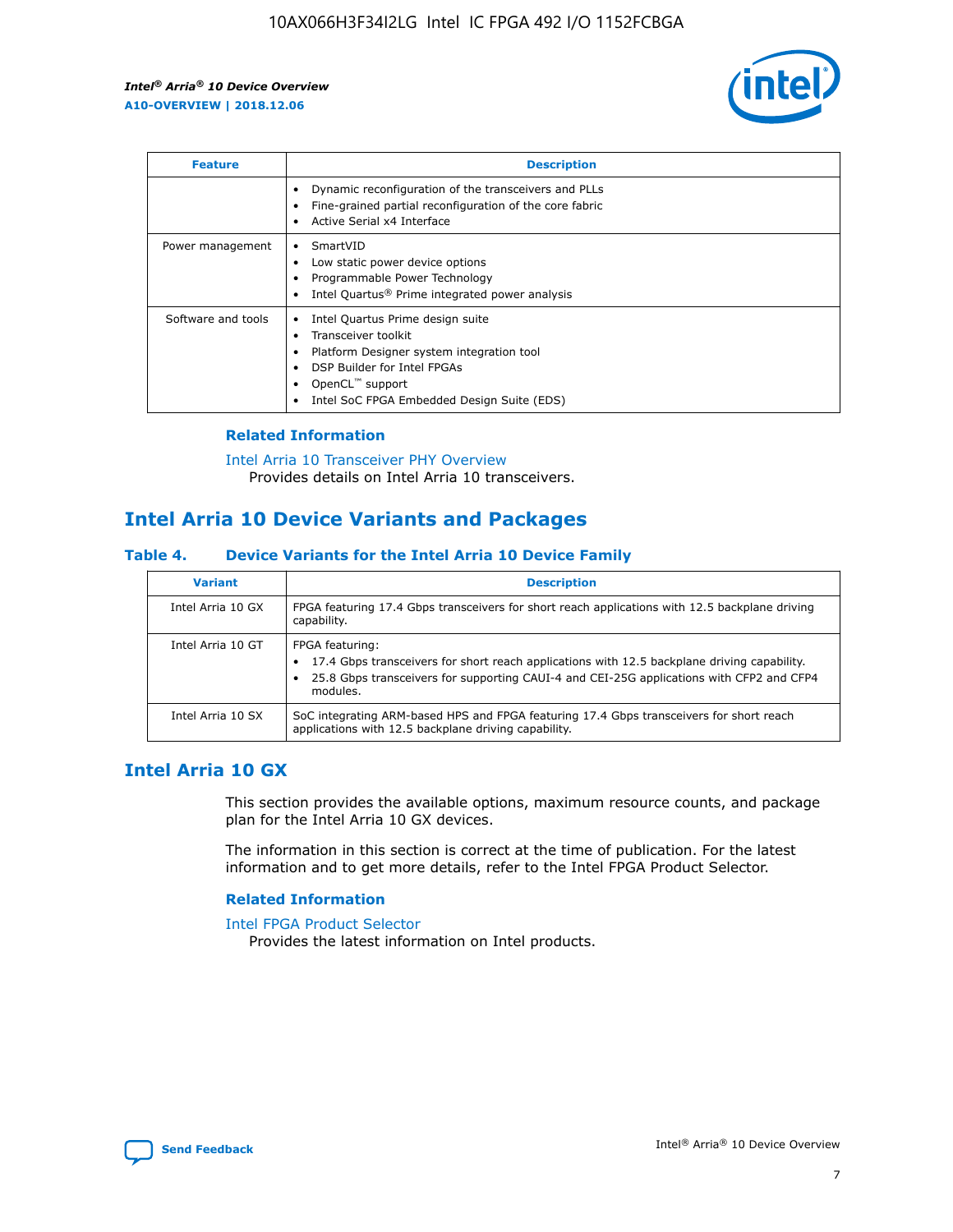

# **Available Options**





#### **Related Information**

[Transceiver Performance for Intel Arria 10 GX/SX Devices](https://www.intel.com/content/www/us/en/programmable/documentation/mcn1413182292568.html#mcn1413213965502) Provides more information about the transceiver speed grade.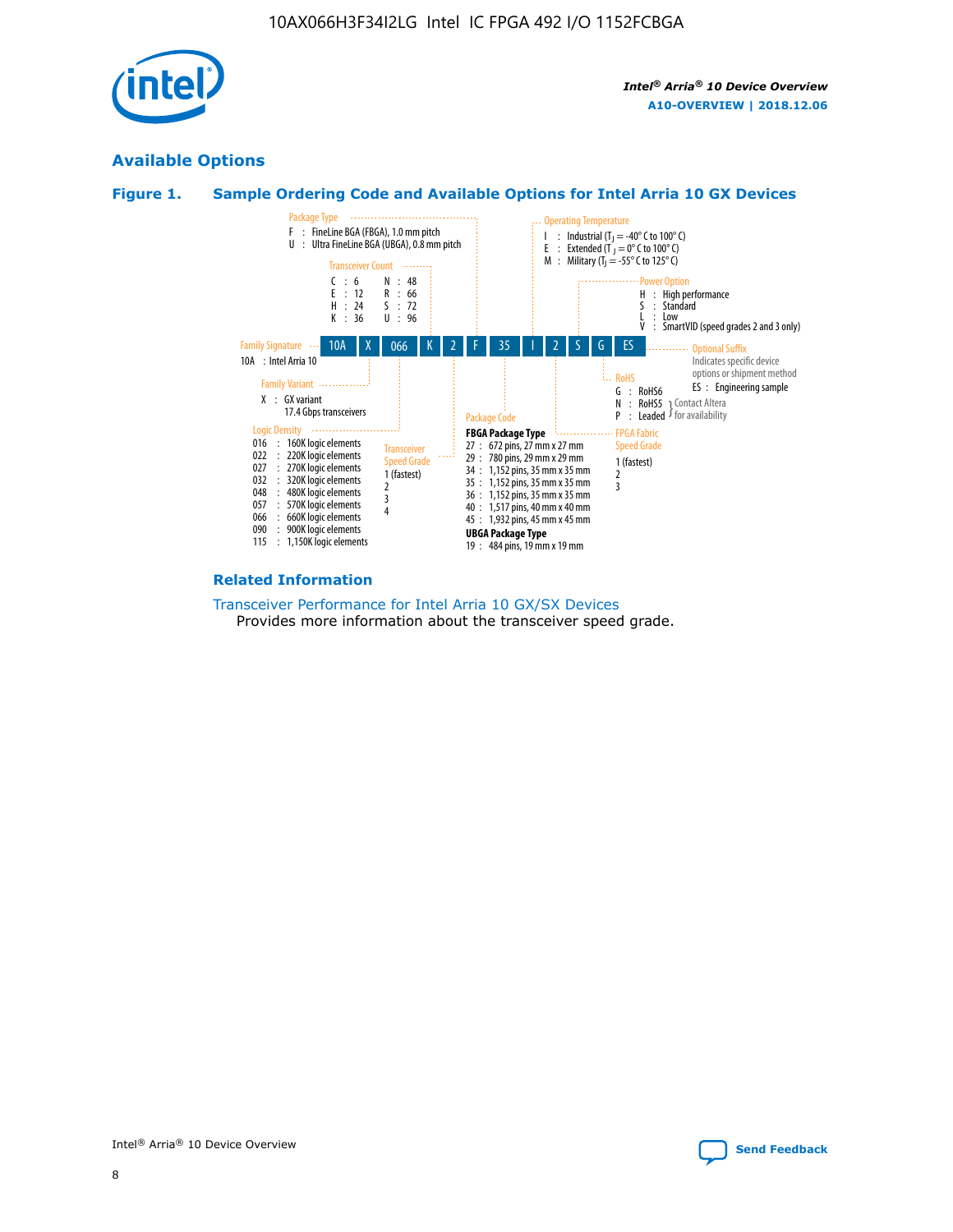

# **Maximum Resources**

#### **Table 5. Maximum Resource Counts for Intel Arria 10 GX Devices (GX 160, GX 220, GX 270, GX 320, and GX 480)**

| <b>Resource</b>              |                         | <b>Product Line</b> |                                |                  |                |                |  |  |  |
|------------------------------|-------------------------|---------------------|--------------------------------|------------------|----------------|----------------|--|--|--|
|                              |                         | <b>GX 160</b>       | <b>GX 220</b><br><b>GX 270</b> |                  | <b>GX 320</b>  | <b>GX 480</b>  |  |  |  |
| Logic Elements (LE) (K)      |                         | 160                 | 220                            | 270              | 320            | 480            |  |  |  |
| <b>ALM</b>                   |                         | 61,510              | 80,330                         | 101,620          | 119,900        | 183,590        |  |  |  |
| Register                     |                         | 246,040             | 321,320                        | 406,480          |                | 734,360        |  |  |  |
| Memory (Kb)                  | M <sub>20</sub> K       | 8,800               | 11,740                         | 15,000<br>17,820 |                | 28,620         |  |  |  |
| <b>MLAB</b>                  |                         | 1,050               | 1,690<br>2,452                 |                  | 2,727          | 4,164          |  |  |  |
| Variable-precision DSP Block |                         | 156                 | 192<br>830<br>985              |                  |                | 1,368          |  |  |  |
| 18 x 19 Multiplier           |                         | 312                 | 384                            | 1,970<br>1,660   |                | 2,736          |  |  |  |
| PLL                          | Fractional<br>Synthesis | 6                   | 6                              | 8                | 8              | 12             |  |  |  |
|                              | I/O                     | 6                   | 6                              | 8                | 8              | 12             |  |  |  |
| 17.4 Gbps Transceiver        |                         | 12                  | 12                             | 24               | 24             | 36             |  |  |  |
| GPIO <sup>(3)</sup>          |                         | 288                 | 288<br>384<br>384              |                  |                | 492            |  |  |  |
| LVDS Pair $(4)$              |                         | 120                 | 120                            | 168              | 168            | 222            |  |  |  |
| PCIe Hard IP Block           |                         | $\mathbf{1}$        | 1                              | $\overline{2}$   | $\overline{2}$ | $\overline{2}$ |  |  |  |
| Hard Memory Controller       |                         | 6                   | 6                              | 8                | 8              | 12             |  |  |  |

<sup>(4)</sup> Each LVDS I/O pair can be used as differential input or output.



<sup>(3)</sup> The number of GPIOs does not include transceiver I/Os. In the Intel Quartus Prime software, the number of user I/Os includes transceiver I/Os.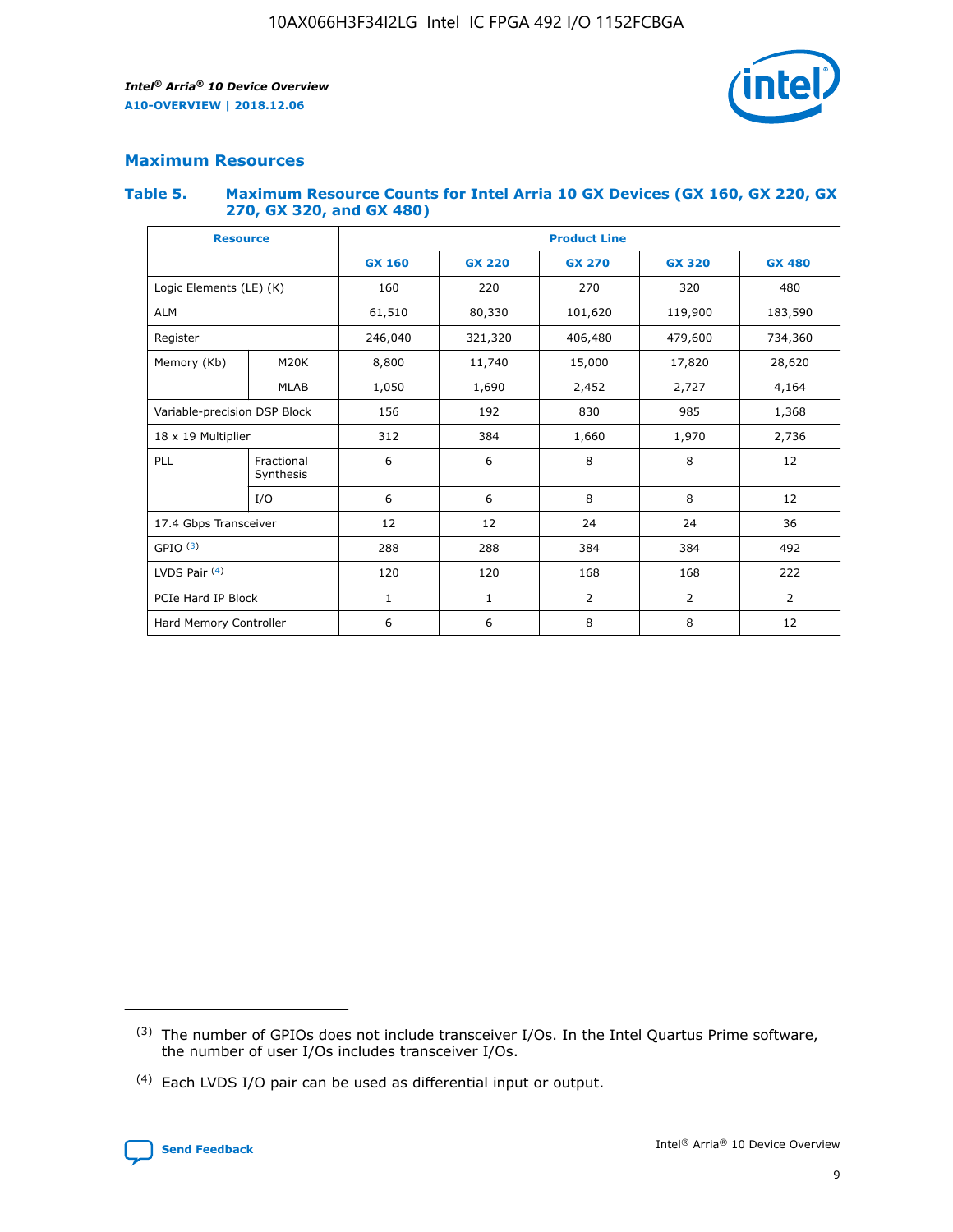

## **Table 6. Maximum Resource Counts for Intel Arria 10 GX Devices (GX 570, GX 660, GX 900, and GX 1150)**

|                              | <b>Resource</b>         | <b>Product Line</b> |               |                |                |  |  |  |  |
|------------------------------|-------------------------|---------------------|---------------|----------------|----------------|--|--|--|--|
|                              |                         | <b>GX 570</b>       | <b>GX 660</b> | <b>GX 900</b>  | <b>GX 1150</b> |  |  |  |  |
| Logic Elements (LE) (K)      |                         | 570                 | 660           | 900            | 1,150          |  |  |  |  |
| <b>ALM</b>                   |                         | 217,080             | 251,680       | 339,620        | 427,200        |  |  |  |  |
| Register                     |                         | 868,320             | 1,006,720     | 1,358,480      | 1,708,800      |  |  |  |  |
| Memory (Kb)                  | <b>M20K</b>             | 36,000              | 42,620        | 48,460         | 54,260         |  |  |  |  |
|                              | <b>MLAB</b>             | 5,096               | 5,788         | 9,386          | 12,984         |  |  |  |  |
| Variable-precision DSP Block |                         | 1,523               | 1,687         | 1,518          | 1,518          |  |  |  |  |
| $18 \times 19$ Multiplier    |                         | 3,046               | 3,374         | 3,036          | 3,036          |  |  |  |  |
| PLL                          | Fractional<br>Synthesis | 16                  | 16            | 32             | 32             |  |  |  |  |
|                              | I/O                     | 16                  | 16            | 16             | 16             |  |  |  |  |
| 17.4 Gbps Transceiver        |                         | 48                  | 48            | 96             | 96             |  |  |  |  |
| GPIO <sup>(3)</sup>          |                         | 696                 | 696           | 768            | 768            |  |  |  |  |
| LVDS Pair $(4)$              |                         | 324                 | 324           | 384            | 384            |  |  |  |  |
| PCIe Hard IP Block           |                         | 2                   | 2             | $\overline{4}$ | $\overline{4}$ |  |  |  |  |
| Hard Memory Controller       |                         | 16                  | 16            | 16             | 16             |  |  |  |  |

# **Package Plan**

## **Table 7. Package Plan for Intel Arria 10 GX Devices (U19, F27, and F29)**

Refer to I/O and High Speed I/O in Intel Arria 10 Devices chapter for the number of 3 V I/O, LVDS I/O, and LVDS channels in each device package.

| <b>Product Line</b> | U <sub>19</sub><br>$(19 \text{ mm} \times 19 \text{ mm})$<br>484-pin UBGA) |          |             |         | <b>F27</b><br>(27 mm × 27 mm,<br>672-pin FBGA) |             | <b>F29</b><br>(29 mm × 29 mm,<br>780-pin FBGA) |          |             |  |
|---------------------|----------------------------------------------------------------------------|----------|-------------|---------|------------------------------------------------|-------------|------------------------------------------------|----------|-------------|--|
|                     | 3 V I/O                                                                    | LVDS I/O | <b>XCVR</b> | 3 V I/O | <b>LVDS I/O</b>                                | <b>XCVR</b> | 3 V I/O                                        | LVDS I/O | <b>XCVR</b> |  |
| GX 160              | 48                                                                         | 192      | 6           | 48      | 192                                            | 12          | 48                                             | 240      | 12          |  |
| GX 220              | 48                                                                         | 192      | 6           | 48      | 192                                            | 12          | 48                                             | 240      | 12          |  |
| GX 270              |                                                                            |          |             | 48      | 192                                            | 12          | 48                                             | 312      | 12          |  |
| GX 320              |                                                                            |          |             | 48      | 192                                            | 12          | 48                                             | 312      | 12          |  |
| GX 480              |                                                                            |          |             |         |                                                |             | 48                                             | 312      | 12          |  |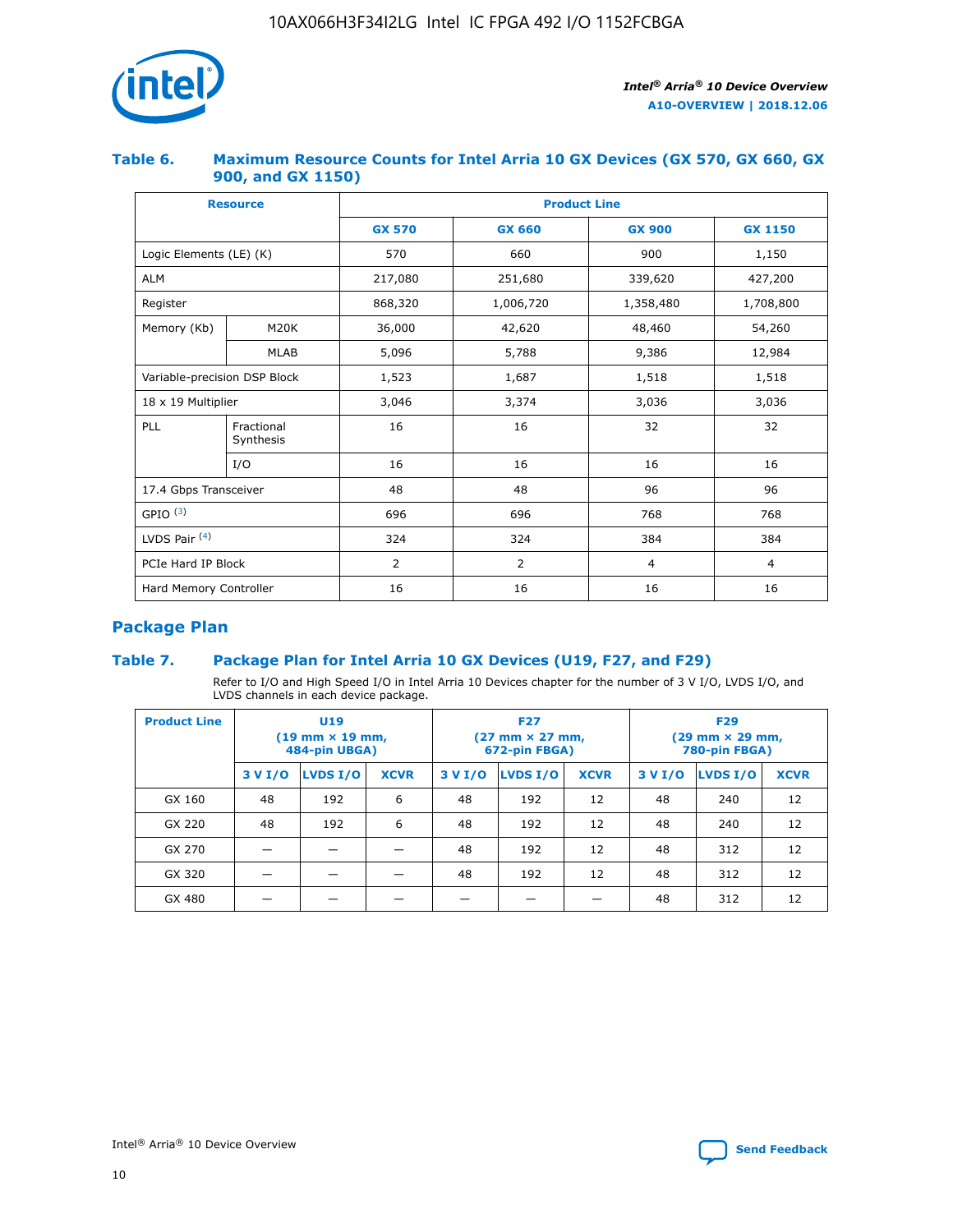



#### **Table 8. Package Plan for Intel Arria 10 GX Devices (F34, F35, NF40, and KF40)**

Refer to I/O and High Speed I/O in Intel Arria 10 Devices chapter for the number of 3 V I/O, LVDS I/O, and LVDS channels in each device package.

| <b>Product Line</b> | <b>F34</b><br>(35 mm × 35 mm,<br><b>1152-pin FBGA)</b> |                    | <b>F35</b><br>$(35$ mm $\times$ 35 mm,<br>1152-pin FBGA) |           | <b>KF40</b><br>$(40 \text{ mm} \times 40 \text{ mm})$<br>1517-pin FBGA) |             |           | <b>NF40</b><br>$(40 \text{ mm} \times 40 \text{ mm})$<br><b>1517-pin FBGA)</b> |             |           |                    |             |
|---------------------|--------------------------------------------------------|--------------------|----------------------------------------------------------|-----------|-------------------------------------------------------------------------|-------------|-----------|--------------------------------------------------------------------------------|-------------|-----------|--------------------|-------------|
|                     | 3V<br>I/O                                              | <b>LVDS</b><br>I/O | <b>XCVR</b>                                              | 3V<br>I/O | <b>LVDS</b><br>I/O                                                      | <b>XCVR</b> | 3V<br>I/O | <b>LVDS</b><br>I/O                                                             | <b>XCVR</b> | 3V<br>I/O | <b>LVDS</b><br>I/O | <b>XCVR</b> |
| GX 270              | 48                                                     | 336                | 24                                                       | 48        | 336                                                                     | 24          |           |                                                                                |             |           |                    |             |
| GX 320              | 48                                                     | 336                | 24                                                       | 48        | 336                                                                     | 24          |           |                                                                                |             |           |                    |             |
| GX 480              | 48                                                     | 444                | 24                                                       | 48        | 348                                                                     | 36          |           |                                                                                |             |           |                    |             |
| GX 570              | 48                                                     | 444                | 24                                                       | 48        | 348                                                                     | 36          | 96        | 600                                                                            | 36          | 48        | 540                | 48          |
| GX 660              | 48                                                     | 444                | 24                                                       | 48        | 348                                                                     | 36          | 96        | 600                                                                            | 36          | 48        | 540                | 48          |
| GX 900              |                                                        | 504                | 24                                                       | -         |                                                                         | -           |           |                                                                                |             |           | 600                | 48          |
| GX 1150             |                                                        | 504                | 24                                                       |           |                                                                         |             |           |                                                                                |             |           | 600                | 48          |

#### **Table 9. Package Plan for Intel Arria 10 GX Devices (RF40, NF45, SF45, and UF45)**

Refer to I/O and High Speed I/O in Intel Arria 10 Devices chapter for the number of 3 V I/O, LVDS I/O, and LVDS channels in each device package.

| <b>Product Line</b> | <b>RF40</b><br>$(40$ mm $\times$ 40 mm,<br>1517-pin FBGA) |                    | <b>NF45</b><br>$(45 \text{ mm} \times 45 \text{ mm})$<br><b>1932-pin FBGA)</b> |            |                    | <b>SF45</b><br>$(45 \text{ mm} \times 45 \text{ mm})$<br><b>1932-pin FBGA)</b> |            |                    | <b>UF45</b><br>$(45 \text{ mm} \times 45 \text{ mm})$<br><b>1932-pin FBGA)</b> |           |                    |             |
|---------------------|-----------------------------------------------------------|--------------------|--------------------------------------------------------------------------------|------------|--------------------|--------------------------------------------------------------------------------|------------|--------------------|--------------------------------------------------------------------------------|-----------|--------------------|-------------|
|                     | 3V<br>I/O                                                 | <b>LVDS</b><br>I/O | <b>XCVR</b>                                                                    | 3 V<br>I/O | <b>LVDS</b><br>I/O | <b>XCVR</b>                                                                    | 3 V<br>I/O | <b>LVDS</b><br>I/O | <b>XCVR</b>                                                                    | 3V<br>I/O | <b>LVDS</b><br>I/O | <b>XCVR</b> |
| GX 900              |                                                           | 342                | 66                                                                             | _          | 768                | 48                                                                             |            | 624                | 72                                                                             |           | 480                | 96          |
| GX 1150             |                                                           | 342                | 66                                                                             | _          | 768                | 48                                                                             |            | 624                | 72                                                                             |           | 480                | 96          |

#### **Related Information**

[I/O and High-Speed Differential I/O Interfaces in Intel Arria 10 Devices chapter, Intel](https://www.intel.com/content/www/us/en/programmable/documentation/sam1403482614086.html#sam1403482030321) [Arria 10 Device Handbook](https://www.intel.com/content/www/us/en/programmable/documentation/sam1403482614086.html#sam1403482030321)

Provides the number of 3 V and LVDS I/Os, and LVDS channels for each Intel Arria 10 device package.

# **Intel Arria 10 GT**

This section provides the available options, maximum resource counts, and package plan for the Intel Arria 10 GT devices.

The information in this section is correct at the time of publication. For the latest information and to get more details, refer to the Intel FPGA Product Selector.

#### **Related Information**

#### [Intel FPGA Product Selector](http://www.altera.com/products/selector/psg-selector.html)

Provides the latest information on Intel products.

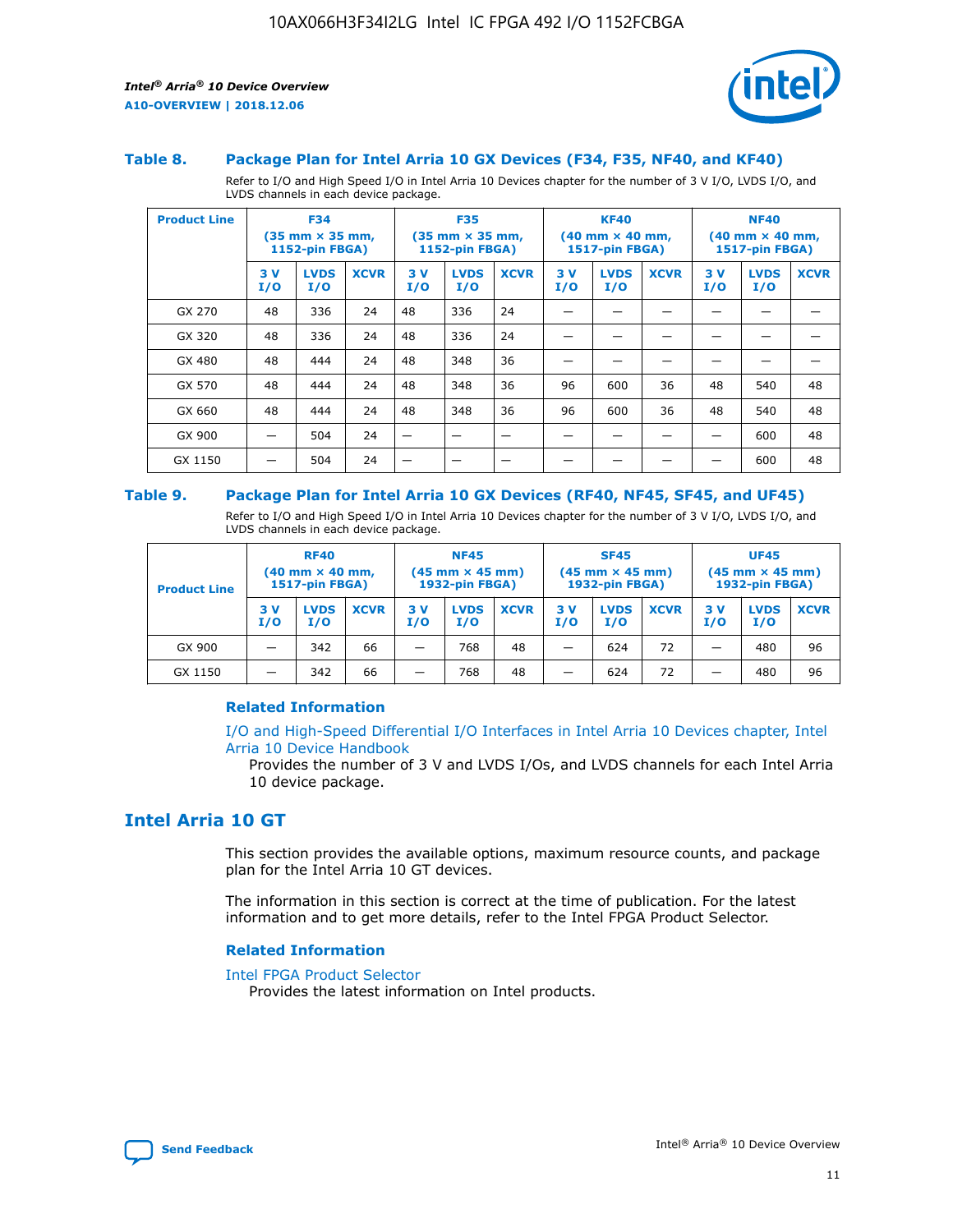

# **Available Options**

# **Figure 2. Sample Ordering Code and Available Options for Intel Arria 10 GT Devices**

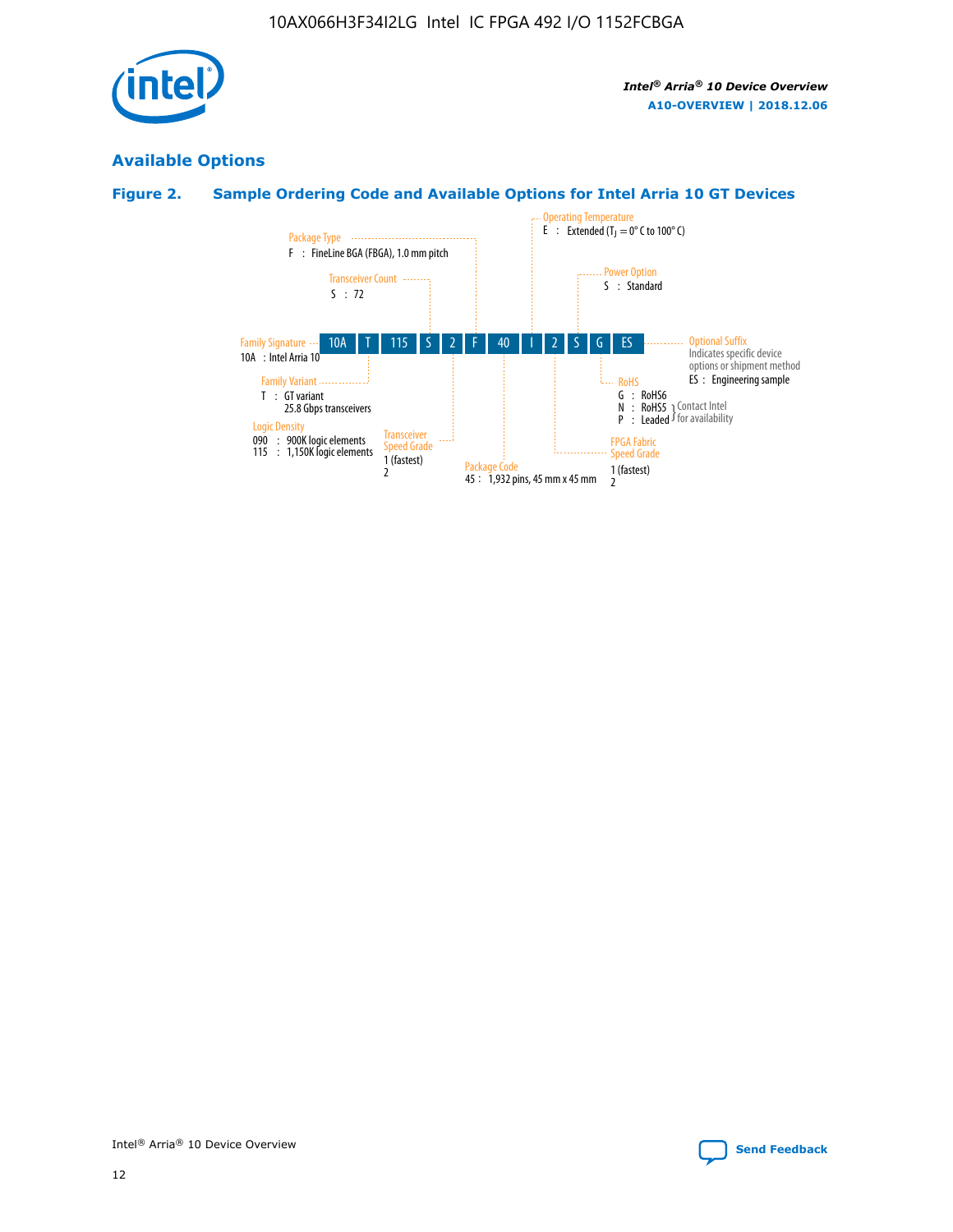

## **Maximum Resources**

#### **Table 10. Maximum Resource Counts for Intel Arria 10 GT Devices**

| <b>Resource</b>              |                      | <b>Product Line</b> |                |  |
|------------------------------|----------------------|---------------------|----------------|--|
|                              |                      | <b>GT 900</b>       | <b>GT 1150</b> |  |
| Logic Elements (LE) (K)      |                      | 900                 | 1,150          |  |
| <b>ALM</b>                   |                      | 339,620             | 427,200        |  |
| Register                     |                      | 1,358,480           | 1,708,800      |  |
| Memory (Kb)                  | M20K                 | 48,460              | 54,260         |  |
|                              | <b>MLAB</b>          | 9,386               | 12,984         |  |
| Variable-precision DSP Block |                      | 1,518               | 1,518          |  |
| 18 x 19 Multiplier           |                      | 3,036               | 3,036          |  |
| PLL                          | Fractional Synthesis | 32                  | 32             |  |
|                              | I/O                  | 16                  | 16             |  |
| Transceiver                  | 17.4 Gbps            | 72(5)               | 72(5)          |  |
|                              | 25.8 Gbps            | 6                   | 6              |  |
| GPIO <sup>(6)</sup>          |                      | 624                 | 624            |  |
| LVDS Pair $(7)$              |                      | 312                 | 312            |  |
| PCIe Hard IP Block           |                      | $\overline{4}$      | $\overline{4}$ |  |
| Hard Memory Controller       |                      | 16                  | 16             |  |

#### **Related Information**

#### [Intel Arria 10 GT Channel Usage](https://www.intel.com/content/www/us/en/programmable/documentation/nik1398707230472.html#nik1398707008178)

Configuring GT/GX channels in Intel Arria 10 GT devices.

## **Package Plan**

#### **Table 11. Package Plan for Intel Arria 10 GT Devices**

Refer to I/O and High Speed I/O in Intel Arria 10 Devices chapter for the number of 3 V I/O, LVDS I/O, and LVDS channels in each device package.

| <b>Product Line</b> | <b>SF45</b><br>(45 mm × 45 mm, 1932-pin FBGA) |                 |             |  |  |  |
|---------------------|-----------------------------------------------|-----------------|-------------|--|--|--|
|                     | 3 V I/O                                       | <b>LVDS I/O</b> | <b>XCVR</b> |  |  |  |
| GT 900              |                                               | 624             | 72          |  |  |  |
| GT 1150             |                                               | 624             | 72          |  |  |  |

<sup>(7)</sup> Each LVDS I/O pair can be used as differential input or output.



 $(5)$  If all 6 GT channels are in use, 12 of the GX channels are not usable.

<sup>(6)</sup> The number of GPIOs does not include transceiver I/Os. In the Intel Quartus Prime software, the number of user I/Os includes transceiver I/Os.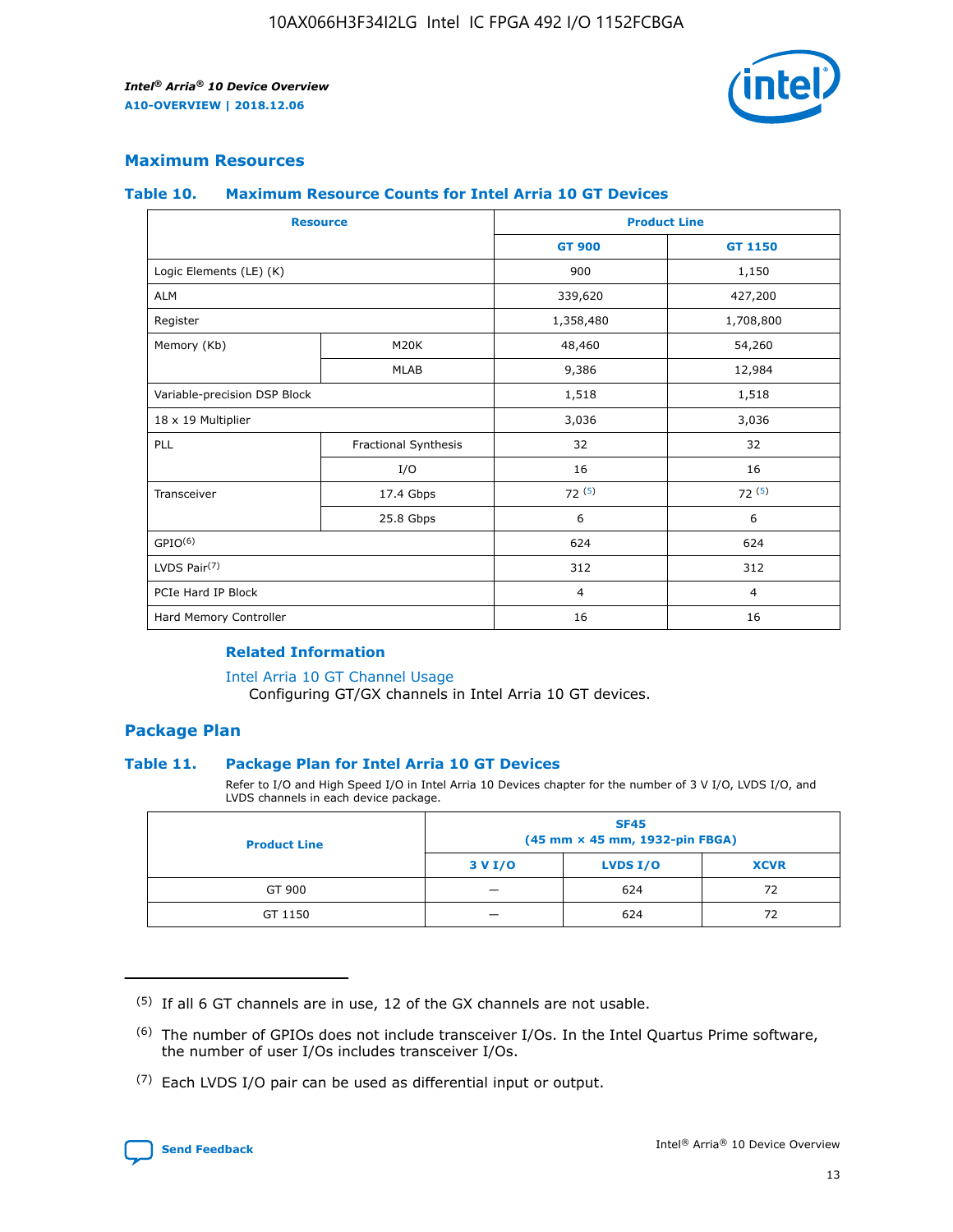

#### **Related Information**

[I/O and High-Speed Differential I/O Interfaces in Intel Arria 10 Devices chapter, Intel](https://www.intel.com/content/www/us/en/programmable/documentation/sam1403482614086.html#sam1403482030321) [Arria 10 Device Handbook](https://www.intel.com/content/www/us/en/programmable/documentation/sam1403482614086.html#sam1403482030321)

Provides the number of 3 V and LVDS I/Os, and LVDS channels for each Intel Arria 10 device package.

# **Intel Arria 10 SX**

This section provides the available options, maximum resource counts, and package plan for the Intel Arria 10 SX devices.

The information in this section is correct at the time of publication. For the latest information and to get more details, refer to the Intel FPGA Product Selector.

#### **Related Information**

[Intel FPGA Product Selector](http://www.altera.com/products/selector/psg-selector.html) Provides the latest information on Intel products.

#### **Available Options**

#### **Figure 3. Sample Ordering Code and Available Options for Intel Arria 10 SX Devices**



#### **Related Information**

[Transceiver Performance for Intel Arria 10 GX/SX Devices](https://www.intel.com/content/www/us/en/programmable/documentation/mcn1413182292568.html#mcn1413213965502) Provides more information about the transceiver speed grade.



Intel® Arria® 10 Device Overview **[Send Feedback](mailto:FPGAtechdocfeedback@intel.com?subject=Feedback%20on%20Intel%20Arria%2010%20Device%20Overview%20(A10-OVERVIEW%202018.12.06)&body=We%20appreciate%20your%20feedback.%20In%20your%20comments,%20also%20specify%20the%20page%20number%20or%20paragraph.%20Thank%20you.)**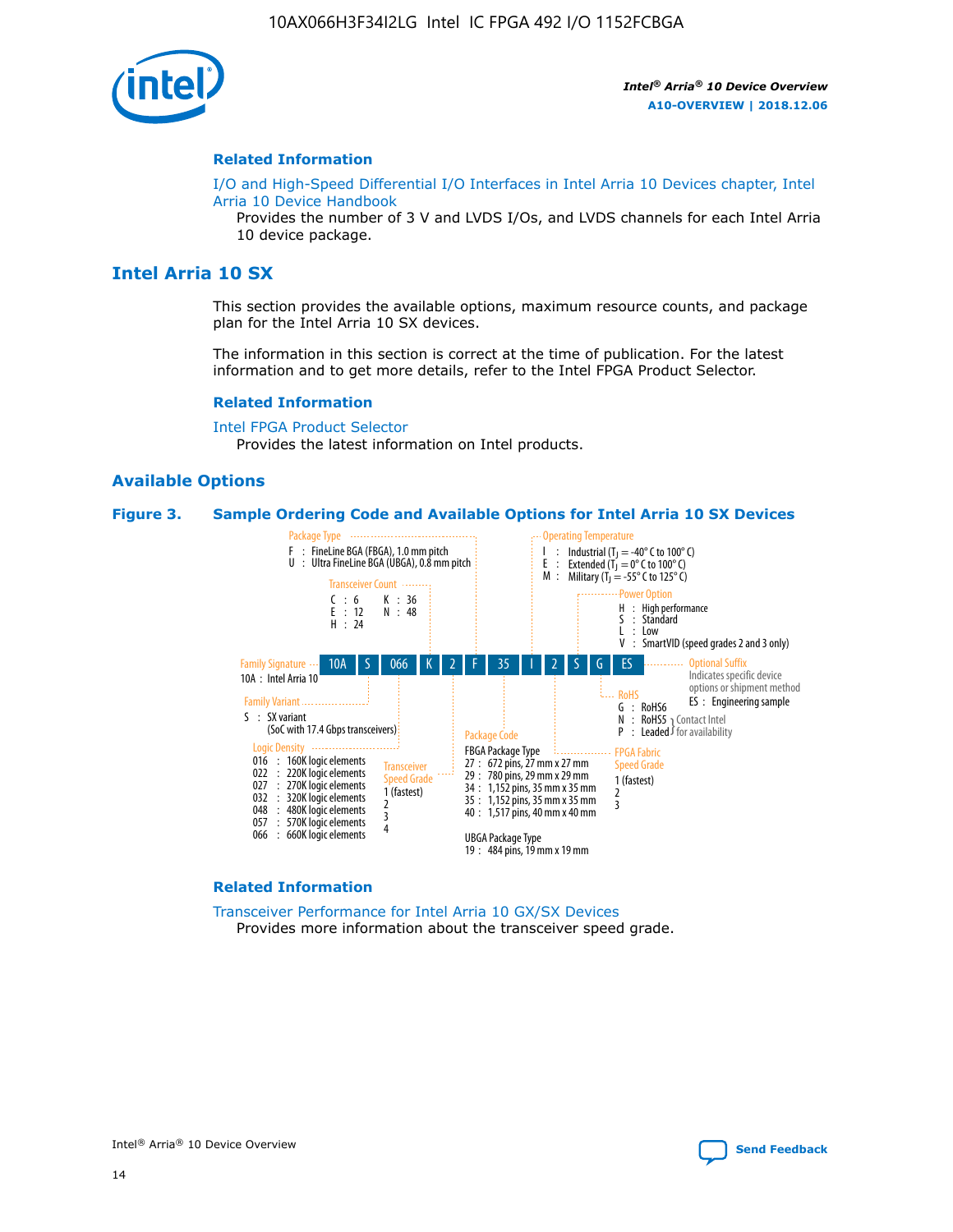

## **Maximum Resources**

#### **Table 12. Maximum Resource Counts for Intel Arria 10 SX Devices**

| <b>Resource</b>                   |                         | <b>Product Line</b> |               |                |                |                |                |                |  |  |  |
|-----------------------------------|-------------------------|---------------------|---------------|----------------|----------------|----------------|----------------|----------------|--|--|--|
|                                   |                         | <b>SX 160</b>       | <b>SX 220</b> | <b>SX 270</b>  | <b>SX 320</b>  | <b>SX 480</b>  | <b>SX 570</b>  | <b>SX 660</b>  |  |  |  |
| Logic Elements (LE) (K)           |                         | 160                 | 220           | 270            | 320            | 480            | 570            | 660            |  |  |  |
| <b>ALM</b>                        |                         | 61,510              | 80,330        | 101,620        | 119,900        | 183,590        | 217,080        | 251,680        |  |  |  |
| Register                          |                         | 246,040             | 321,320       | 406,480        | 479,600        | 734,360        | 868,320        | 1,006,720      |  |  |  |
| Memory (Kb)                       | M <sub>20</sub> K       | 8,800               | 11,740        | 15,000         | 17,820         | 28,620         | 36,000         | 42,620         |  |  |  |
|                                   | <b>MLAB</b>             | 1,050               | 1,690         | 2,452          | 2,727          | 4,164          | 5,096          | 5,788          |  |  |  |
| Variable-precision DSP Block      |                         | 156                 | 192           | 830            | 985            | 1,368          | 1,523          | 1,687          |  |  |  |
| 18 x 19 Multiplier                |                         | 312                 | 384           | 1,660          | 1,970          | 2,736          | 3,046          | 3,374          |  |  |  |
| PLL                               | Fractional<br>Synthesis | 6                   | 6             | 8              | 8              | 12             | 16             | 16             |  |  |  |
|                                   | I/O                     | 6                   | 6             | 8              | 8              | 12             | 16             | 16             |  |  |  |
| 17.4 Gbps Transceiver             |                         | 12                  | 12            | 24             | 24             | 36             | 48             | 48             |  |  |  |
| GPIO <sup>(8)</sup>               |                         | 288                 | 288           | 384            | 384            | 492            | 696            | 696            |  |  |  |
| LVDS Pair $(9)$                   |                         | 120                 | 120           | 168            | 168            | 174            | 324            | 324            |  |  |  |
| PCIe Hard IP Block                |                         | $\mathbf{1}$        | $\mathbf{1}$  | $\overline{2}$ | $\overline{2}$ | $\overline{2}$ | $\overline{2}$ | $\overline{2}$ |  |  |  |
| Hard Memory Controller            |                         | 6                   | 6             | 8              | 8              | 12             | 16             | 16             |  |  |  |
| ARM Cortex-A9 MPCore<br>Processor |                         | Yes                 | Yes           | Yes            | Yes            | Yes            | Yes            | <b>Yes</b>     |  |  |  |

## **Package Plan**

#### **Table 13. Package Plan for Intel Arria 10 SX Devices (U19, F27, F29, and F34)**

Refer to I/O and High Speed I/O in Intel Arria 10 Devices chapter for the number of 3 V I/O, LVDS I/O, and LVDS channels in each device package.

| <b>Product Line</b> | <b>U19</b><br>$(19 \text{ mm} \times 19 \text{ mm})$<br>484-pin UBGA) |                    | <b>F27</b><br>$(27 \text{ mm} \times 27 \text{ mm})$<br>672-pin FBGA) |           | <b>F29</b><br>$(29 \text{ mm} \times 29 \text{ mm})$<br>780-pin FBGA) |             |           | <b>F34</b><br>$(35 \text{ mm} \times 35 \text{ mm})$<br><b>1152-pin FBGA)</b> |             |           |                    |             |
|---------------------|-----------------------------------------------------------------------|--------------------|-----------------------------------------------------------------------|-----------|-----------------------------------------------------------------------|-------------|-----------|-------------------------------------------------------------------------------|-------------|-----------|--------------------|-------------|
|                     | 3V<br>I/O                                                             | <b>LVDS</b><br>I/O | <b>XCVR</b>                                                           | 3V<br>I/O | <b>LVDS</b><br>I/O                                                    | <b>XCVR</b> | 3V<br>I/O | <b>LVDS</b><br>I/O                                                            | <b>XCVR</b> | 3V<br>I/O | <b>LVDS</b><br>I/O | <b>XCVR</b> |
| SX 160              | 48                                                                    | 144                | 6                                                                     | 48        | 192                                                                   | 12          | 48        | 240                                                                           | 12          |           |                    |             |
| SX 220              | 48                                                                    | 144                | 6                                                                     | 48        | 192                                                                   | 12          | 48        | 240                                                                           | 12          |           |                    |             |
| SX 270              |                                                                       |                    |                                                                       | 48        | 192                                                                   | 12          | 48        | 312                                                                           | 12          | 48        | 336                | 24          |
| SX 320              |                                                                       |                    |                                                                       | 48        | 192                                                                   | 12          | 48        | 312                                                                           | 12          | 48        | 336                | 24          |
| continued           |                                                                       |                    |                                                                       |           |                                                                       |             |           |                                                                               |             |           |                    |             |

 $(8)$  The number of GPIOs does not include transceiver I/Os. In the Intel Quartus Prime software, the number of user I/Os includes transceiver I/Os.

 $(9)$  Each LVDS I/O pair can be used as differential input or output.

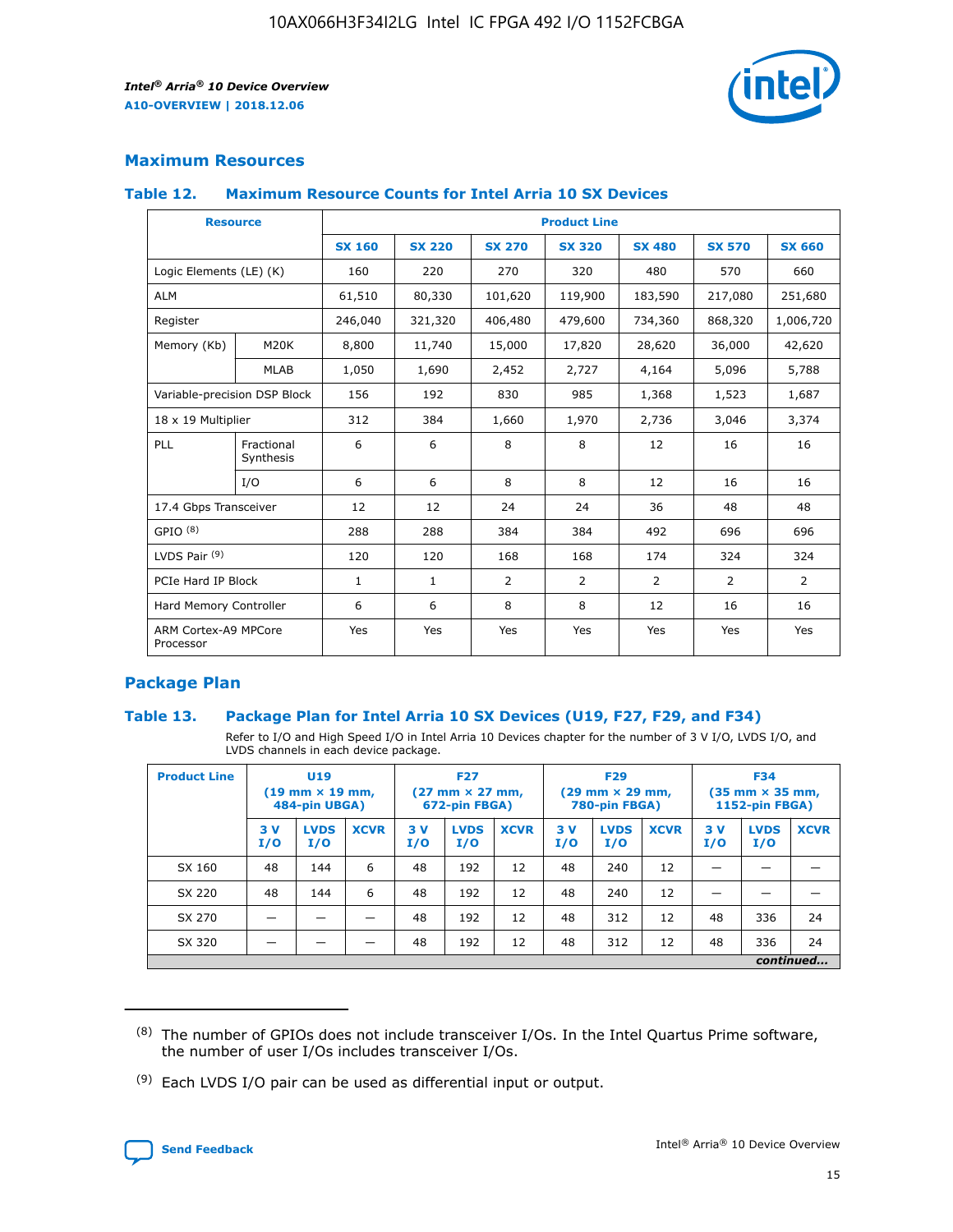

| <b>Product Line</b> | U <sub>19</sub><br>$(19 \text{ mm} \times 19 \text{ mm})$<br>484-pin UBGA) |                    | <b>F27</b><br>$(27 \text{ mm} \times 27 \text{ mm})$<br>672-pin FBGA) |            | <b>F29</b><br>$(29 \text{ mm} \times 29 \text{ mm})$<br>780-pin FBGA) |             |           | <b>F34</b><br>$(35 \text{ mm} \times 35 \text{ mm})$<br><b>1152-pin FBGA)</b> |             |           |                    |             |
|---------------------|----------------------------------------------------------------------------|--------------------|-----------------------------------------------------------------------|------------|-----------------------------------------------------------------------|-------------|-----------|-------------------------------------------------------------------------------|-------------|-----------|--------------------|-------------|
|                     | 3 V<br>I/O                                                                 | <b>LVDS</b><br>I/O | <b>XCVR</b>                                                           | 3 V<br>I/O | <b>LVDS</b><br>I/O                                                    | <b>XCVR</b> | 3V<br>I/O | <b>LVDS</b><br>I/O                                                            | <b>XCVR</b> | 3V<br>I/O | <b>LVDS</b><br>I/O | <b>XCVR</b> |
| SX 480              |                                                                            |                    |                                                                       |            |                                                                       |             | 48        | 312                                                                           | 12          | 48        | 444                | 24          |
| SX 570              |                                                                            |                    |                                                                       |            |                                                                       |             |           |                                                                               |             | 48        | 444                | 24          |
| SX 660              |                                                                            |                    |                                                                       |            |                                                                       |             |           |                                                                               |             | 48        | 444                | 24          |

## **Table 14. Package Plan for Intel Arria 10 SX Devices (F35, KF40, and NF40)**

Refer to I/O and High Speed I/O in Intel Arria 10 Devices chapter for the number of 3 V I/O, LVDS I/O, and LVDS channels in each device package.

| <b>Product Line</b> | <b>F35</b><br>$(35 \text{ mm} \times 35 \text{ mm})$<br><b>1152-pin FBGA)</b> |          |             |                                           | <b>KF40</b><br>(40 mm × 40 mm,<br>1517-pin FBGA) |    | <b>NF40</b><br>$(40 \text{ mm} \times 40 \text{ mm})$<br>1517-pin FBGA) |          |             |  |
|---------------------|-------------------------------------------------------------------------------|----------|-------------|-------------------------------------------|--------------------------------------------------|----|-------------------------------------------------------------------------|----------|-------------|--|
|                     | 3 V I/O                                                                       | LVDS I/O | <b>XCVR</b> | <b>LVDS I/O</b><br><b>XCVR</b><br>3 V I/O |                                                  |    | 3 V I/O                                                                 | LVDS I/O | <b>XCVR</b> |  |
| SX 270              | 48                                                                            | 336      | 24          |                                           |                                                  |    |                                                                         |          |             |  |
| SX 320              | 48                                                                            | 336      | 24          |                                           |                                                  |    |                                                                         |          |             |  |
| SX 480              | 48                                                                            | 348      | 36          |                                           |                                                  |    |                                                                         |          |             |  |
| SX 570              | 48                                                                            | 348      | 36          | 96                                        | 600                                              | 36 | 48                                                                      | 540      | 48          |  |
| SX 660              | 48                                                                            | 348      | 36          | 96                                        | 600                                              | 36 | 48                                                                      | 540      | 48          |  |

# **Related Information**

[I/O and High-Speed Differential I/O Interfaces in Intel Arria 10 Devices chapter, Intel](https://www.intel.com/content/www/us/en/programmable/documentation/sam1403482614086.html#sam1403482030321) [Arria 10 Device Handbook](https://www.intel.com/content/www/us/en/programmable/documentation/sam1403482614086.html#sam1403482030321)

Provides the number of 3 V and LVDS I/Os, and LVDS channels for each Intel Arria 10 device package.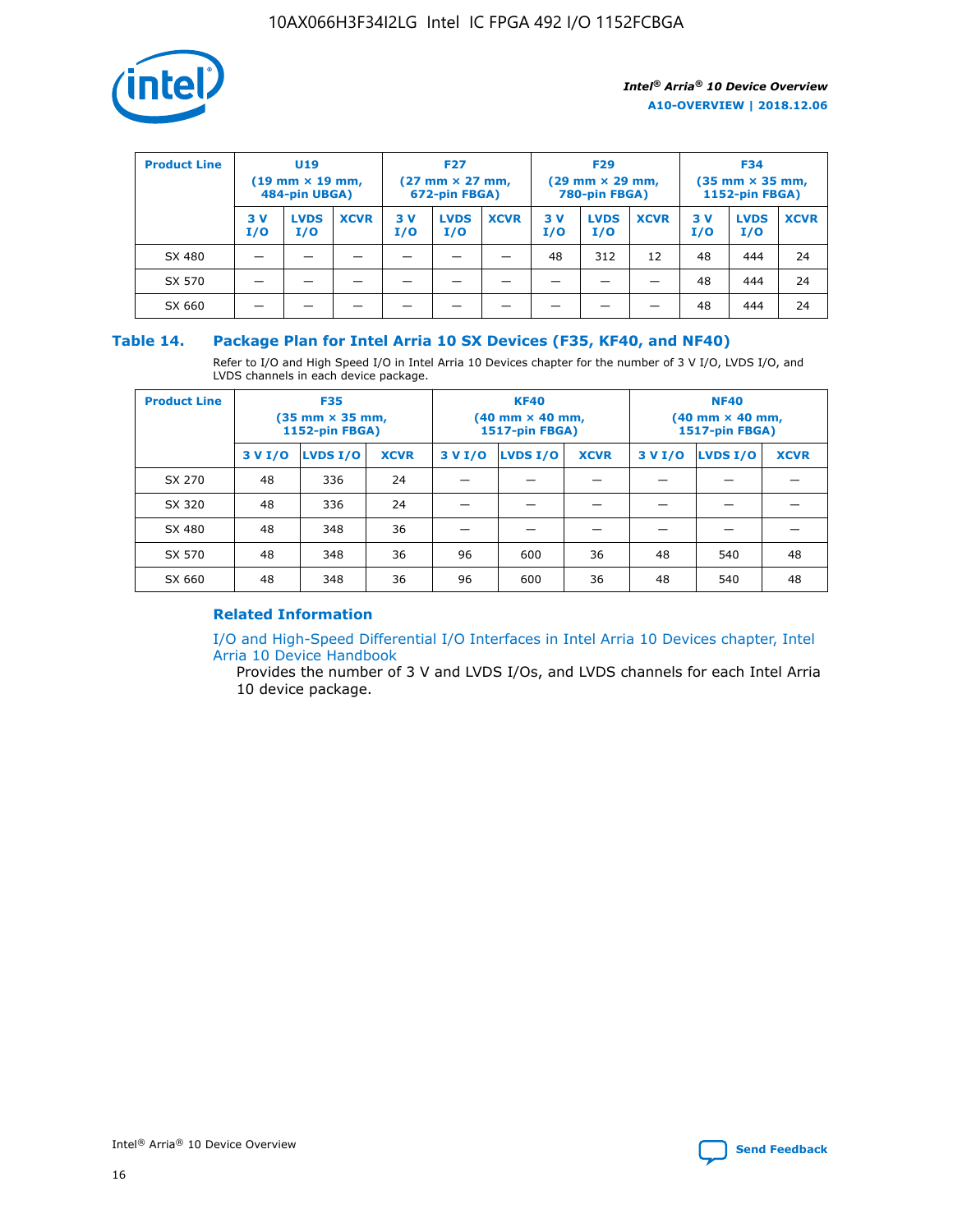

# **I/O Vertical Migration for Intel Arria 10 Devices**

#### **Figure 4. Migration Capability Across Intel Arria 10 Product Lines**

- The arrows indicate the migration paths. The devices included in each vertical migration path are shaded. Devices with fewer resources in the same path have lighter shades.
- To achieve the full I/O migration across product lines in the same migration path, restrict I/Os and transceivers usage to match the product line with the lowest I/O and transceiver counts.
- An LVDS I/O bank in the source device may be mapped to a 3 V I/O bank in the target device. To use memory interface clock frequency higher than 533 MHz, assign external memory interface pins only to banks that are LVDS I/O in both devices.
- There may be nominal 0.15 mm package height difference between some product lines in the same package type.
	- **Variant Product Line Package U19 F27 F29 F34 F35 KF40 NF40 RF40 NF45 SF45 UF45** Intel® Arria® 10 GX GX 160 GX 220 GX 270 GX 320 GX 480 GX 570 GX 660 GX 900 GX 1150 Intel Arria 10 GT GT 900 GT 1150 Intel Arria 10 SX SX 160 SX 220 SX 270 SX 320 SX 480 SX 570 SX 660
- Some migration paths are not shown in the Intel Quartus Prime software **Pin Migration View**.

*Note:* To verify the pin migration compatibility, use the **Pin Migration View** window in the Intel Quartus Prime software Pin Planner.

# **Adaptive Logic Module**

Intel Arria 10 devices use a 20 nm ALM as the basic building block of the logic fabric.

The ALM architecture is the same as the previous generation FPGAs, allowing for efficient implementation of logic functions and easy conversion of IP between the device generations.

The ALM, as shown in following figure, uses an 8-input fracturable look-up table (LUT) with four dedicated registers to help improve timing closure in register-rich designs and achieve an even higher design packing capability than the traditional two-register per LUT architecture.

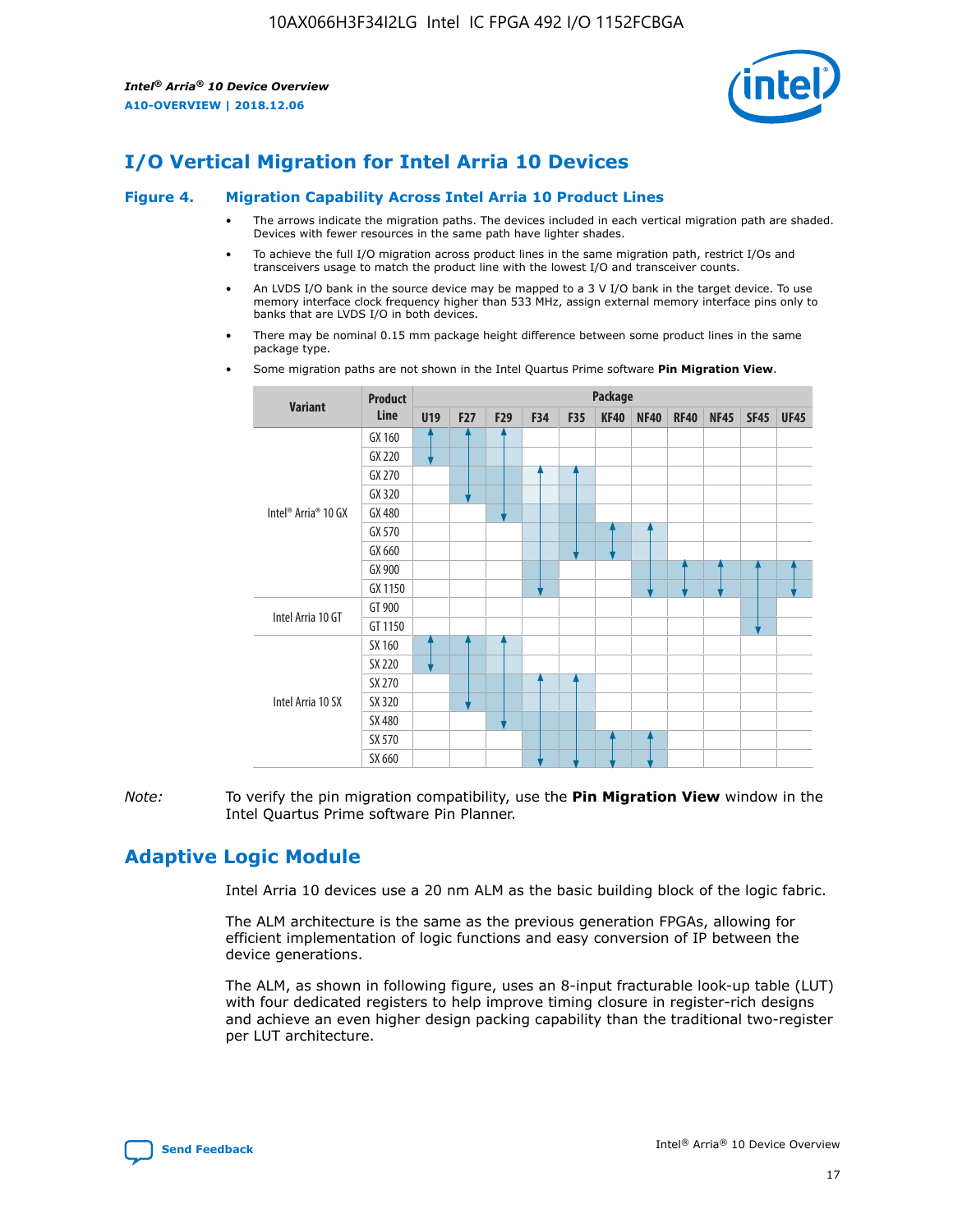

**Figure 5. ALM for Intel Arria 10 Devices**



The Intel Quartus Prime software optimizes your design according to the ALM logic structure and automatically maps legacy designs into the Intel Arria 10 ALM architecture.

# **Variable-Precision DSP Block**

The Intel Arria 10 variable precision DSP blocks support fixed-point arithmetic and floating-point arithmetic.

Features for fixed-point arithmetic:

- High-performance, power-optimized, and fully registered multiplication operations
- 18-bit and 27-bit word lengths
- Two 18 x 19 multipliers or one 27 x 27 multiplier per DSP block
- Built-in addition, subtraction, and 64-bit double accumulation register to combine multiplication results
- Cascading 19-bit or 27-bit when pre-adder is disabled and cascading 18-bit when pre-adder is used to form the tap-delay line for filtering applications
- Cascading 64-bit output bus to propagate output results from one block to the next block without external logic support
- Hard pre-adder supported in 19-bit and 27-bit modes for symmetric filters
- Internal coefficient register bank in both 18-bit and 27-bit modes for filter implementation
- 18-bit and 27-bit systolic finite impulse response (FIR) filters with distributed output adder
- Biased rounding support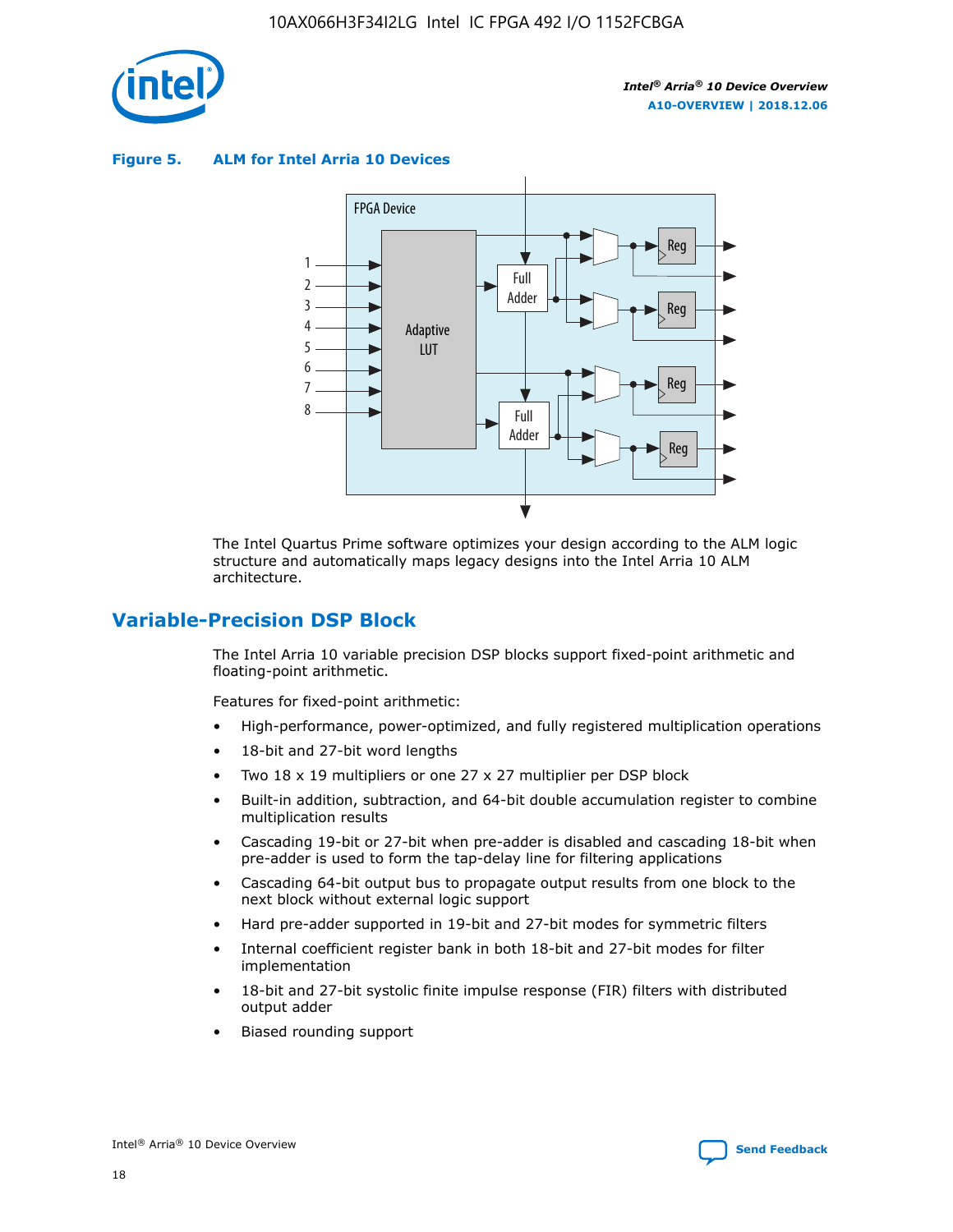

Features for floating-point arithmetic:

- A completely hardened architecture that supports multiplication, addition, subtraction, multiply-add, and multiply-subtract
- Multiplication with accumulation capability and a dynamic accumulator reset control
- Multiplication with cascade summation capability
- Multiplication with cascade subtraction capability
- Complex multiplication
- Direct vector dot product
- Systolic FIR filter

#### **Table 15. Variable-Precision DSP Block Configurations for Intel Arria 10 Devices**

| <b>Usage Example</b>                                       | <b>Multiplier Size (Bit)</b>    | <b>DSP Block Resources</b> |
|------------------------------------------------------------|---------------------------------|----------------------------|
| Medium precision fixed point                               | Two 18 x 19                     |                            |
| High precision fixed or Single precision<br>floating point | One 27 x 27                     |                            |
| Fixed point FFTs                                           | One 19 x 36 with external adder |                            |
| Very high precision fixed point                            | One 36 x 36 with external adder |                            |
| Double precision floating point                            | One 54 x 54 with external adder | 4                          |

#### **Table 16. Resources for Fixed-Point Arithmetic in Intel Arria 10 Devices**

The table lists the variable-precision DSP resources by bit precision for each Intel Arria 10 device.

| <b>Variant</b>  | <b>Product Line</b> | <b>Variable-</b><br>precision<br><b>DSP Block</b> | <b>Independent Input and Output</b><br><b>Multiplications Operator</b> |                                     | 18 x 19<br><b>Multiplier</b><br><b>Adder Sum</b> | $18 \times 18$<br><b>Multiplier</b><br><b>Adder</b> |
|-----------------|---------------------|---------------------------------------------------|------------------------------------------------------------------------|-------------------------------------|--------------------------------------------------|-----------------------------------------------------|
|                 |                     |                                                   | 18 x 19<br><b>Multiplier</b>                                           | $27 \times 27$<br><b>Multiplier</b> | <b>Mode</b>                                      | <b>Summed with</b><br>36 bit Input                  |
| AIntel Arria 10 | GX 160              | 156                                               | 312                                                                    | 156                                 | 156                                              | 156                                                 |
| GX              | GX 220              | 192                                               | 384                                                                    | 192                                 | 192                                              | 192                                                 |
|                 | GX 270              | 830                                               | 1,660                                                                  | 830                                 | 830                                              | 830                                                 |
|                 | GX 320              | 984                                               | 1,968                                                                  | 984                                 | 984                                              | 984                                                 |
|                 | GX 480              | 1,368                                             | 2,736                                                                  | 1,368                               | 1,368                                            | 1,368                                               |
|                 | GX 570              | 1,523                                             | 3,046                                                                  | 1,523                               | 1,523                                            | 1,523                                               |
|                 | GX 660              | 1,687                                             | 3,374                                                                  | 1,687                               | 1,687                                            | 1,687                                               |
|                 | GX 900              | 1,518                                             | 3,036                                                                  | 1,518                               | 1,518                                            | 1,518                                               |
|                 | GX 1150             | 1,518                                             | 3,036                                                                  | 1,518                               | 1,518                                            | 1,518                                               |
| Intel Arria 10  | GT 900              | 1,518                                             | 3,036                                                                  | 1,518                               | 1,518                                            | 1,518                                               |
| GT              | GT 1150             | 1,518                                             | 3,036                                                                  | 1,518                               | 1,518                                            | 1,518                                               |
| Intel Arria 10  | SX 160              | 156                                               | 312                                                                    | 156                                 | 156                                              | 156                                                 |
| <b>SX</b>       | SX 220              | 192                                               | 384                                                                    | 192                                 | 192                                              | 192                                                 |
|                 | SX 270              | 830                                               | 1,660                                                                  | 830                                 | 830                                              | 830                                                 |
|                 |                     |                                                   |                                                                        |                                     |                                                  | continued                                           |

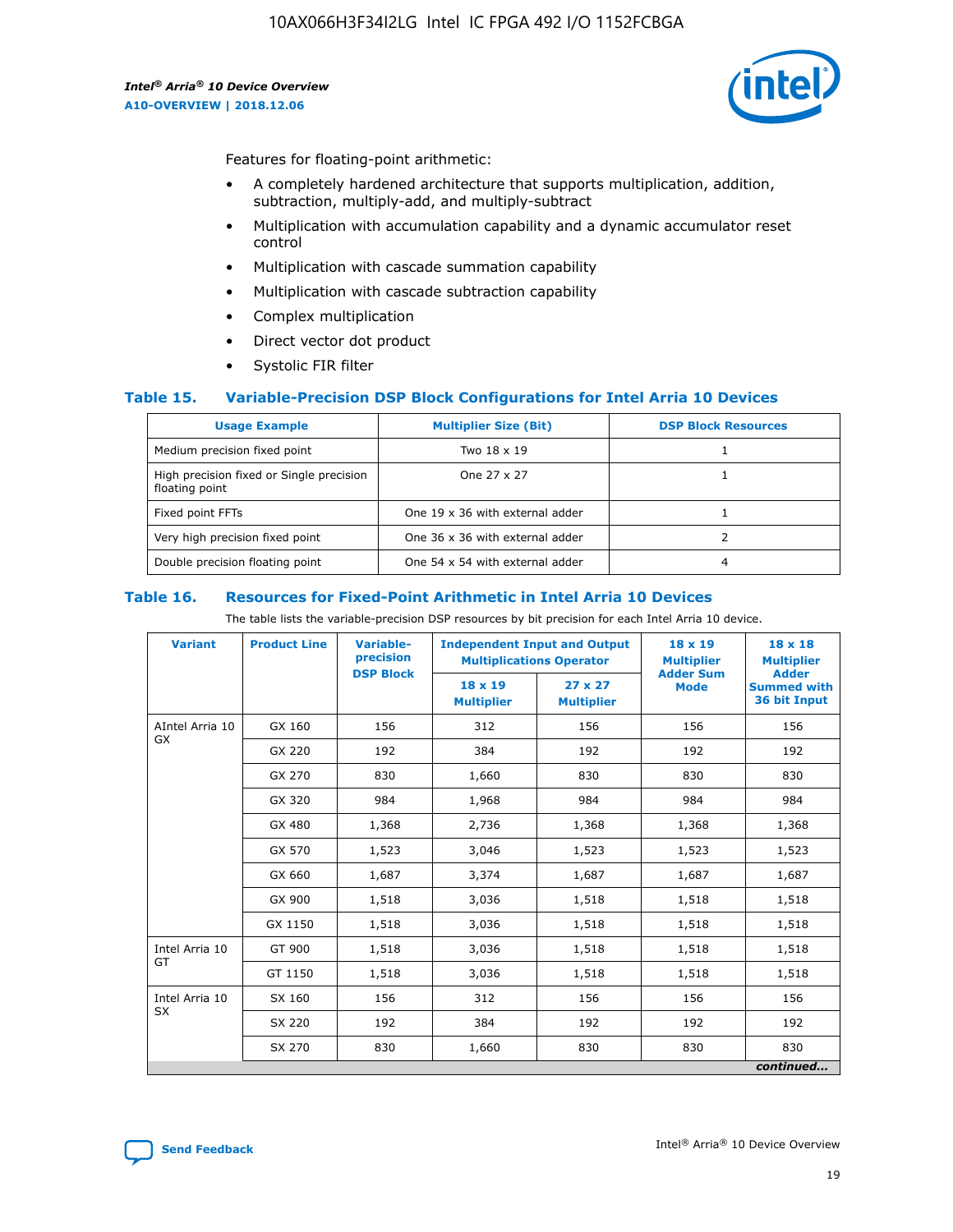

| <b>Variant</b> | <b>Product Line</b> | <b>Variable-</b><br>precision<br><b>DSP Block</b> | <b>Independent Input and Output</b><br><b>Multiplications Operator</b> |                                     | $18 \times 19$<br><b>Multiplier</b><br><b>Adder Sum</b> | $18 \times 18$<br><b>Multiplier</b><br><b>Adder</b> |  |
|----------------|---------------------|---------------------------------------------------|------------------------------------------------------------------------|-------------------------------------|---------------------------------------------------------|-----------------------------------------------------|--|
|                |                     |                                                   | $18 \times 19$<br><b>Multiplier</b>                                    | $27 \times 27$<br><b>Multiplier</b> | <b>Mode</b>                                             | <b>Summed with</b><br>36 bit Input                  |  |
|                | SX 320              | 984                                               | 1,968                                                                  | 984                                 | 984                                                     | 984                                                 |  |
|                | SX 480              | 1,368                                             | 2,736                                                                  | 1,368                               | 1,368                                                   | 1,368                                               |  |
|                | SX 570              | 1,523                                             | 3,046                                                                  | 1,523                               | 1,523                                                   | 1,523                                               |  |
|                | SX 660              | 1,687                                             | 3,374                                                                  | 1,687                               | 1,687                                                   | 1,687                                               |  |

# **Table 17. Resources for Floating-Point Arithmetic in Intel Arria 10 Devices**

The table lists the variable-precision DSP resources by bit precision for each Intel Arria 10 device.

| <b>Variant</b> | <b>Product Line</b> | <b>Variable-</b><br>precision<br><b>DSP Block</b> | <b>Single</b><br><b>Precision</b><br><b>Floating-Point</b><br><b>Multiplication</b><br><b>Mode</b> | <b>Single-Precision</b><br><b>Floating-Point</b><br><b>Adder Mode</b> | Single-<br><b>Precision</b><br><b>Floating-Point</b><br><b>Multiply</b><br><b>Accumulate</b><br><b>Mode</b> | <b>Peak</b><br><b>Giga Floating-</b><br><b>Point</b><br><b>Operations</b><br>per Second<br>(GFLOPs) |
|----------------|---------------------|---------------------------------------------------|----------------------------------------------------------------------------------------------------|-----------------------------------------------------------------------|-------------------------------------------------------------------------------------------------------------|-----------------------------------------------------------------------------------------------------|
| Intel Arria 10 | GX 160              | 156                                               | 156                                                                                                | 156                                                                   | 156                                                                                                         | 140                                                                                                 |
| <b>GX</b>      | GX 220              | 192                                               | 192                                                                                                | 192                                                                   | 192                                                                                                         | 173                                                                                                 |
|                | GX 270              | 830                                               | 830                                                                                                | 830                                                                   | 830                                                                                                         | 747                                                                                                 |
|                | GX 320              | 984                                               | 984                                                                                                | 984                                                                   | 984                                                                                                         | 886                                                                                                 |
|                | GX 480              | 1,369                                             | 1,368                                                                                              | 1,368                                                                 | 1,368                                                                                                       | 1,231                                                                                               |
|                | GX 570              | 1,523                                             | 1,523                                                                                              | 1,523                                                                 | 1,523                                                                                                       | 1,371                                                                                               |
|                | GX 660              | 1,687                                             | 1,687                                                                                              | 1,687                                                                 | 1,687                                                                                                       | 1,518                                                                                               |
|                | GX 900              | 1,518                                             | 1,518                                                                                              | 1,518                                                                 | 1,518                                                                                                       | 1,366                                                                                               |
|                | GX 1150             | 1,518                                             | 1,518                                                                                              | 1,518                                                                 | 1,518                                                                                                       | 1,366                                                                                               |
| Intel Arria 10 | GT 900              | 1,518                                             | 1,518                                                                                              | 1,518                                                                 | 1,518                                                                                                       | 1,366                                                                                               |
| GT             | GT 1150             | 1,518                                             | 1,518                                                                                              | 1,518                                                                 | 1,518                                                                                                       | 1,366                                                                                               |
| Intel Arria 10 | SX 160              | 156                                               | 156                                                                                                | 156                                                                   | 156                                                                                                         | 140                                                                                                 |
| SX             | SX 220              | 192                                               | 192                                                                                                | 192                                                                   | 192                                                                                                         | 173                                                                                                 |
|                | SX 270              | 830                                               | 830                                                                                                | 830                                                                   | 830                                                                                                         | 747                                                                                                 |
|                | SX 320              | 984                                               | 984                                                                                                | 984                                                                   | 984                                                                                                         | 886                                                                                                 |
|                | SX 480              | 1,369                                             | 1,368                                                                                              | 1,368                                                                 | 1,368                                                                                                       | 1,231                                                                                               |
|                | SX 570              | 1,523                                             | 1,523                                                                                              | 1,523                                                                 | 1,523                                                                                                       | 1,371                                                                                               |
|                | SX 660              | 1,687                                             | 1,687                                                                                              | 1,687                                                                 | 1,687                                                                                                       | 1,518                                                                                               |

# **Embedded Memory Blocks**

The embedded memory blocks in the devices are flexible and designed to provide an optimal amount of small- and large-sized memory arrays to fit your design requirements.

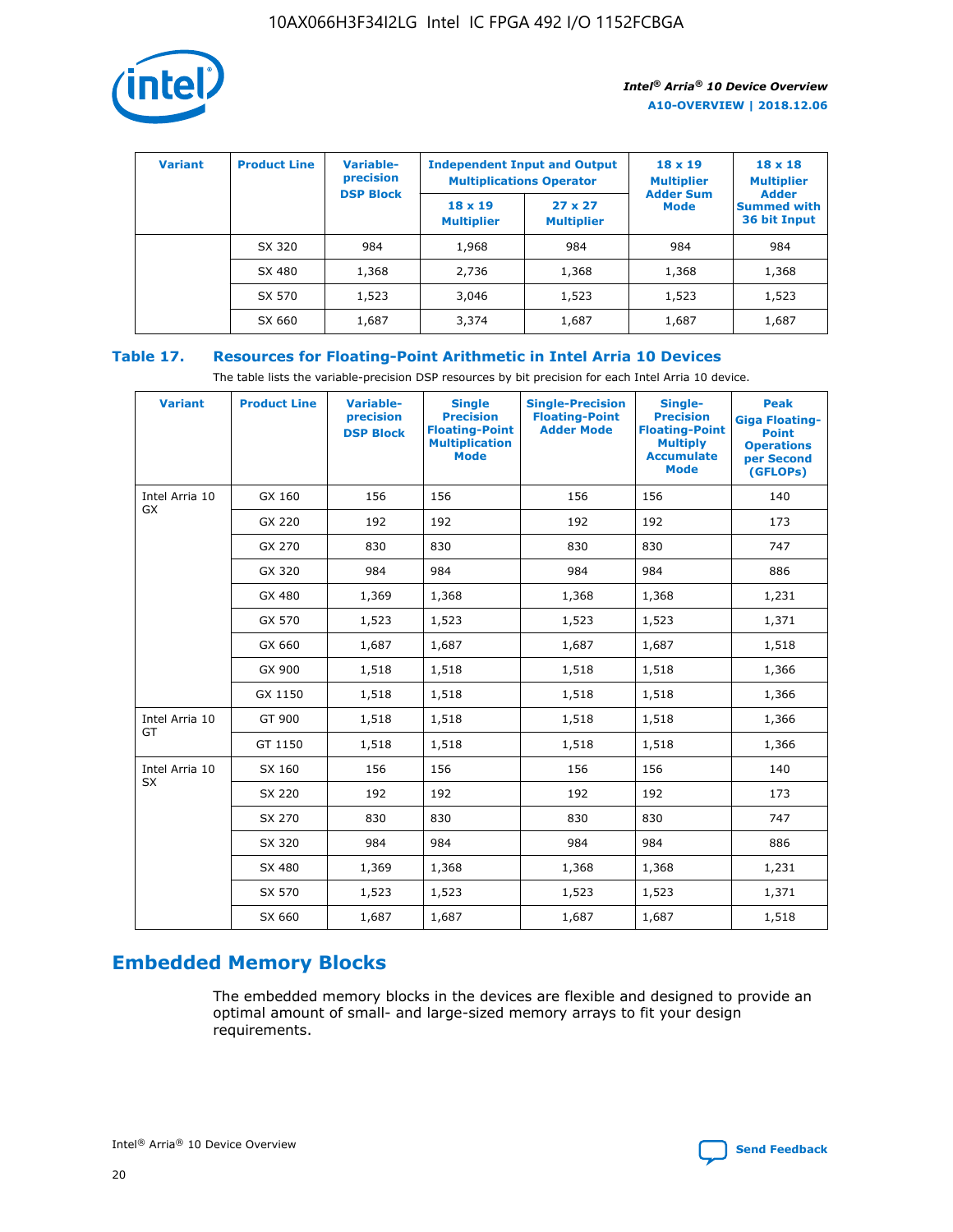

# **Types of Embedded Memory**

The Intel Arria 10 devices contain two types of memory blocks:

- 20 Kb M20K blocks—blocks of dedicated memory resources. The M20K blocks are ideal for larger memory arrays while still providing a large number of independent ports.
- 640 bit memory logic array blocks (MLABs)—enhanced memory blocks that are configured from dual-purpose logic array blocks (LABs). The MLABs are ideal for wide and shallow memory arrays. The MLABs are optimized for implementation of shift registers for digital signal processing (DSP) applications, wide and shallow FIFO buffers, and filter delay lines. Each MLAB is made up of ten adaptive logic modules (ALMs). In the Intel Arria 10 devices, you can configure these ALMs as ten 32 x 2 blocks, giving you one 32 x 20 simple dual-port SRAM block per MLAB.

# **Embedded Memory Capacity in Intel Arria 10 Devices**

|                   | <b>Product</b> |              | <b>M20K</b>         | <b>MLAB</b>  |                     | <b>Total RAM Bit</b> |
|-------------------|----------------|--------------|---------------------|--------------|---------------------|----------------------|
| <b>Variant</b>    | Line           | <b>Block</b> | <b>RAM Bit (Kb)</b> | <b>Block</b> | <b>RAM Bit (Kb)</b> | (Kb)                 |
| Intel Arria 10 GX | GX 160         | 440          | 8,800               | 1,680        | 1,050               | 9,850                |
|                   | GX 220         | 587          | 11,740              | 2,703        | 1,690               | 13,430               |
|                   | GX 270         | 750          | 15,000              | 3,922        | 2,452               | 17,452               |
|                   | GX 320         | 891          | 17,820              | 4,363        | 2,727               | 20,547               |
|                   | GX 480         | 1,431        | 28,620              | 6,662        | 4,164               | 32,784               |
|                   | GX 570         | 1,800        | 36,000              | 8,153        | 5,096               | 41,096               |
|                   | GX 660         | 2,131        | 42,620              | 9,260        | 5,788               | 48,408               |
|                   | GX 900         | 2,423        | 48,460              | 15,017       | 9,386               | 57,846               |
|                   | GX 1150        | 2,713        | 54,260              | 20,774       | 12,984              | 67,244               |
| Intel Arria 10 GT | GT 900         | 2,423        | 48,460              | 15,017       | 9,386               | 57,846               |
|                   | GT 1150        | 2,713        | 54,260              | 20,774       | 12,984              | 67,244               |
| Intel Arria 10 SX | SX 160         | 440          | 8,800               | 1,680        | 1,050               | 9,850                |
|                   | SX 220         | 587          | 11,740              | 2,703        | 1,690               | 13,430               |
|                   | SX 270         | 750          | 15,000              | 3,922        | 2,452               | 17,452               |
|                   | SX 320         | 891          | 17,820              | 4,363        | 2,727               | 20,547               |
|                   | SX 480         | 1,431        | 28,620              | 6,662        | 4,164               | 32,784               |
|                   | SX 570         | 1,800        | 36,000              | 8,153        | 5,096               | 41,096               |
|                   | SX 660         | 2,131        | 42,620              | 9,260        | 5,788               | 48,408               |

#### **Table 18. Embedded Memory Capacity and Distribution in Intel Arria 10 Devices**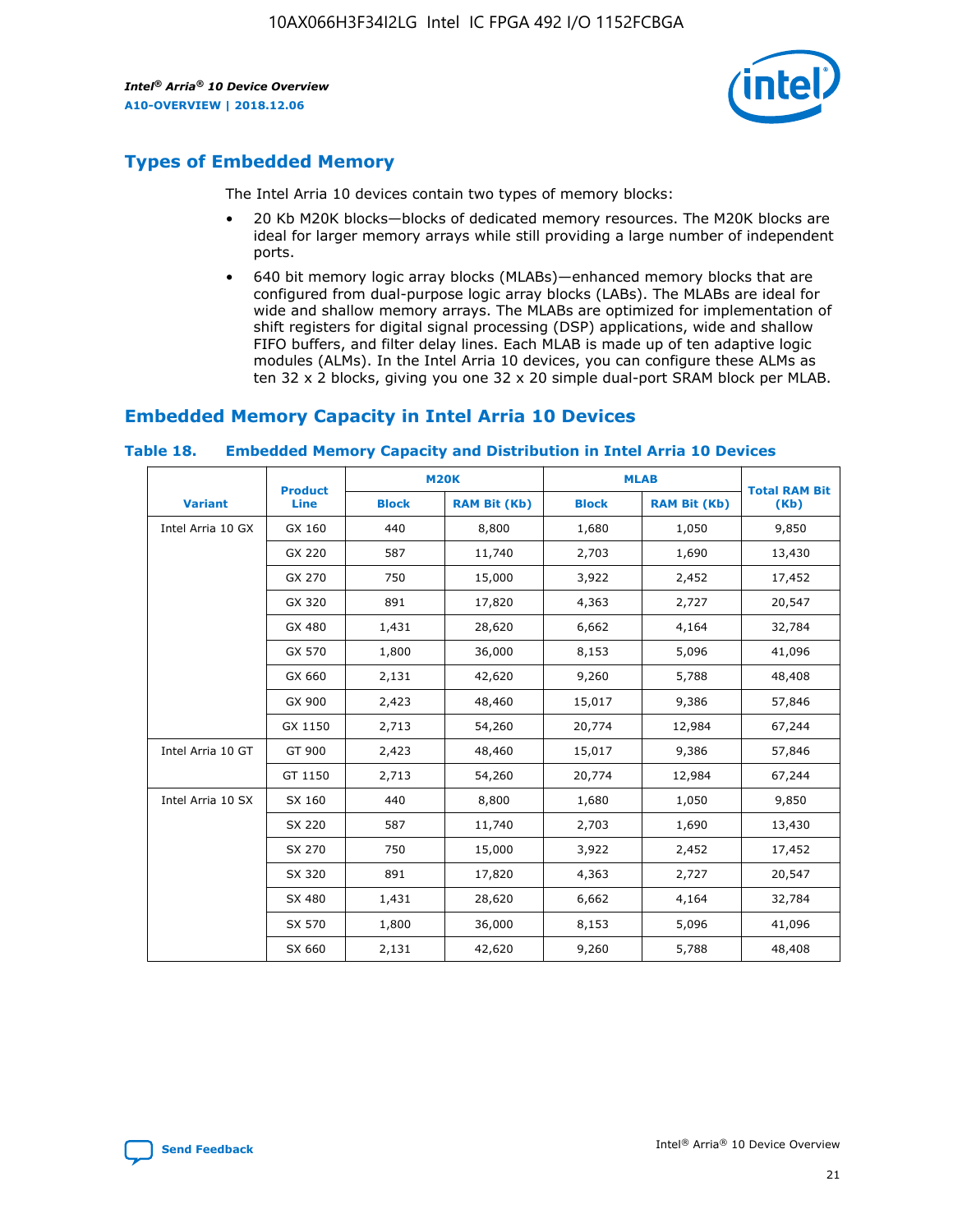

# **Embedded Memory Configurations for Single-port Mode**

#### **Table 19. Single-port Embedded Memory Configurations for Intel Arria 10 Devices**

This table lists the maximum configurations supported for single-port RAM and ROM modes.

| <b>Memory Block</b> | Depth (bits) | <b>Programmable Width</b> |
|---------------------|--------------|---------------------------|
| MLAB                | 32           | x16, x18, or x20          |
|                     | 64(10)       | x8, x9, x10               |
| M20K                | 512          | x40, x32                  |
|                     | 1K           | x20, x16                  |
|                     | 2K           | x10, x8                   |
|                     | 4K           | x5, x4                    |
|                     | 8K           | x2                        |
|                     | 16K          | x1                        |

# **Clock Networks and PLL Clock Sources**

The clock network architecture is based on Intel's global, regional, and peripheral clock structure. This clock structure is supported by dedicated clock input pins, fractional clock synthesis PLLs, and integer I/O PLLs.

# **Clock Networks**

The Intel Arria 10 core clock networks are capable of up to 800 MHz fabric operation across the full industrial temperature range. For the external memory interface, the clock network supports the hard memory controller with speeds up to 2,400 Mbps in a quarter-rate transfer.

To reduce power consumption, the Intel Quartus Prime software identifies all unused sections of the clock network and powers them down.

# **Fractional Synthesis and I/O PLLs**

Intel Arria 10 devices contain up to 32 fractional synthesis PLLs and up to 16 I/O PLLs that are available for both specific and general purpose uses in the core:

- Fractional synthesis PLLs—located in the column adjacent to the transceiver blocks
- I/O PLLs—located in each bank of the 48 I/Os

## **Fractional Synthesis PLLs**

You can use the fractional synthesis PLLs to:

- Reduce the number of oscillators that are required on your board
- Reduce the number of clock pins that are used in the device by synthesizing multiple clock frequencies from a single reference clock source

<sup>(10)</sup> Supported through software emulation and consumes additional MLAB blocks.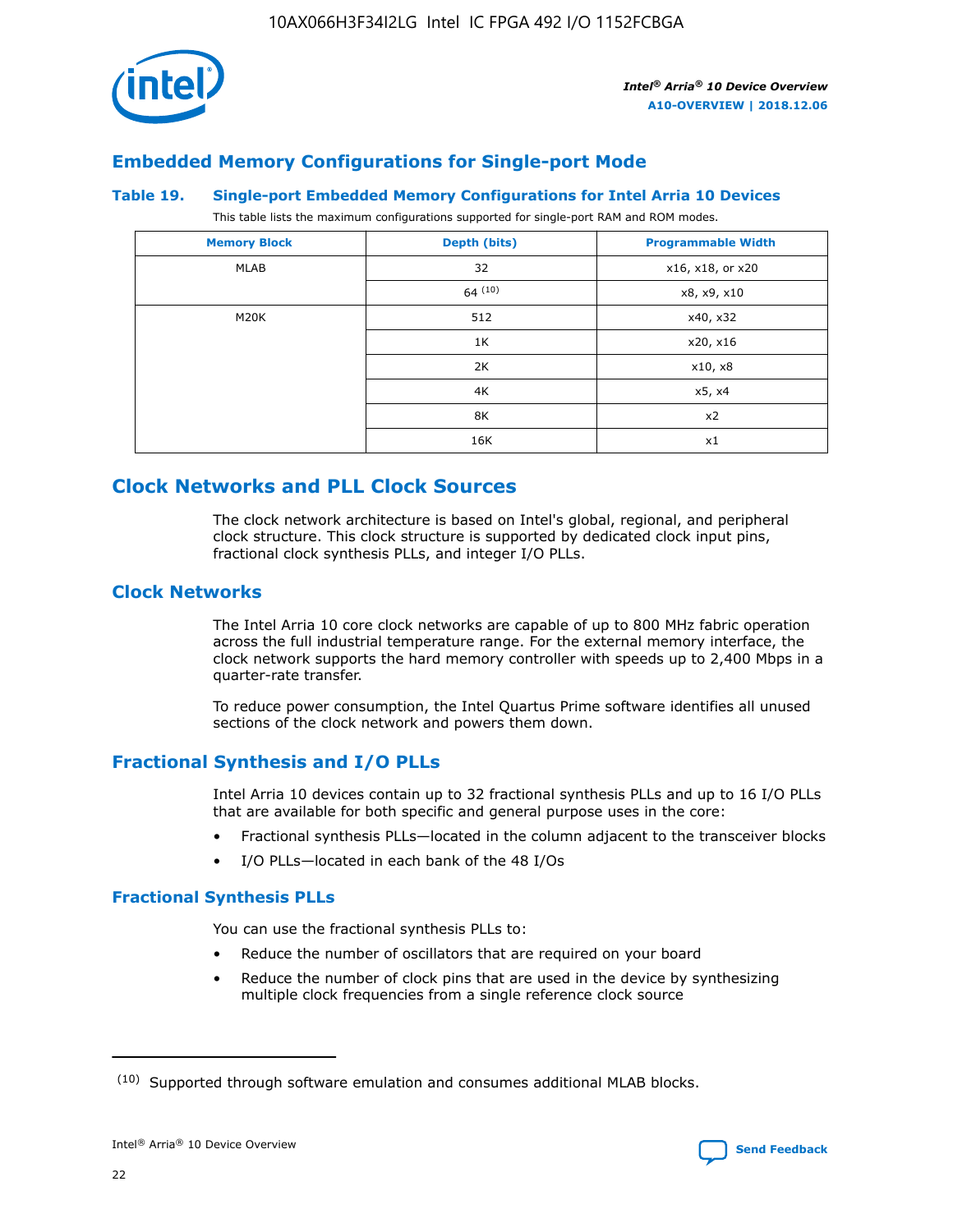

The fractional synthesis PLLs support the following features:

- Reference clock frequency synthesis for transceiver CMU and Advanced Transmit (ATX) PLLs
- Clock network delay compensation
- Zero-delay buffering
- Direct transmit clocking for transceivers
- Independently configurable into two modes:
	- Conventional integer mode equivalent to the general purpose PLL
	- Enhanced fractional mode with third order delta-sigma modulation
- PLL cascading

## **I/O PLLs**

The integer mode I/O PLLs are located in each bank of 48 I/Os. You can use the I/O PLLs to simplify the design of external memory and high-speed LVDS interfaces.

In each I/O bank, the I/O PLLs are adjacent to the hard memory controllers and LVDS SERDES. Because these PLLs are tightly coupled with the I/Os that need to use them, it makes it easier to close timing.

You can use the I/O PLLs for general purpose applications in the core such as clock network delay compensation and zero-delay buffering.

Intel Arria 10 devices support PLL-to-PLL cascading.

# **FPGA General Purpose I/O**

Intel Arria 10 devices offer highly configurable GPIOs. Each I/O bank contains 48 general purpose I/Os and a high-efficiency hard memory controller.

The following list describes the features of the GPIOs:

- Consist of 3 V I/Os for high-voltage application and LVDS I/Os for differential signaling
	- Up to two 3 V I/O banks, available in some devices, that support up to 3 V I/O standards
	- LVDS I/O banks that support up to 1.8 V I/O standards
- Support a wide range of single-ended and differential I/O interfaces
- LVDS speeds up to 1.6 Gbps
- Each LVDS pair of pins has differential input and output buffers, allowing you to configure the LVDS direction for each pair.
- Programmable bus hold and weak pull-up
- Programmable differential output voltage  $(V_{OD})$  and programmable pre-emphasis

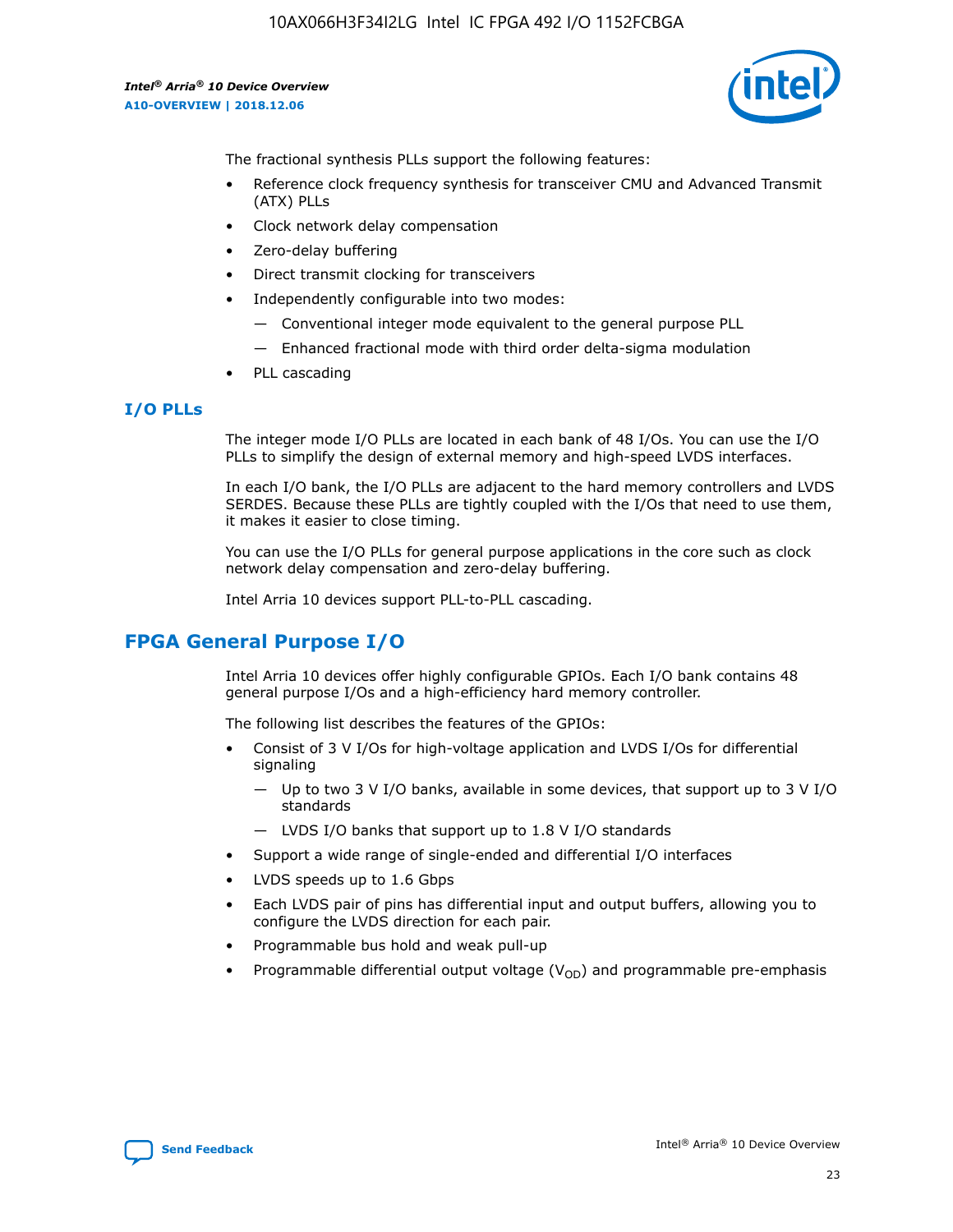

- Series (R<sub>S</sub>) and parallel (R<sub>T</sub>) on-chip termination (OCT) for all I/O banks with OCT calibration to limit the termination impedance variation
- On-chip dynamic termination that has the ability to swap between series and parallel termination, depending on whether there is read or write on a common bus for signal integrity
- Easy timing closure support using the hard read FIFO in the input register path, and delay-locked loop (DLL) delay chain with fine and coarse architecture

# **External Memory Interface**

Intel Arria 10 devices offer massive external memory bandwidth, with up to seven 32 bit DDR4 memory interfaces running at up to 2,400 Mbps. This bandwidth provides additional ease of design, lower power, and resource efficiencies of hardened highperformance memory controllers.

The memory interface within Intel Arria 10 FPGAs and SoCs delivers the highest performance and ease of use. You can configure up to a maximum width of 144 bits when using the hard or soft memory controllers. If required, you can bypass the hard memory controller and use a soft controller implemented in the user logic.

Each I/O contains a hardened DDR read/write path (PHY) capable of performing key memory interface functionality such as read/write leveling, FIFO buffering to lower latency and improve margin, timing calibration, and on-chip termination.

The timing calibration is aided by the inclusion of hard microcontrollers based on Intel's Nios® II technology, specifically tailored to control the calibration of multiple memory interfaces. This calibration allows the Intel Arria 10 device to compensate for any changes in process, voltage, or temperature either within the Intel Arria 10 device itself, or within the external memory device. The advanced calibration algorithms ensure maximum bandwidth and robust timing margin across all operating conditions.

In addition to parallel memory interfaces, Intel Arria 10 devices support serial memory technologies such as the Hybrid Memory Cube (HMC). The HMC is supported by the Intel Arria 10 high-speed serial transceivers which connect up to four HMC links, with each link running at data rates up to 15 Gbps.

#### **Related Information**

#### [External Memory Interface Spec Estimator](http://www.altera.com/technology/memory/estimator/mem-emif-index.html)

Provides a parametric tool that allows you to find and compare the performance of the supported external memory interfaces in IntelFPGAs.

# **Memory Standards Supported by Intel Arria 10 Devices**

The I/Os are designed to provide high performance support for existing and emerging external memory standards.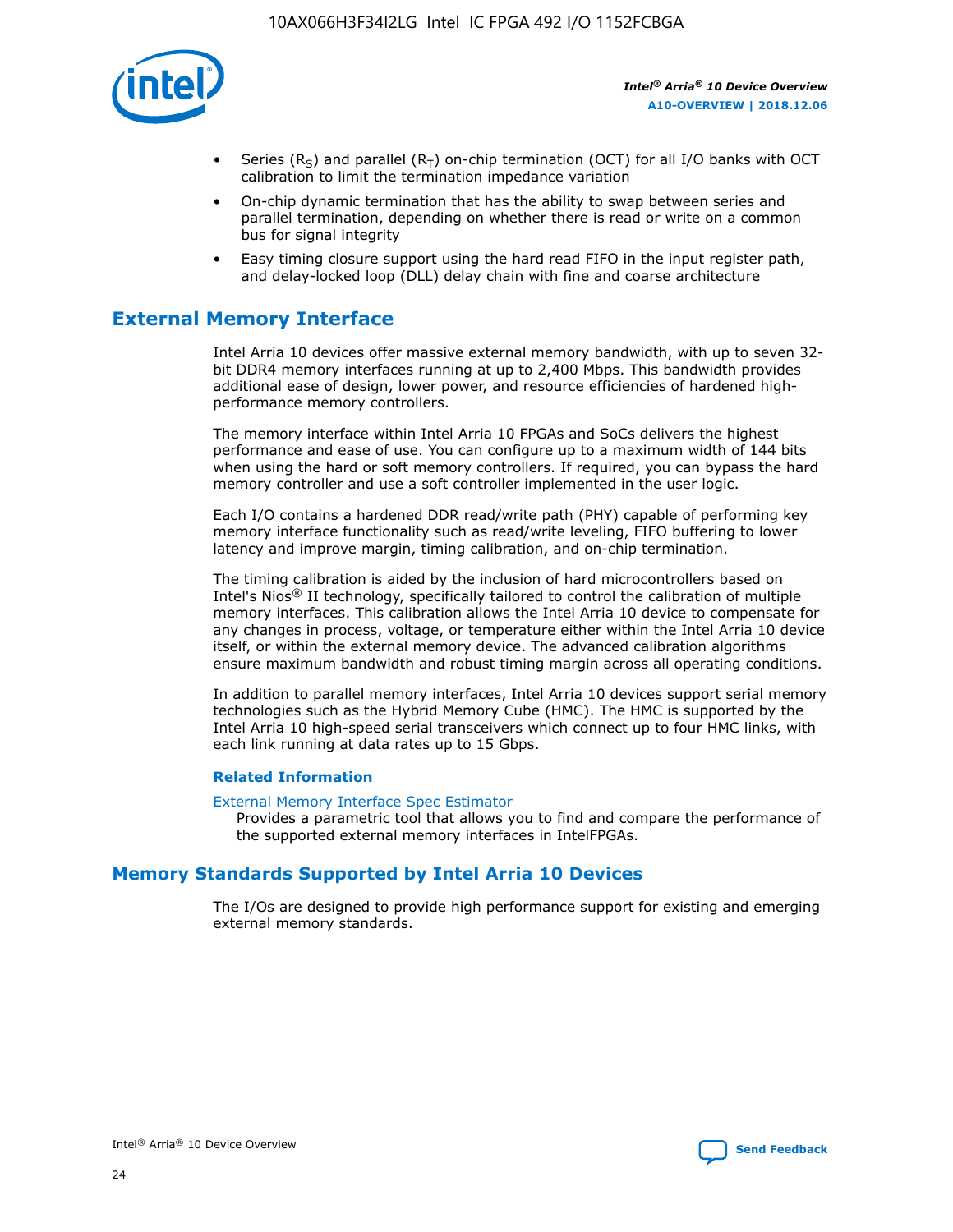

#### **Table 20. Memory Standards Supported by the Hard Memory Controller**

This table lists the overall capability of the hard memory controller. For specific details, refer to the External Memory Interface Spec Estimator and Intel Arria 10 Device Datasheet.

| <b>Memory Standard</b> | <b>Rate Support</b> | <b>Ping Pong PHY Support</b> | <b>Maximum Frequency</b><br>(MHz) |
|------------------------|---------------------|------------------------------|-----------------------------------|
| <b>DDR4 SDRAM</b>      | Quarter rate        | Yes                          | 1,067                             |
|                        |                     |                              | 1,200                             |
| DDR3 SDRAM             | Half rate           | Yes                          | 533                               |
|                        |                     |                              | 667                               |
|                        | Quarter rate        | Yes                          | 1,067                             |
|                        |                     |                              | 1,067                             |
| <b>DDR3L SDRAM</b>     | Half rate           | Yes                          | 533                               |
|                        |                     |                              | 667                               |
|                        | Quarter rate        | Yes                          | 933                               |
|                        |                     |                              | 933                               |
| LPDDR3 SDRAM           | Half rate           |                              | 533                               |
|                        | Quarter rate        |                              | 800                               |

#### **Table 21. Memory Standards Supported by the Soft Memory Controller**

| <b>Memory Standard</b>      | <b>Rate Support</b> | <b>Maximum Frequency</b><br>(MHz) |
|-----------------------------|---------------------|-----------------------------------|
| <b>RLDRAM 3 (11)</b>        | Quarter rate        | 1,200                             |
| ODR IV SRAM <sup>(11)</sup> | Quarter rate        | 1,067                             |
| <b>ODR II SRAM</b>          | Full rate           | 333                               |
|                             | Half rate           | 633                               |
| <b>ODR II+ SRAM</b>         | Full rate           | 333                               |
|                             | Half rate           | 633                               |
| <b>ODR II+ Xtreme SRAM</b>  | Full rate           | 333                               |
|                             | Half rate           | 633                               |

#### **Table 22. Memory Standards Supported by the HPS Hard Memory Controller**

The hard processor system (HPS) is available in Intel Arria 10 SoC devices only.

| <b>Memory Standard</b> | <b>Rate Support</b> | <b>Maximum Frequency</b><br>(MHz) |
|------------------------|---------------------|-----------------------------------|
| <b>DDR4 SDRAM</b>      | Half rate           | 1,200                             |
| <b>DDR3 SDRAM</b>      | Half rate           | 1,067                             |
| <b>DDR3L SDRAM</b>     | Half rate           | 933                               |

<sup>(11)</sup> Intel Arria 10 devices support this external memory interface using hard PHY with soft memory controller.

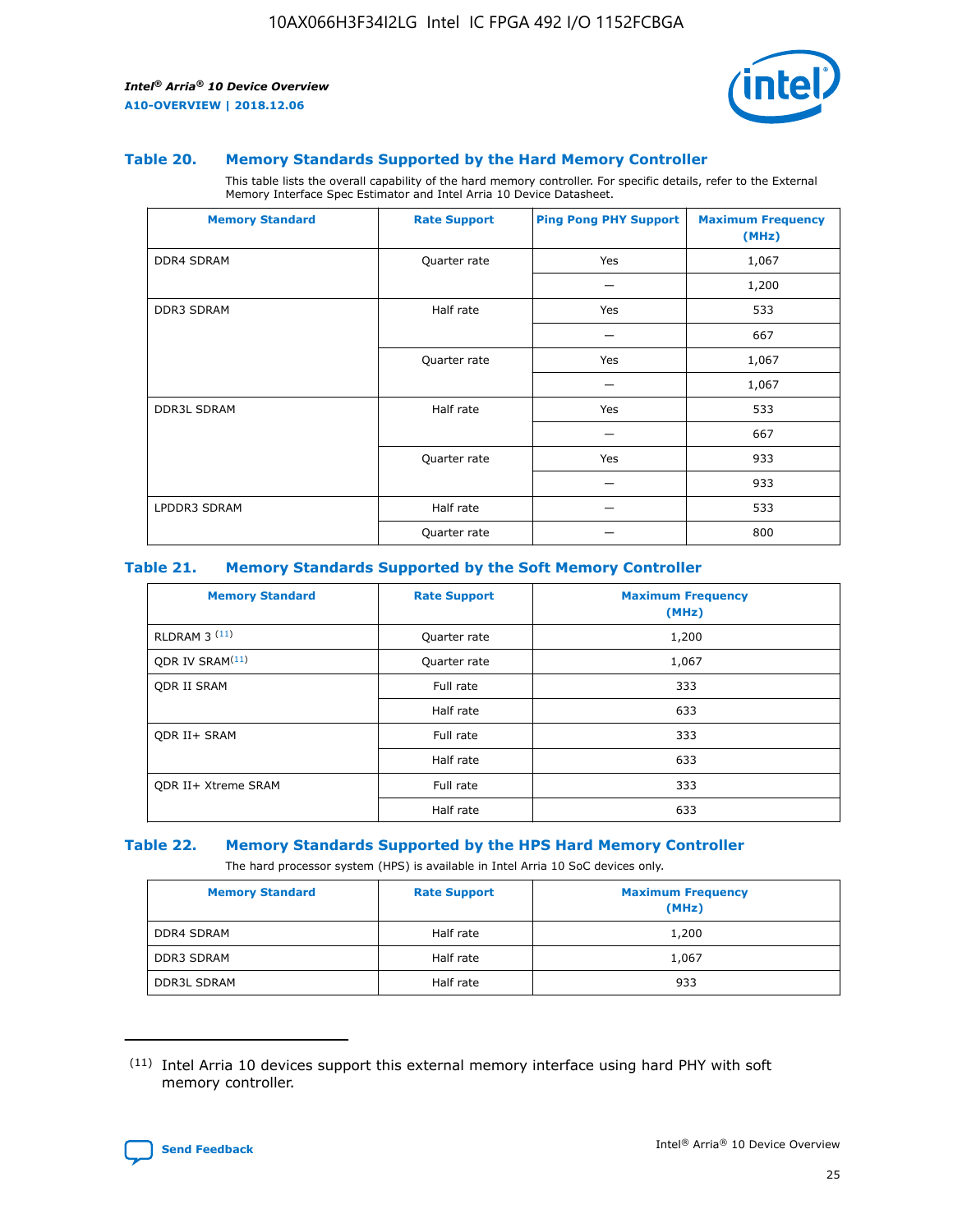

#### **Related Information**

#### [Intel Arria 10 Device Datasheet](https://www.intel.com/content/www/us/en/programmable/documentation/mcn1413182292568.html#mcn1413182153340)

Lists the memory interface performance according to memory interface standards, rank or chip select configurations, and Intel Arria 10 device speed grades.

# **PCIe Gen1, Gen2, and Gen3 Hard IP**

Intel Arria 10 devices contain PCIe hard IP that is designed for performance and ease-of-use:

- Includes all layers of the PCIe stack—transaction, data link and physical layers.
- Supports PCIe Gen3, Gen2, and Gen1 Endpoint and Root Port in x1, x2, x4, or x8 lane configuration.
- Operates independently from the core logic—optional configuration via protocol (CvP) allows the PCIe link to power up and complete link training in less than 100 ms while the Intel Arria 10 device completes loading the programming file for the rest of the FPGA.
- Provides added functionality that makes it easier to support emerging features such as Single Root I/O Virtualization (SR-IOV) and optional protocol extensions.
- Provides improved end-to-end datapath protection using ECC.
- Supports FPGA configuration via protocol (CvP) using PCIe at Gen3, Gen2, or Gen1 speed.

#### **Related Information**

PCS Features on page 30

# **Enhanced PCS Hard IP for Interlaken and 10 Gbps Ethernet**

# **Interlaken Support**

The Intel Arria 10 enhanced PCS hard IP provides integrated Interlaken PCS supporting rates up to 25.8 Gbps per lane.

The Interlaken PCS is based on the proven functionality of the PCS developed for Intel's previous generation FPGAs, which demonstrated interoperability with Interlaken ASSP vendors and third-party IP suppliers. The Interlaken PCS is present in every transceiver channel in Intel Arria 10 devices.

#### **Related Information**

PCS Features on page 30

## **10 Gbps Ethernet Support**

The Intel Arria 10 enhanced PCS hard IP supports 10GBASE-R PCS compliant with IEEE 802.3 10 Gbps Ethernet (10GbE). The integrated hard IP support for 10GbE and the 10 Gbps transceivers save external PHY cost, board space, and system power.

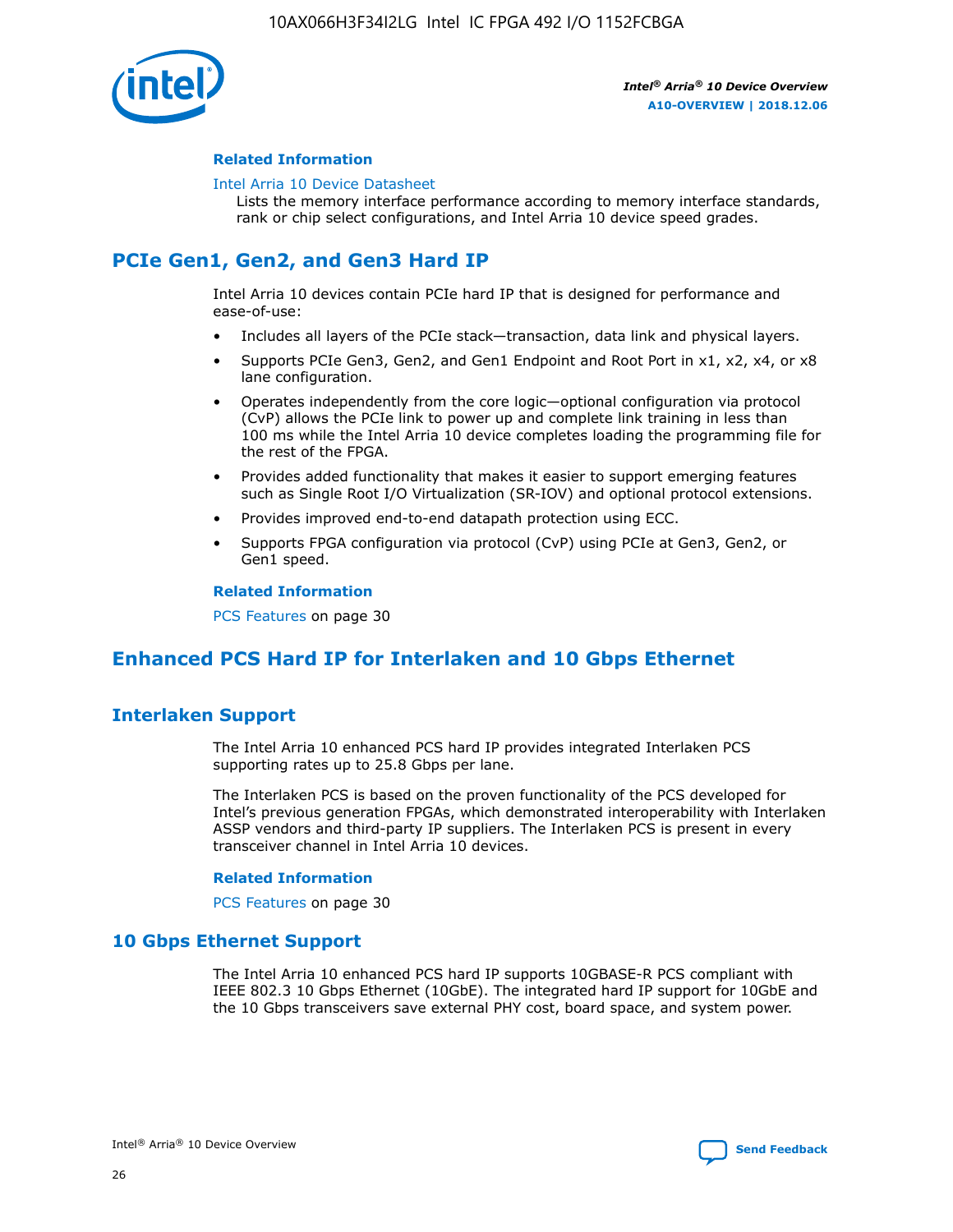

The scalable hard IP supports multiple independent 10GbE ports while using a single PLL for all the 10GBASE-R PCS instantiations, which saves on core logic resources and clock networks:

- Simplifies multiport 10GbE systems compared to XAUI interfaces that require an external XAUI-to-10G PHY.
- Incorporates Electronic Dispersion Compensation (EDC), which enables direct connection to standard 10 Gbps XFP and SFP+ pluggable optical modules.
- Supports backplane Ethernet applications and includes a hard 10GBASE-KR Forward Error Correction (FEC) circuit that you can use for 10 Gbps and 40 Gbps applications.

The 10 Gbps Ethernet PCS hard IP and 10GBASE-KR FEC are present in every transceiver channel.

#### **Related Information**

PCS Features on page 30

# **Low Power Serial Transceivers**

Intel Arria 10 FPGAs and SoCs include lowest power transceivers that deliver high bandwidth, throughput and low latency.

Intel Arria 10 devices deliver the industry's lowest power consumption per transceiver channel:

- 12.5 Gbps transceivers at as low as 242 mW
- 10 Gbps transceivers at as low as 168 mW
- 6 Gbps transceivers at as low as 117 mW

Intel Arria 10 transceivers support various data rates according to application:

- Chip-to-chip and chip-to-module applications—from 1 Gbps up to 25.8 Gbps
- Long reach and backplane applications—from 1 Gbps up to 12.5 with advanced adaptive equalization
- Critical power sensitive applications—from 1 Gbps up to 11.3 Gbps using lower power modes

The combination of 20 nm process technology and architectural advances provide the following benefits:

- Significant reduction in die area and power consumption
- Increase of up to two times in transceiver I/O density compared to previous generation devices while maintaining optimal signal integrity
- Up to 72 total transceiver channels—you can configure up to 6 of these channels to run as fast as 25.8 Gbps
- All channels feature continuous data rate support up to the maximum rated speed

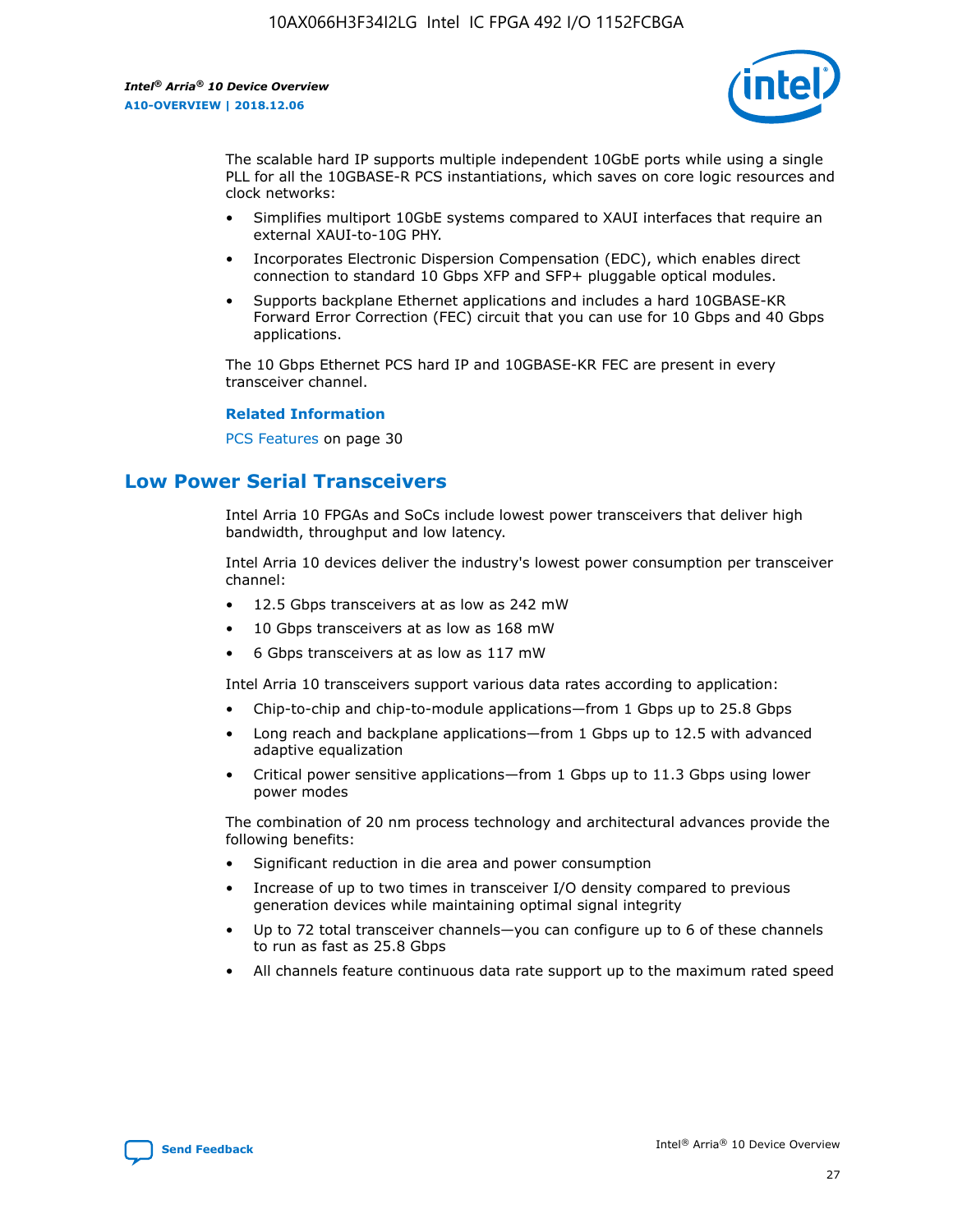



## **Figure 6. Intel Arria 10 Transceiver Block Architecture**

## **Transceiver Channels**

All transceiver channels feature a dedicated Physical Medium Attachment (PMA) and a hardened Physical Coding Sublayer (PCS).

- The PMA provides primary interfacing capabilities to physical channels.
- The PCS typically handles encoding/decoding, word alignment, and other preprocessing functions before transferring data to the FPGA core fabric.

A transceiver channel consists of a PMA and a PCS block. Most transceiver banks have 6 channels. There are some transceiver banks that contain only 3 channels.

A wide variety of bonded and non-bonded data rate configurations is possible using a highly configurable clock distribution network. Up to 80 independent transceiver data rates can be configured.

The following figures are graphical representations of top views of the silicon die, which correspond to reverse views for flip chip packages. Different Intel Arria 10 devices may have different floorplans than the ones shown in the figures.

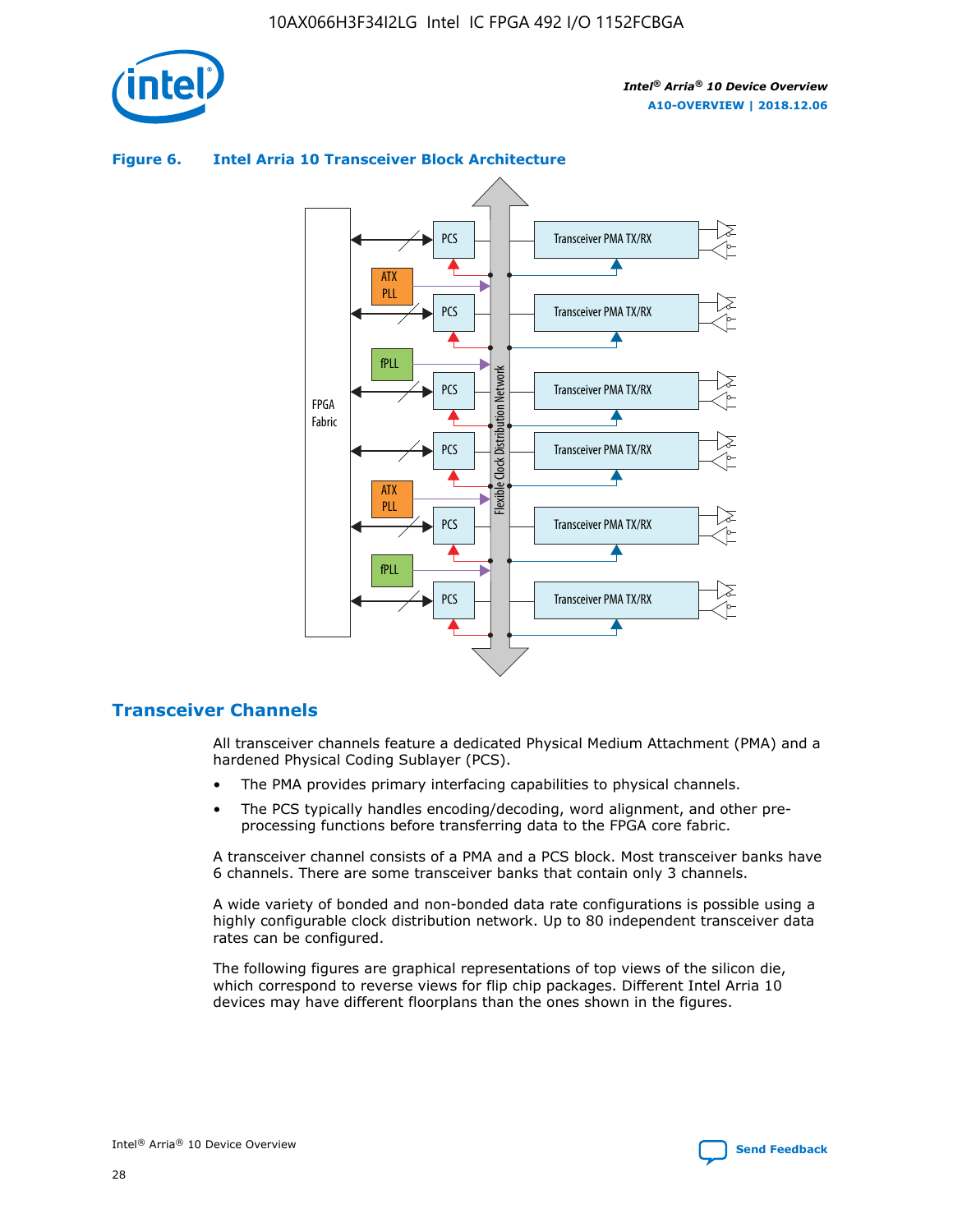

## **Figure 7. Device Chip Overview for Intel Arria 10 GX and GT Devices**





## **PMA Features**

Intel Arria 10 transceivers provide exceptional signal integrity at data rates up to 25.8 Gbps. Clocking options include ultra-low jitter ATX PLLs (LC tank based), clock multiplier unit (CMU) PLLs, and fractional PLLs.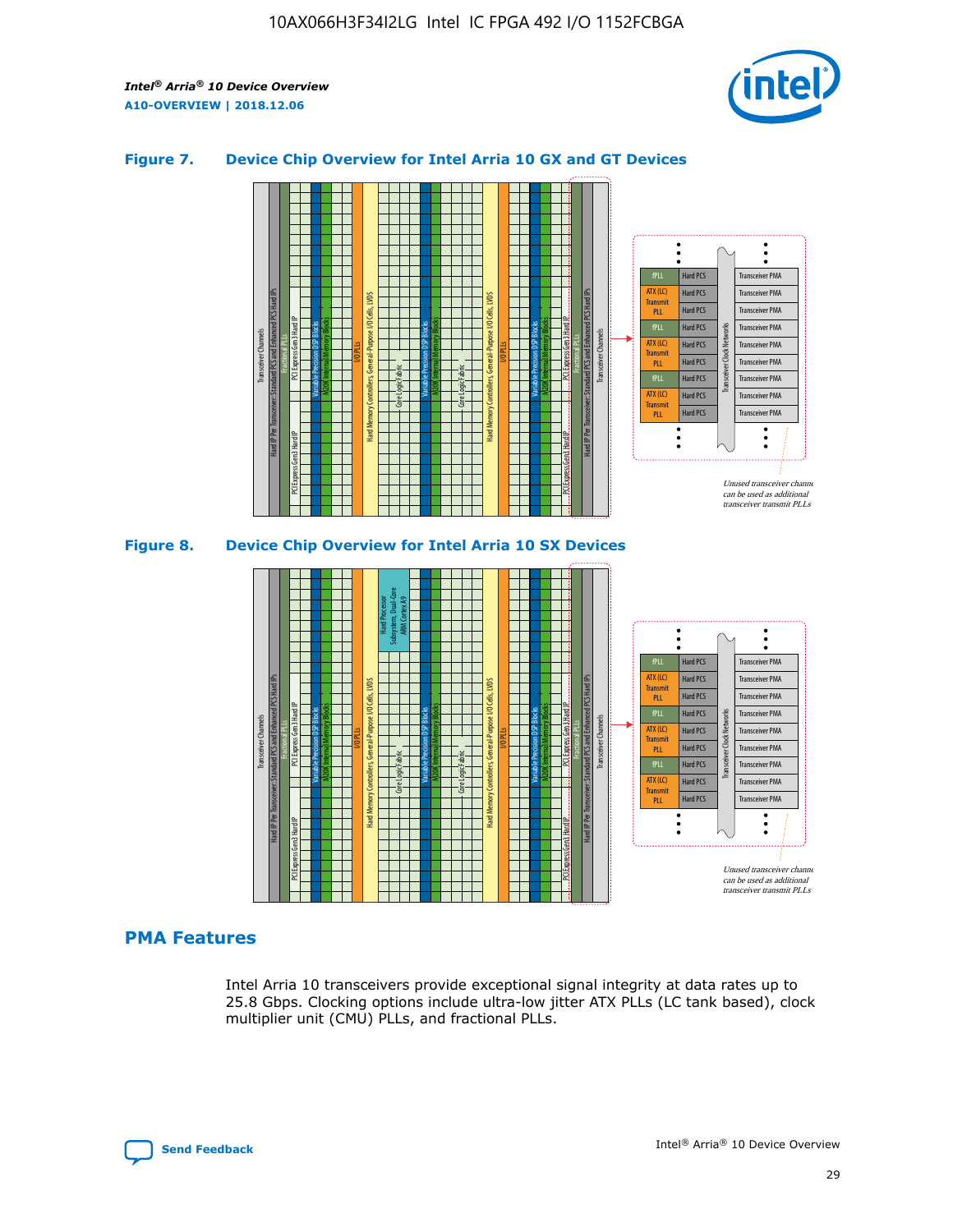

Each transceiver channel contains a channel PLL that can be used as the CMU PLL or clock data recovery (CDR) PLL. In CDR mode, the channel PLL recovers the receiver clock and data in the transceiver channel. Up to 80 independent data rates can be configured on a single Intel Arria 10 device.

## **Table 23. PMA Features of the Transceivers in Intel Arria 10 Devices**

| <b>Feature</b>                                             | <b>Capability</b>                                                                                                                                                                                                             |
|------------------------------------------------------------|-------------------------------------------------------------------------------------------------------------------------------------------------------------------------------------------------------------------------------|
| Chip-to-Chip Data Rates                                    | 1 Gbps to 17.4 Gbps (Intel Arria 10 GX devices)<br>1 Gbps to 25.8 Gbps (Intel Arria 10 GT devices)                                                                                                                            |
| <b>Backplane Support</b>                                   | Drive backplanes at data rates up to 12.5 Gbps                                                                                                                                                                                |
| <b>Optical Module Support</b>                              | SFP+/SFP, XFP, CXP, QSFP/QSFP28, CFP/CFP2/CFP4                                                                                                                                                                                |
| Cable Driving Support                                      | SFP+ Direct Attach, PCI Express over cable, eSATA                                                                                                                                                                             |
| Transmit Pre-Emphasis                                      | 4-tap transmit pre-emphasis and de-emphasis to compensate for system channel loss                                                                                                                                             |
| Continuous Time Linear<br>Equalizer (CTLE)                 | Dual mode, high-gain, and high-data rate, linear receive equalization to compensate for<br>system channel loss                                                                                                                |
| Decision Feedback Equalizer<br>(DFE)                       | 7-fixed and 4-floating tap DFE to equalize backplane channel loss in the presence of<br>crosstalk and noisy environments                                                                                                      |
| Variable Gain Amplifier                                    | Optimizes the signal amplitude prior to the CDR sampling and operates in fixed and<br>adaptive modes                                                                                                                          |
| Altera Digital Adaptive<br>Parametric Tuning (ADAPT)       | Fully digital adaptation engine to automatically adjust all link equalization parameters-<br>including CTLE, DFE, and variable gain amplifier blocks—that provide optimal link margin<br>without intervention from user logic |
| Precision Signal Integrity<br>Calibration Engine (PreSICE) | Hardened calibration controller to quickly calibrate all transceiver control parameters on<br>power-up, which provides the optimal signal integrity and jitter performance                                                    |
| Advanced Transmit (ATX)<br><b>PLL</b>                      | Low jitter ATX (LC tank based) PLLs with continuous tuning range to cover a wide range of<br>standard and proprietary protocols                                                                                               |
| <b>Fractional PLLs</b>                                     | On-chip fractional frequency synthesizers to replace on-board crystal oscillators and reduce<br>system cost                                                                                                                   |
| Digitally Assisted Analog<br><b>CDR</b>                    | Superior jitter tolerance with fast lock time                                                                                                                                                                                 |
| Dynamic Partial<br>Reconfiguration                         | Allows independent control of the Avalon memory-mapped interface of each transceiver<br>channel for the highest transceiver flexibility                                                                                       |
| Multiple PCS-PMA and PCS-<br>PLD interface widths          | 8-, 10-, 16-, 20-, 32-, 40-, or 64-bit interface widths for flexibility of deserialization width,<br>encoding, and reduced latency                                                                                            |

# **PCS Features**

This table summarizes the Intel Arria 10 transceiver PCS features. You can use the transceiver PCS to support a wide range of protocols ranging from 1 Gbps to 25.8 Gbps.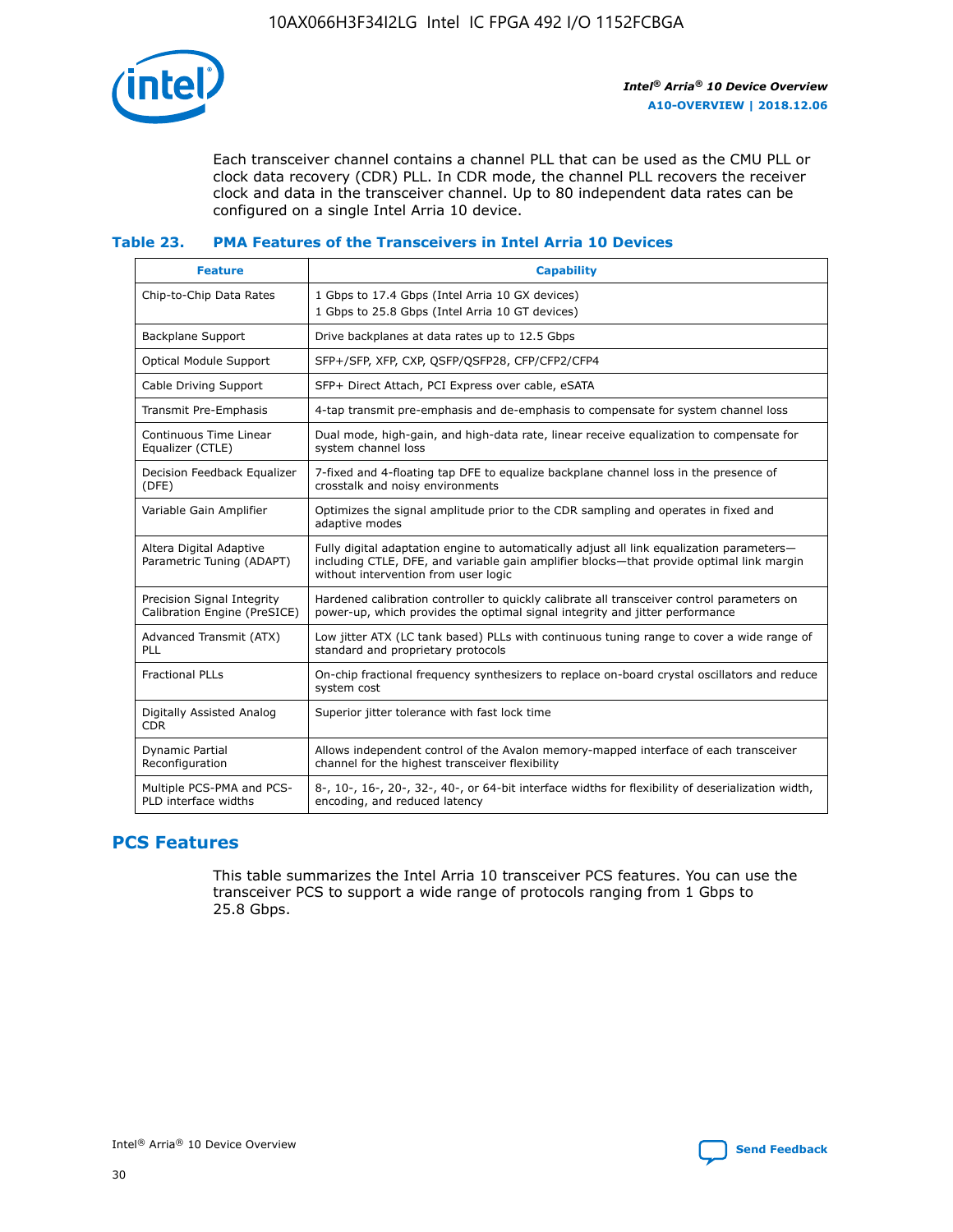

| <b>PCS</b>    | <b>Description</b>                                                                                                                                                                                                                                                                                                                                                                                             |
|---------------|----------------------------------------------------------------------------------------------------------------------------------------------------------------------------------------------------------------------------------------------------------------------------------------------------------------------------------------------------------------------------------------------------------------|
| Standard PCS  | Operates at a data rate up to 12 Gbps<br>Supports protocols such as PCI-Express, CPRI 4.2+, GigE, IEEE 1588 in Hard PCS<br>Implements other protocols using Basic/Custom (Standard PCS) transceiver<br>configuration rules.                                                                                                                                                                                    |
| Enhanced PCS  | Performs functions common to most serial data industry standards, such as word<br>alignment, encoding/decoding, and framing, before data is sent or received off-chip<br>through the PMA<br>• Handles data transfer to and from the FPGA fabric<br>Handles data transfer internally to and from the PMA<br>Provides frequency compensation<br>Performs channel bonding for multi-channel low skew applications |
| PCIe Gen3 PCS | Supports the seamless switching of Data and Clock between the Gen1, Gen2, and Gen3<br>data rates<br>Provides support for PIPE 3.0 features<br>Supports the PIPE interface with the Hard IP enabled, as well as with the Hard IP<br>bypassed                                                                                                                                                                    |

#### **Related Information**

- PCIe Gen1, Gen2, and Gen3 Hard IP on page 26
- Interlaken Support on page 26
- 10 Gbps Ethernet Support on page 26

# **PCS Protocol Support**

This table lists some of the protocols supported by the Intel Arria 10 transceiver PCS. For more information about the blocks in the transmitter and receiver data paths, refer to the related information.

| <b>Protocol</b>                                 | <b>Data Rate</b><br>(Gbps) | <b>Transceiver IP</b>       | <b>PCS Support</b>                      |
|-------------------------------------------------|----------------------------|-----------------------------|-----------------------------------------|
| PCIe Gen3 x1, x2, x4, x8                        | 8.0                        | Native PHY (PIPE)           | Standard PCS and PCIe<br>Gen3 PCS       |
| PCIe Gen2 x1, x2, x4, x8                        | 5.0                        | Native PHY (PIPE)           | <b>Standard PCS</b>                     |
| PCIe Gen1 x1, x2, x4, x8                        | 2.5                        | Native PHY (PIPE)           | Standard PCS                            |
| 1000BASE-X Gigabit Ethernet                     | 1.25                       | Native PHY                  | <b>Standard PCS</b>                     |
| 1000BASE-X Gigabit Ethernet with<br>IEEE 1588v2 | 1.25                       | Native PHY                  | Standard PCS                            |
| 10GBASE-R                                       | 10.3125                    | Native PHY                  | <b>Enhanced PCS</b>                     |
| 10GBASE-R with IEEE 1588v2                      | 10.3125                    | Native PHY                  | <b>Enhanced PCS</b>                     |
| 10GBASE-R with KR FEC                           | 10.3125                    | Native PHY                  | <b>Enhanced PCS</b>                     |
| 10GBASE-KR and 1000BASE-X                       | 10.3125                    | 1G/10GbE and 10GBASE-KR PHY | Standard PCS and<br><b>Enhanced PCS</b> |
| Interlaken (CEI-6G/11G)                         | 3.125 to 17.4              | Native PHY                  | <b>Enhanced PCS</b>                     |
| SFI-S/SFI-5.2                                   | 11.2                       | Native PHY                  | <b>Enhanced PCS</b>                     |
| $10G$ SDI                                       | 10.692                     | Native PHY                  | <b>Enhanced PCS</b>                     |
|                                                 |                            |                             | continued                               |

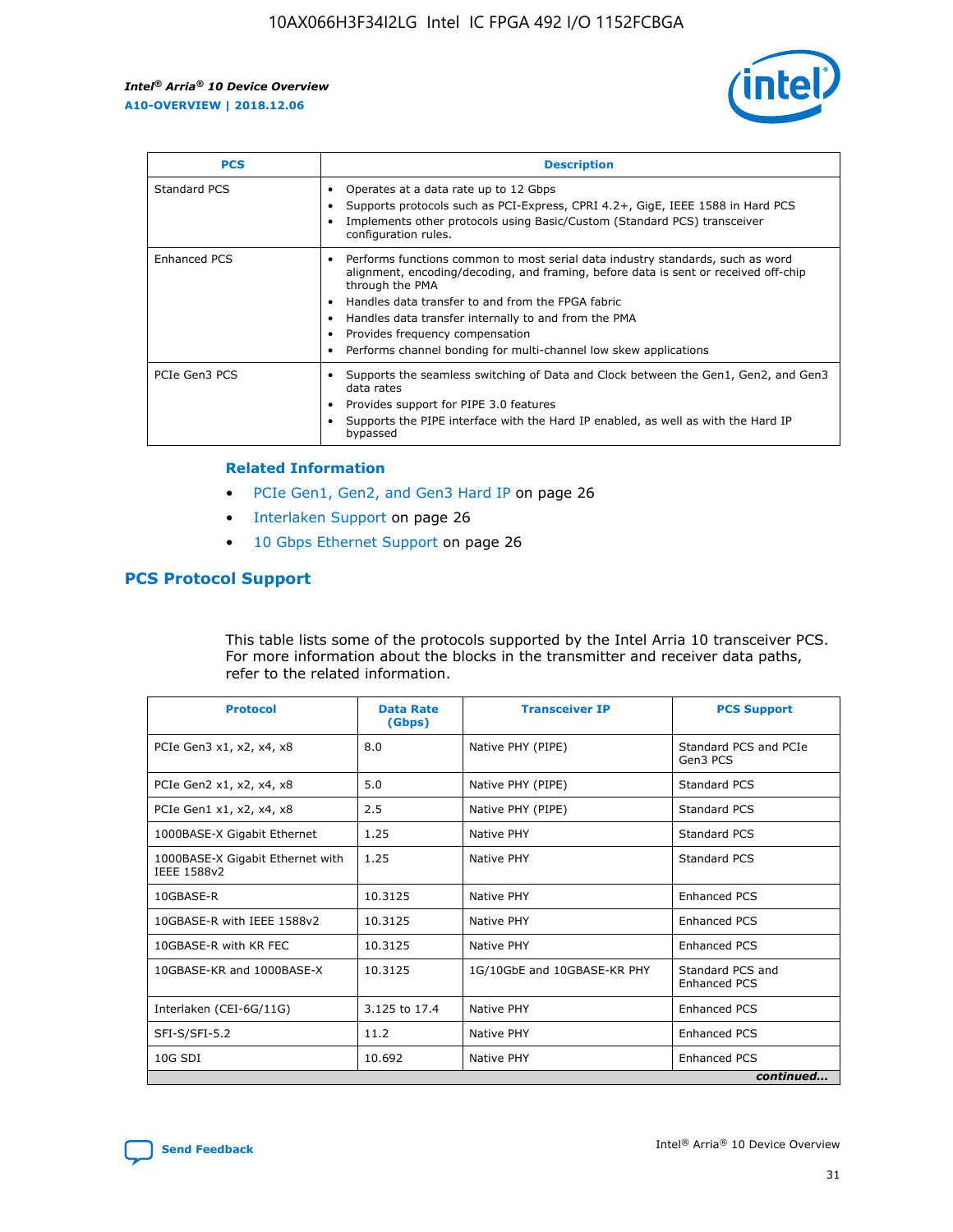

| <b>Protocol</b>      | <b>Data Rate</b><br>(Gbps) | <b>Transceiver IP</b> | <b>PCS Support</b> |
|----------------------|----------------------------|-----------------------|--------------------|
| CPRI 6.0 (64B/66B)   | 0.6144 to<br>10.1376       | Native PHY            | Enhanced PCS       |
| CPRI 4.2 (8B/10B)    | 0.6144 to<br>9.8304        | Native PHY            | Standard PCS       |
| OBSAI RP3 v4.2       | 0.6144 to 6.144            | Native PHY            | Standard PCS       |
| SD-SDI/HD-SDI/3G-SDI | $0.143(12)$ to<br>2.97     | Native PHY            | Standard PCS       |

## **Related Information**

#### [Intel Arria 10 Transceiver PHY User Guide](https://www.intel.com/content/www/us/en/programmable/documentation/nik1398707230472.html#nik1398707091164)

Provides more information about the supported transceiver protocols and PHY IP, the PMA architecture, and the standard, enhanced, and PCIe Gen3 PCS architecture.

# **SoC with Hard Processor System**

Each SoC device combines an FPGA fabric and a hard processor system (HPS) in a single device. This combination delivers the flexibility of programmable logic with the power and cost savings of hard IP in these ways:

- Reduces board space, system power, and bill of materials cost by eliminating a discrete embedded processor
- Allows you to differentiate the end product in both hardware and software, and to support virtually any interface standard
- Extends the product life and revenue through in-field hardware and software updates

<sup>(12)</sup> The 0.143 Gbps data rate is supported using oversampling of user logic that you must implement in the FPGA fabric.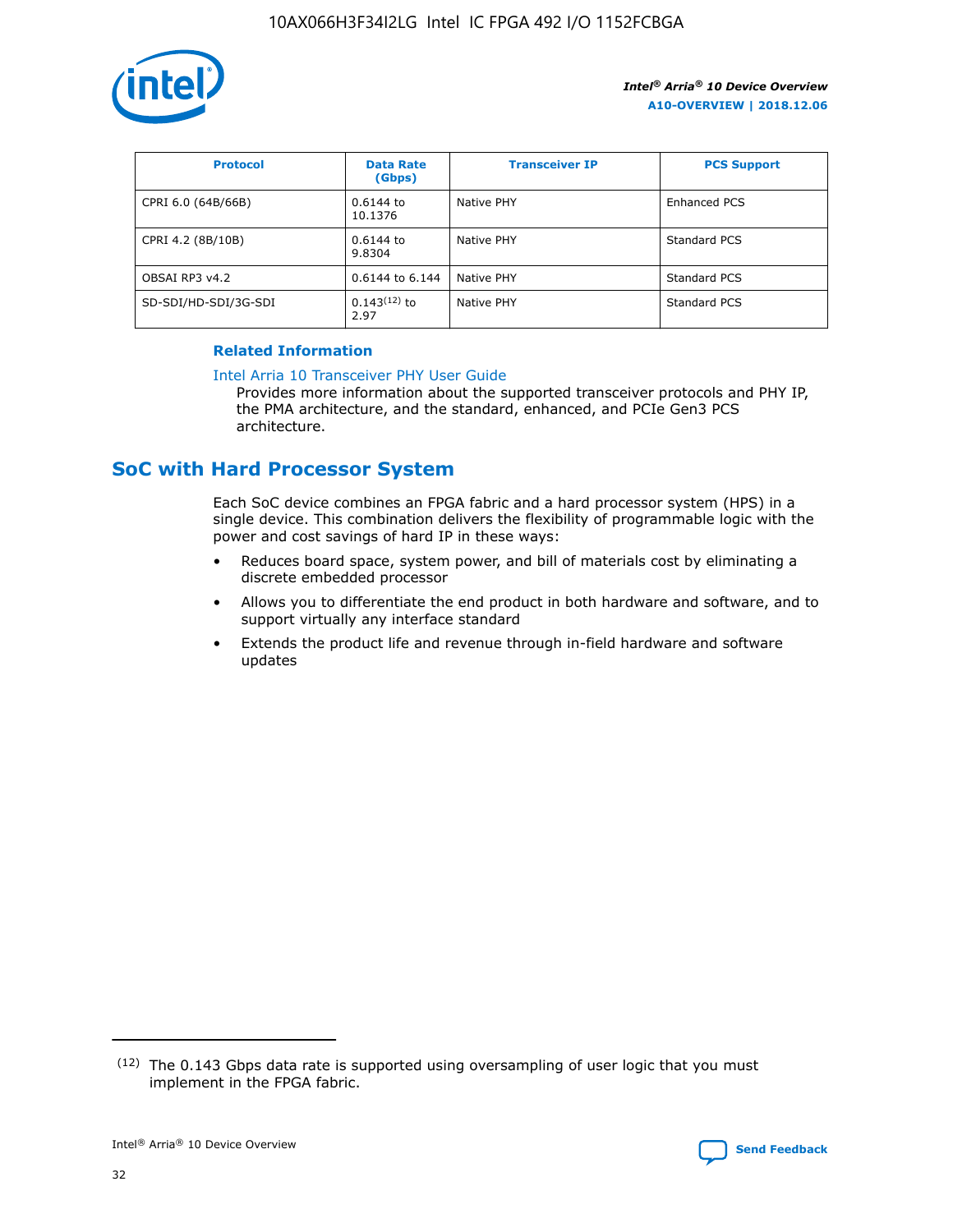

#### **Figure 9. HPS Block Diagram**

This figure shows a block diagram of the HPS with the dual ARM Cortex-A9 MPCore processor.



# **Key Advantages of 20-nm HPS**

The 20-nm HPS strikes a balance between enabling maximum software compatibility with 28-nm SoCs while still improving upon the 28-nm HPS architecture. These improvements address the requirements of the next generation target markets such as wireless and wireline communications, compute and storage equipment, broadcast and military in terms of performance, memory bandwidth, connectivity via backplane and security.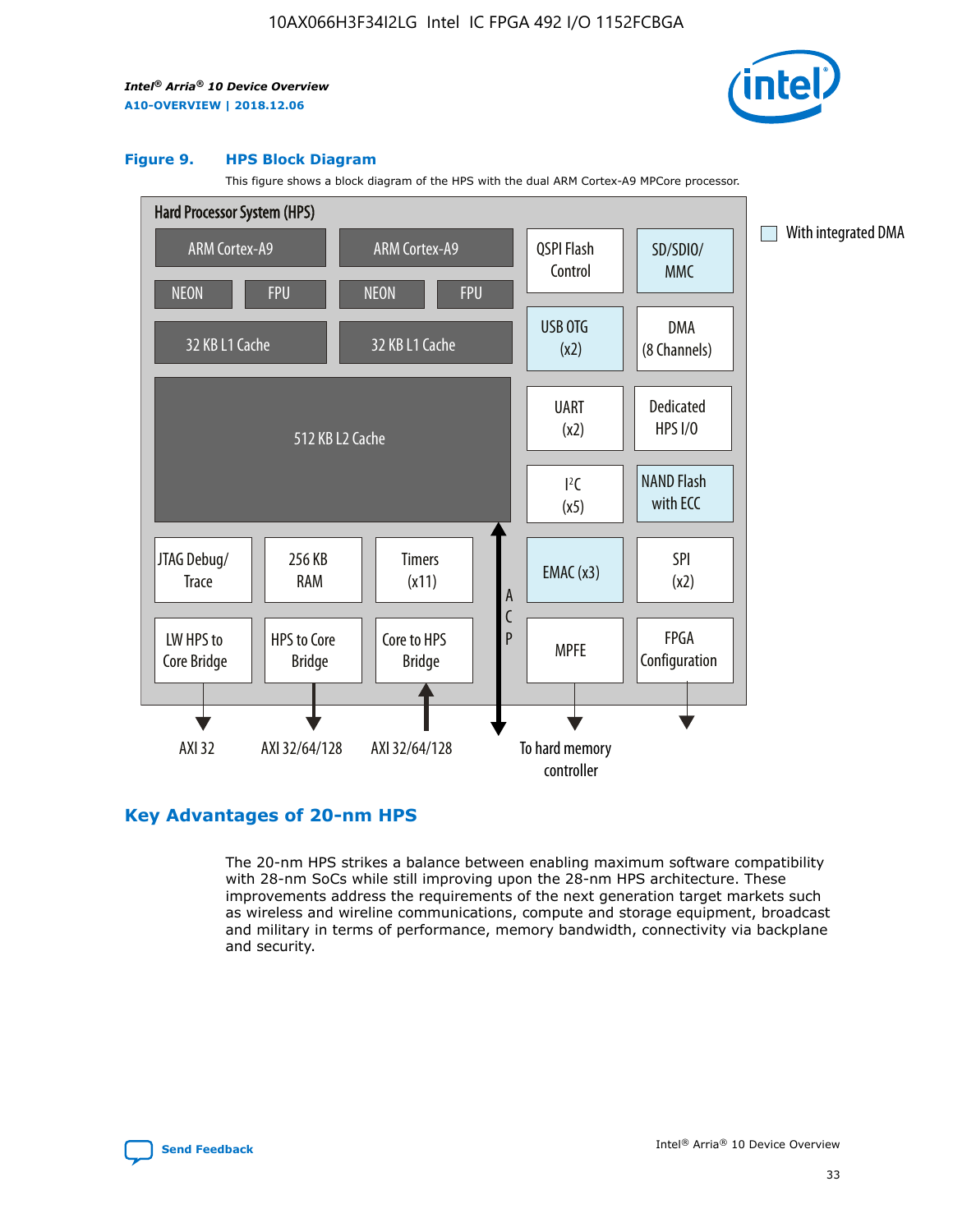

## **Table 24. Improvements in 20 nm HPS**

This table lists the key improvements of the 20 nm HPS compared to the 28 nm HPS.

| <b>Advantages/</b><br><b>Improvements</b>                   | <b>Description</b>                                                                                                                                                                                                                                                                                                                                                                                                                                                                                                                                                                                                                                                                                                                                                                                                                                                                                                      |
|-------------------------------------------------------------|-------------------------------------------------------------------------------------------------------------------------------------------------------------------------------------------------------------------------------------------------------------------------------------------------------------------------------------------------------------------------------------------------------------------------------------------------------------------------------------------------------------------------------------------------------------------------------------------------------------------------------------------------------------------------------------------------------------------------------------------------------------------------------------------------------------------------------------------------------------------------------------------------------------------------|
| Increased performance and<br>overdrive capability           | While the nominal processor frequency is 1.2 GHz, the 20 nm HPS offers an "overdrive"<br>feature which enables a higher processor operating frequency. This requires a higher supply<br>voltage value that is unique to the HPS and may require a separate regulator.                                                                                                                                                                                                                                                                                                                                                                                                                                                                                                                                                                                                                                                   |
| Increased processor memory<br>bandwidth and DDR4<br>support | Up to 64-bit DDR4 memory at 2,400 Mbps support is available for the processor. The hard<br>memory controller for the HPS comprises a multi-port front end that manages connections<br>to a single port memory controller. The multi-port front end allows logic core and the HPS<br>to share ports and thereby the available bandwidth of the memory controller.                                                                                                                                                                                                                                                                                                                                                                                                                                                                                                                                                        |
| Flexible I/O sharing                                        | An advanced I/O pin muxing scheme allows improved sharing of I/O between the HPS and<br>the core logic. The following types of I/O are available for SoC:<br>17 dedicated I/Os-physically located inside the HPS block and are not accessible to<br>logic within the core. The 17 dedicated I/Os are used for HPS clock, resets, and<br>interfacing with boot devices, QSPI, and SD/MMC.<br>48 direct shared I/O-located closest to the HPS block and are ideal for high speed HPS<br>peripherals such as EMAC, USB, and others. There is one bank of 48 I/Os that supports<br>direct sharing where the 48 I/Os can be shared 12 I/Os at a time.<br>Standard (shared) I/O-all standard I/Os can be shared by the HPS peripherals and any<br>logic within the core. For designs where more than 48 I/Os are required to fully use all<br>the peripherals in the HPS, these I/Os can be connected through the core logic. |
| <b>EMAC</b> core                                            | Three EMAC cores are available in the HPS. The EMAC cores enable an application to<br>support two redundant Ethernet connections; for example, backplane, or two EMAC cores<br>for managing IEEE 1588 time stamp information while allowing a third EMAC core for debug<br>and configuration. All three EMACs can potentially share the same time stamps, simplifying<br>the 1588 time stamping implementation. A new serial time stamp interface allows core<br>logic to access and read the time stamp values. The integrated EMAC controllers can be<br>connected to external Ethernet PHY through the provided MDIO or I <sup>2</sup> C interface.                                                                                                                                                                                                                                                                  |
| On-chip memory                                              | The on-chip memory is updated to 256 KB support and can support larger data sets and<br>real time algorithms.                                                                                                                                                                                                                                                                                                                                                                                                                                                                                                                                                                                                                                                                                                                                                                                                           |
| <b>ECC</b> enhancements                                     | Improvements in L2 Cache ECC management allow identification of errors down to the<br>address level. ECC enhancements also enable improved error injection and status reporting<br>via the introduction of new memory mapped access to syndrome and data signals.                                                                                                                                                                                                                                                                                                                                                                                                                                                                                                                                                                                                                                                       |
| HPS to FPGA Interconnect<br>Backbone                        | Although the HPS and the Logic Core can operate independently, they are tightly coupled<br>via a high-bandwidth system interconnect built from high-performance ARM AMBA AXI bus<br>bridges. IP bus masters in the FPGA fabric have access to HPS bus slaves via the FPGA-to-<br>HPS interconnect. Similarly, HPS bus masters have access to bus slaves in the core fabric<br>via the HPS-to-FPGA bridge. Both bridges are AMBA AXI-3 compliant and support<br>simultaneous read and write transactions. Up to three masters within the core fabric can<br>share the HPS SDRAM controller with the processor. Additionally, the processor can be used<br>to configure the core fabric under program control via a dedicated 32-bit configuration port.                                                                                                                                                                  |
| FPGA configuration and HPS<br>booting                       | The FPGA fabric and HPS in the SoCs are powered independently. You can reduce the clock<br>frequencies or gate the clocks to reduce dynamic power.<br>You can configure the FPGA fabric and boot the HPS independently, in any order, providing<br>you with more design flexibility.                                                                                                                                                                                                                                                                                                                                                                                                                                                                                                                                                                                                                                    |
| Security                                                    | New security features have been introduced for anti-tamper management, secure boot,<br>encryption (AES), and authentication (SHA).                                                                                                                                                                                                                                                                                                                                                                                                                                                                                                                                                                                                                                                                                                                                                                                      |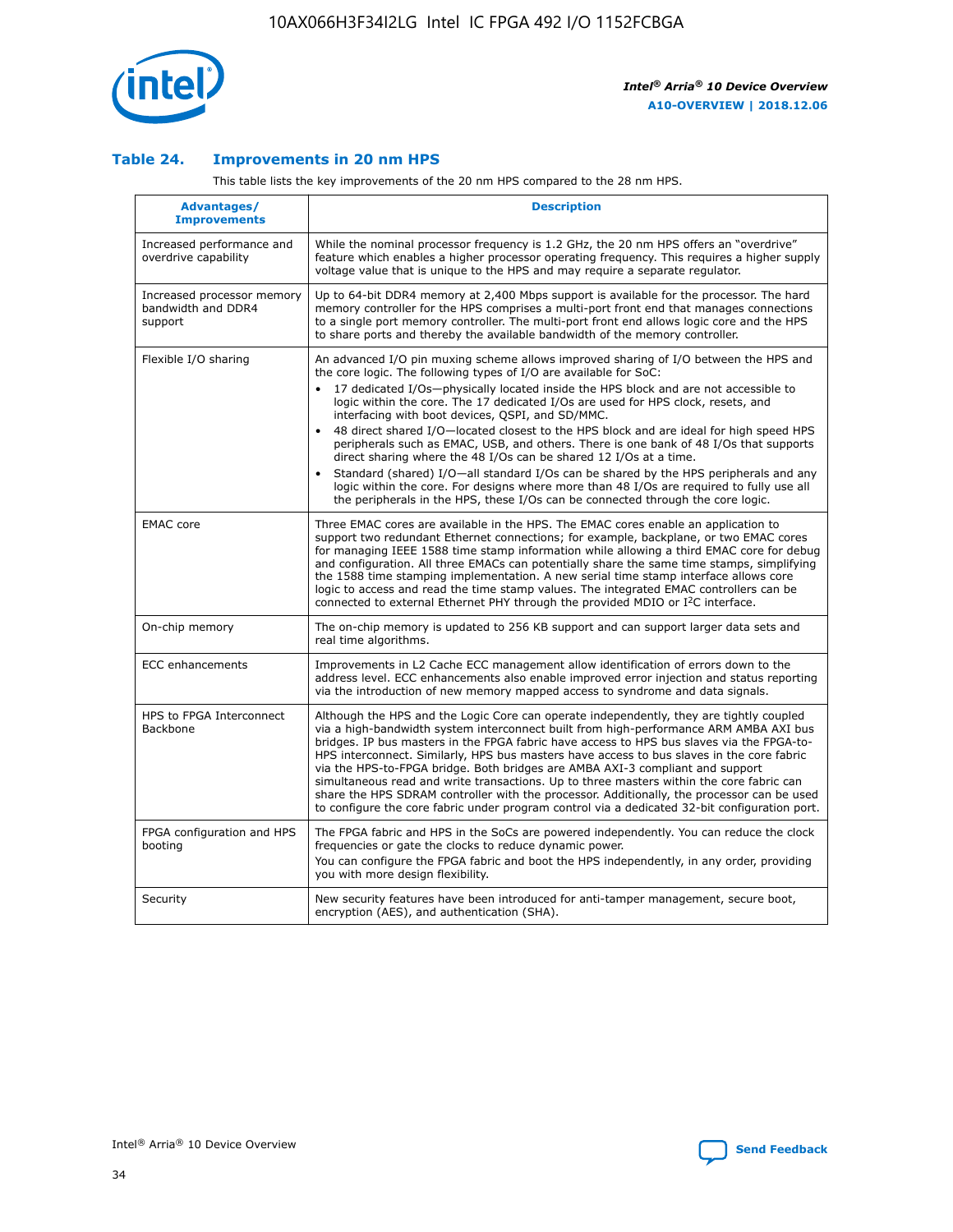

# **Features of the HPS**

The HPS has the following features:

- 1.2-GHz, dual-core ARM Cortex-A9 MPCore processor with up to 1.5-GHz via overdrive
	- ARMv7-A architecture that runs 32-bit ARM instructions, 16-bit and 32-bit Thumb instructions, and 8-bit Java byte codes in Jazelle style
	- Superscalar, variable length, out-of-order pipeline with dynamic branch prediction
	- Instruction Efficiency 2.5 MIPS/MHz, which provides total performance of 7500 MIPS at 1.5 GHz
- Each processor core includes:
	- 32 KB of L1 instruction cache, 32 KB of L1 data cache
	- Single- and double-precision floating-point unit and NEON media engine
	- CoreSight debug and trace technology
	- Snoop Control Unit (SCU) and Acceleration Coherency Port (ACP)
- 512 KB of shared L2 cache
- 256 KB of scratch RAM
- Hard memory controller with support for DDR3, DDR4 and optional error correction code (ECC) support
- Multiport Front End (MPFE) Scheduler interface to the hard memory controller
- 8-channel direct memory access (DMA) controller
- QSPI flash controller with SIO, DIO, QIO SPI Flash support
- NAND flash controller (ONFI 1.0 or later) with DMA and ECC support, updated to support 8 and 16-bit Flash devices and new command DMA to offload CPU for fast power down recovery
- Updated SD/SDIO/MMC controller to eMMC 4.5 with DMA with CE-ATA digital command support
- 3 10/100/1000 Ethernet media access control (MAC) with DMA
- 2 USB On-the-Go (OTG) controllers with DMA
- $\bullet$  5 I<sup>2</sup>C controllers (3 can be used by EMAC for MIO to external PHY)
- 2 UART 16550 Compatible controllers
- 4 serial peripheral interfaces (SPI) (2 Master, 2 Slaves)
- 62 programmable general-purpose I/Os, which includes 48 direct share I/Os that allows the HPS peripherals to connect directly to the FPGA I/Os
- 7 general-purpose timers
- 4 watchdog timers
- Anti-tamper, Secure Boot, Encryption (AES) and Authentication (SHA)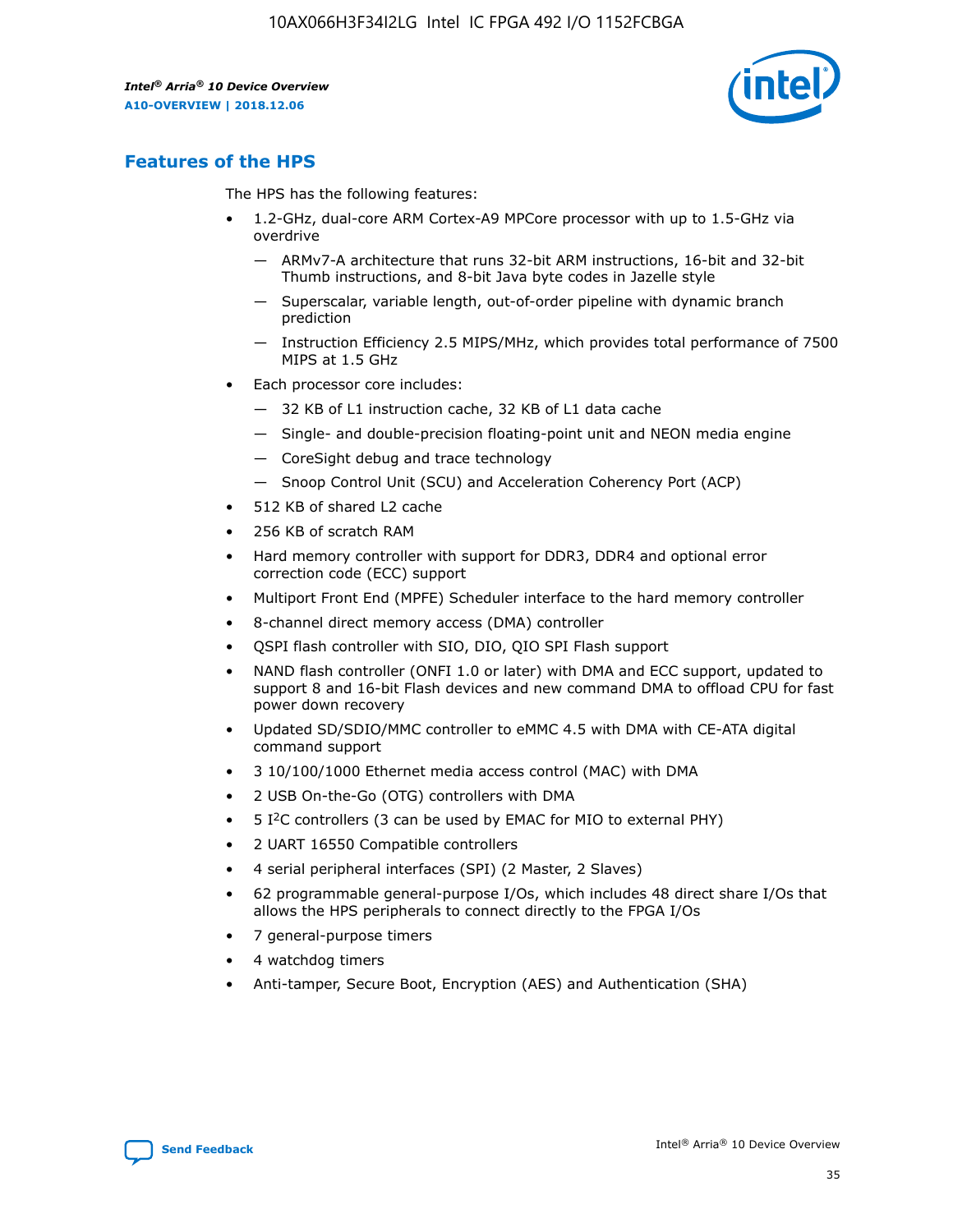

## **System Peripherals and Debug Access Port**

Each Ethernet MAC, USB OTG, NAND flash controller, and SD/MMC controller module has an integrated DMA controller. For modules without an integrated DMA controller, an additional DMA controller module provides up to eight channels of high-bandwidth data transfers. Peripherals that communicate off-chip are multiplexed with other peripherals at the HPS pin level. This allows you to choose which peripherals interface with other devices on your PCB.

The debug access port provides interfaces to industry standard JTAG debug probes and supports ARM CoreSight debug and core traces to facilitate software development.

#### **HPS–FPGA AXI Bridges**

The HPS–FPGA bridges, which support the Advanced Microcontroller Bus Architecture (AMBA) Advanced eXtensible Interface (AXI™) specifications, consist of the following bridges:

- FPGA-to-HPS AMBA AXI bridge—a high-performance bus supporting 32, 64, and 128 bit data widths that allows the FPGA fabric to issue transactions to slaves in the HPS.
- HPS-to-FPGA Avalon/AMBA AXI bridge—a high-performance bus supporting 32, 64, and 128 bit data widths that allows the HPS to issue transactions to slaves in the FPGA fabric.
- Lightweight HPS-to-FPGA AXI bridge—a lower latency 32 bit width bus that allows the HPS to issue transactions to soft peripherals in the FPGA fabric. This bridge is primarily used for control and status register (CSR) accesses to peripherals in the FPGA fabric.

The HPS–FPGA AXI bridges allow masters in the FPGA fabric to communicate with slaves in the HPS logic, and vice versa. For example, the HPS-to-FPGA AXI bridge allows you to share memories instantiated in the FPGA fabric with one or both microprocessors in the HPS, while the FPGA-to-HPS AXI bridge allows logic in the FPGA fabric to access the memory and peripherals in the HPS.

Each HPS–FPGA bridge also provides asynchronous clock crossing for data transferred between the FPGA fabric and the HPS.

#### **HPS SDRAM Controller Subsystem**

The HPS SDRAM controller subsystem contains a multiport SDRAM controller and DDR PHY that are shared between the FPGA fabric (through the FPGA-to-HPS SDRAM interface), the level 2 (L2) cache, and the level 3 (L3) system interconnect. The FPGA-to-HPS SDRAM interface supports AMBA AXI and Avalon® Memory-Mapped (Avalon-MM) interface standards, and provides up to six individual ports for access by masters implemented in the FPGA fabric.

The HPS SDRAM controller supports up to 3 masters (command ports), 3x 64-bit read data ports and 3x 64-bit write data ports.

To maximize memory performance, the SDRAM controller subsystem supports command and data reordering, deficit round-robin arbitration with aging, and high-priority bypass features.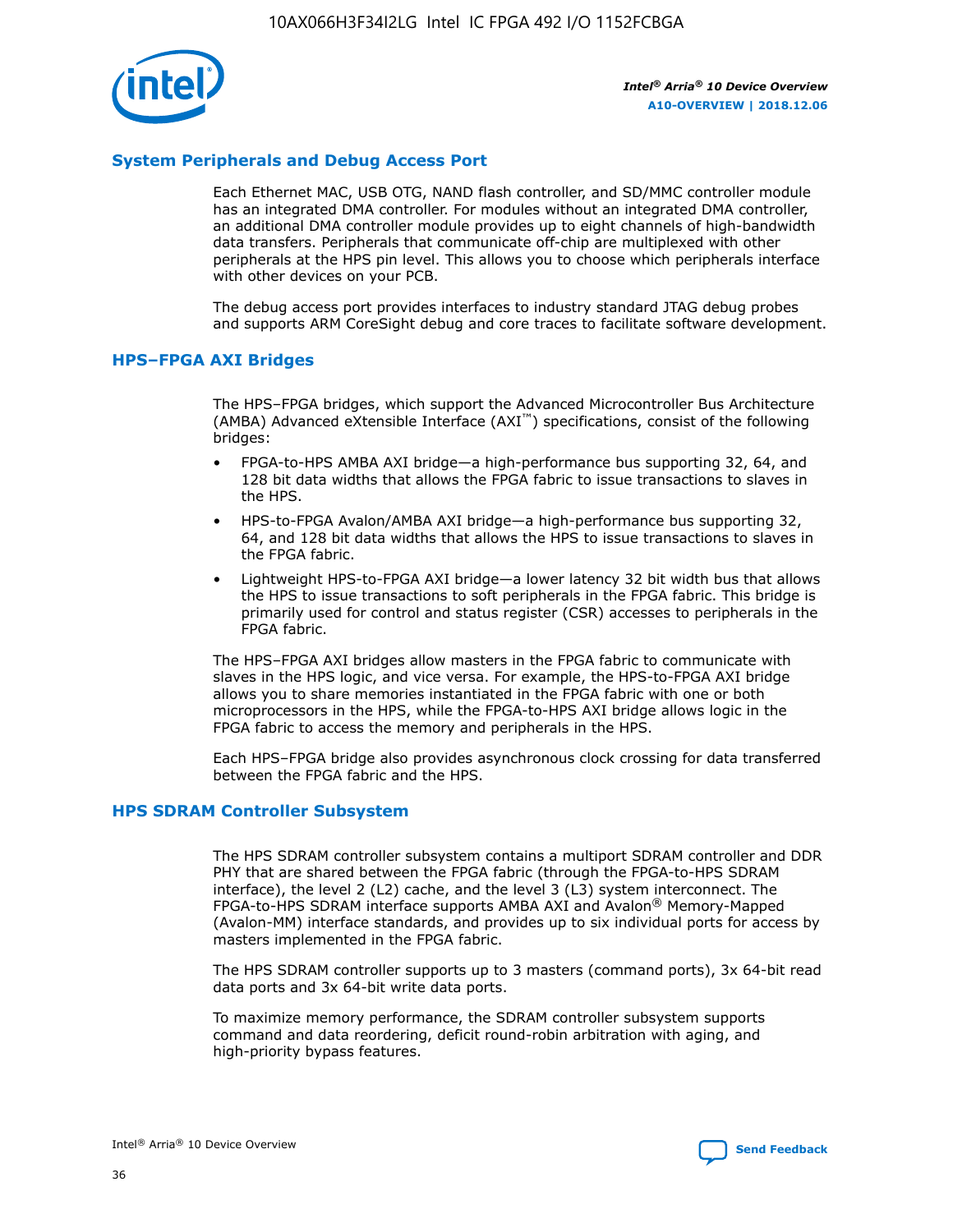

# **FPGA Configuration and HPS Booting**

The FPGA fabric and HPS in the SoC FPGA must be powered at the same time. You can reduce the clock frequencies or gate the clocks to reduce dynamic power.

Once powered, the FPGA fabric and HPS can be configured independently thus providing you with more design flexibility:

- You can boot the HPS independently. After the HPS is running, the HPS can fully or partially reconfigure the FPGA fabric at any time under software control. The HPS can also configure other FPGAs on the board through the FPGA configuration controller.
- Configure the FPGA fabric first, and then boot the HPS from memory accessible to the FPGA fabric.

## **Hardware and Software Development**

For hardware development, you can configure the HPS and connect your soft logic in the FPGA fabric to the HPS interfaces using the Platform Designer system integration tool in the Intel Quartus Prime software.

For software development, the ARM-based SoC FPGA devices inherit the rich software development ecosystem available for the ARM Cortex-A9 MPCore processor. The software development process for Intel SoC FPGAs follows the same steps as those for other SoC devices from other manufacturers. Support for Linux\*, VxWorks\*, and other operating systems are available for the SoC FPGAs. For more information on the operating systems support availability, contact the Intel FPGA sales team.

You can begin device-specific firmware and software development on the Intel SoC FPGA Virtual Target. The Virtual Target is a fast PC-based functional simulation of a target development system—a model of a complete development board. The Virtual Target enables the development of device-specific production software that can run unmodified on actual hardware.

# **Dynamic and Partial Reconfiguration**

The Intel Arria 10 devices support dynamic and partial reconfiguration. You can use dynamic and partial reconfiguration simultaneously to enable seamless reconfiguration of both the device core and transceivers.

# **Dynamic Reconfiguration**

You can reconfigure the PMA and PCS blocks while the device continues to operate. This feature allows you to change the data rates, protocol, and analog settings of a channel in a transceiver bank without affecting on-going data transfer in other transceiver banks. This feature is ideal for applications that require dynamic multiprotocol or multirate support.

# **Partial Reconfiguration**

Using partial reconfiguration, you can reconfigure some parts of the device while keeping the device in operation.

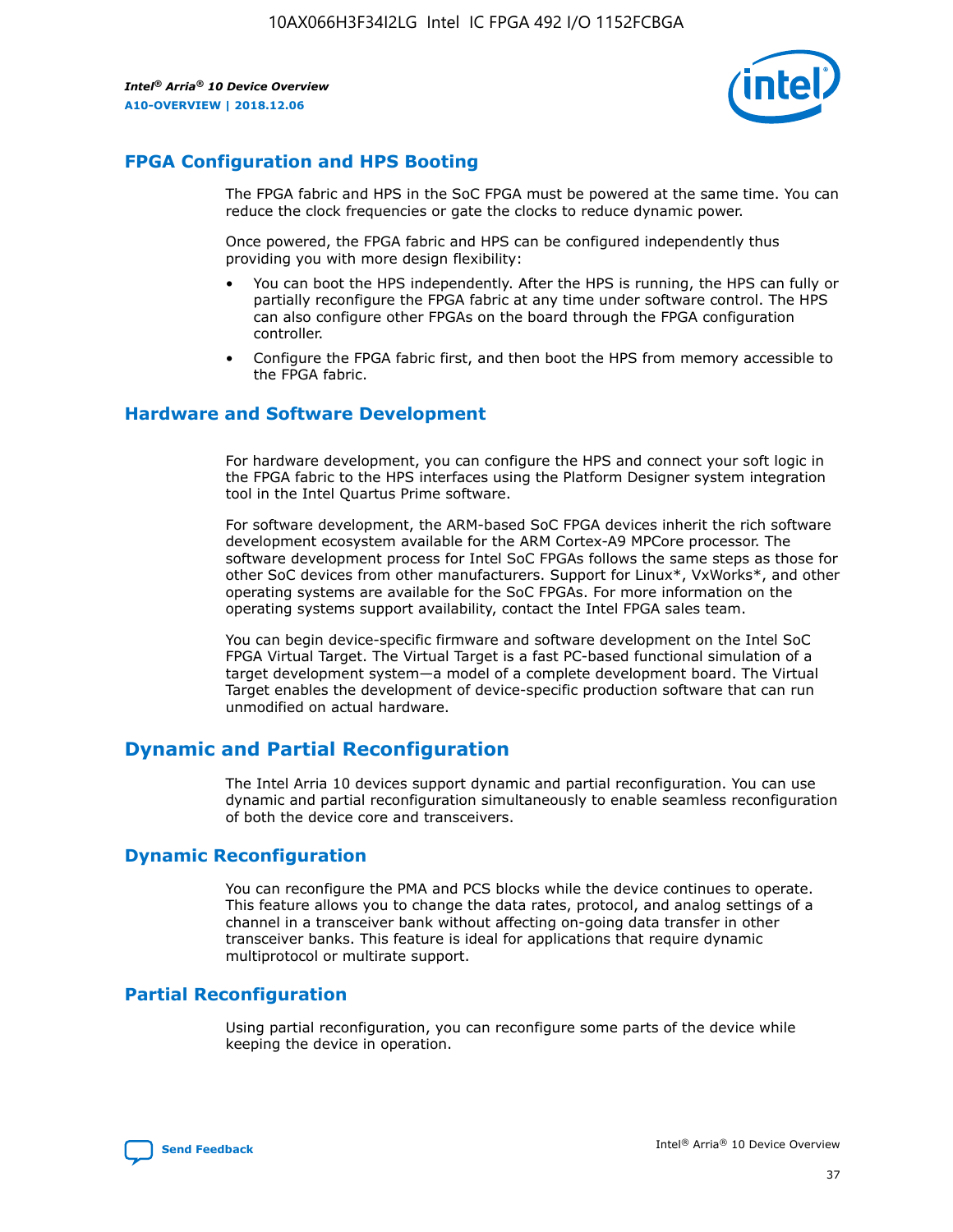

Instead of placing all device functions in the FPGA fabric, you can store some functions that do not run simultaneously in external memory and load them only when required. This capability increases the effective logic density of the device, and lowers cost and power consumption.

In the Intel solution, you do not have to worry about intricate device architecture to perform a partial reconfiguration. The partial reconfiguration capability is built into the Intel Quartus Prime design software, making such time-intensive task simple.

Intel Arria 10 devices support partial reconfiguration in the following configuration options:

- Using an internal host:
	- All supported configuration modes where the FPGA has access to external memory devices such as serial and parallel flash memory.
	- Configuration via Protocol [CvP (PCIe)]
- Using an external host—passive serial (PS), fast passive parallel (FPP) x8, FPP x16, and FPP x32 I/O interface.

# **Enhanced Configuration and Configuration via Protocol**

## **Table 25. Configuration Schemes and Features of Intel Arria 10 Devices**

Intel Arria 10 devices support 1.8 V programming voltage and several configuration schemes.

| <b>Scheme</b>                                                          | <b>Data</b><br><b>Width</b> | <b>Max Clock</b><br>Rate<br>(MHz) | <b>Max Data</b><br>Rate<br>(Mbps)<br>(13) | <b>Decompression</b> | <b>Design</b><br>Security <sup>(1</sup><br>4) | <b>Partial</b><br><b>Reconfiguration</b><br>(15) | <b>Remote</b><br><b>System</b><br><b>Update</b> |
|------------------------------------------------------------------------|-----------------------------|-----------------------------------|-------------------------------------------|----------------------|-----------------------------------------------|--------------------------------------------------|-------------------------------------------------|
| <b>JTAG</b>                                                            | 1 bit                       | 33                                | 33                                        |                      |                                               | Yes(16)                                          |                                                 |
| Active Serial (AS)<br>through the<br>EPCO-L<br>configuration<br>device | 1 bit,<br>4 bits            | 100                               | 400                                       | Yes                  | Yes                                           | $Y_{PS}(16)$                                     | Yes                                             |
| Passive serial (PS)<br>through CPLD or<br>external<br>microcontroller  | 1 bit                       | 100                               | 100                                       | Yes                  | Yes                                           | Yes(16)                                          | Parallel<br>Flash<br>Loader<br>(PFL) IP<br>core |
|                                                                        |                             |                                   |                                           |                      |                                               |                                                  | continued                                       |

<sup>(13)</sup> Enabling either compression or design security features affects the maximum data rate. Refer to the Intel Arria 10 Device Datasheet for more information.

<sup>(14)</sup> Encryption and compression cannot be used simultaneously.

 $(15)$  Partial reconfiguration is an advanced feature of the device family. If you are interested in using partial reconfiguration, contact Intel for support.

 $(16)$  Partial configuration can be performed only when it is configured as internal host.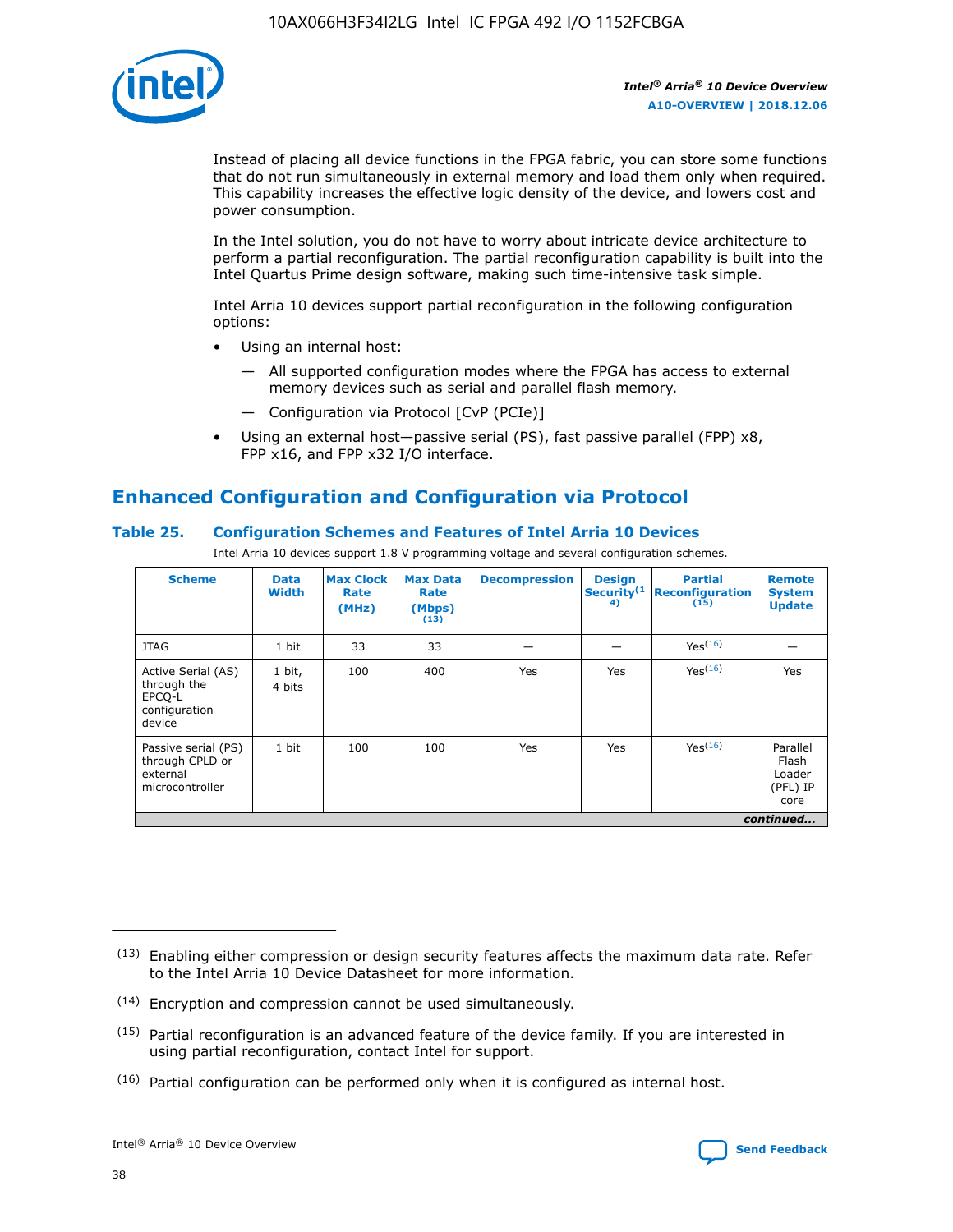

| <b>Scheme</b>                                    | <b>Data</b><br><b>Width</b> | <b>Max Clock</b><br>Rate<br>(MHz) | <b>Max Data</b><br>Rate<br>(Mbps)<br>(13) | <b>Decompression</b> | <b>Design</b><br>Security <sup>(1</sup><br>4) | <b>Partial</b><br><b>Reconfiguration</b><br>(15) | <b>Remote</b><br><b>System</b><br><b>Update</b> |
|--------------------------------------------------|-----------------------------|-----------------------------------|-------------------------------------------|----------------------|-----------------------------------------------|--------------------------------------------------|-------------------------------------------------|
| Fast passive                                     | 8 bits                      | 100                               | 3200                                      | Yes                  | Yes                                           | Yes(17)                                          | PFL IP                                          |
| parallel (FPP)<br>through CPLD or                | 16 bits                     |                                   |                                           | Yes                  | Yes                                           |                                                  | core                                            |
| external<br>microcontroller                      | 32 bits                     |                                   |                                           | Yes                  | Yes                                           |                                                  |                                                 |
| Configuration via                                | 16 bits                     | 100                               | 3200                                      | Yes                  | Yes                                           | Yes <sup>(17)</sup>                              |                                                 |
| <b>HPS</b>                                       | 32 bits                     |                                   |                                           | Yes                  | Yes                                           |                                                  |                                                 |
| Configuration via<br>Protocol [CvP<br>$(PCIe^*)$ | x1, x2,<br>x4, x8<br>lanes  |                                   | 8000                                      | Yes                  | Yes                                           | Yes(16)                                          |                                                 |

You can configure Intel Arria 10 devices through PCIe using Configuration via Protocol (CvP). The Intel Arria 10 CvP implementation conforms to the PCIe 100 ms power-up-to-active time requirement.

#### **Related Information**

[Configuration via Protocol \(CvP\) Implementation in Intel FPGAs User Guide](https://www.intel.com/content/www/us/en/programmable/documentation/dsu1441819344145.html#dsu1442269728522) Provides more information about the CvP configuration scheme.

# **SEU Error Detection and Correction**

Intel Arria 10 devices offer robust and easy-to-use single-event upset (SEU) error detection and correction circuitry.

The detection and correction circuitry includes protection for Configuration RAM (CRAM) programming bits and user memories. The CRAM is protected by a continuously running CRC error detection circuit with integrated ECC that automatically corrects one or two errors and detects higher order multi-bit errors. When more than two errors occur, correction is available through reloading of the core programming file, providing a complete design refresh while the FPGA continues to operate.

The physical layout of the Intel Arria 10 CRAM array is optimized to make the majority of multi-bit upsets appear as independent single-bit or double-bit errors which are automatically corrected by the integrated CRAM ECC circuitry. In addition to the CRAM protection, the M20K memory blocks also include integrated ECC circuitry and are layout-optimized for error detection and correction. The MLAB does not have ECC.

(14) Encryption and compression cannot be used simultaneously.

<sup>(17)</sup> Supported at a maximum clock rate of 100 MHz.



 $(13)$  Enabling either compression or design security features affects the maximum data rate. Refer to the Intel Arria 10 Device Datasheet for more information.

 $(15)$  Partial reconfiguration is an advanced feature of the device family. If you are interested in using partial reconfiguration, contact Intel for support.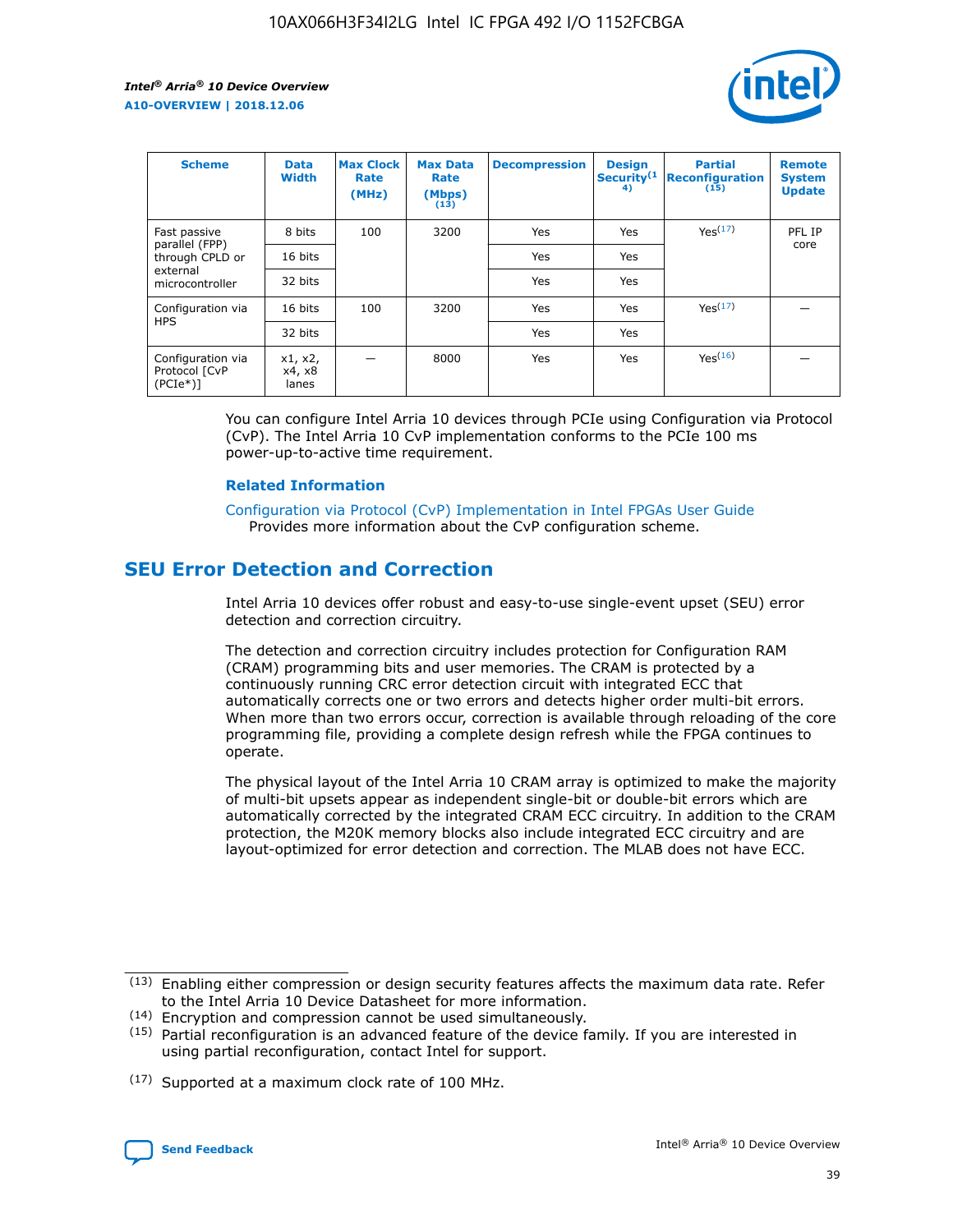

# **Power Management**

Intel Arria 10 devices leverage the advanced 20 nm process technology, a low 0.9 V core power supply, an enhanced core architecture, and several optional power reduction techniques to reduce total power consumption by as much as 40% compared to Arria V devices and as much as 60% compared to Stratix V devices.

The optional power reduction techniques in Intel Arria 10 devices include:

- **SmartVID**—a code is programmed into each device during manufacturing that allows a smart regulator to operate the device at lower core  $V_{CC}$  while maintaining performance
- **Programmable Power Technology**—non-critical timing paths are identified by the Intel Quartus Prime software and the logic in these paths is biased for low power instead of high performance
- **Low Static Power Options**—devices are available with either standard static power or low static power while maintaining performance

Furthermore, Intel Arria 10 devices feature Intel's industry-leading low power transceivers and include a number of hard IP blocks that not only reduce logic resources but also deliver substantial power savings compared to soft implementations. In general, hard IP blocks consume up to 90% less power than the equivalent soft logic implementations.

# **Incremental Compilation**

The Intel Quartus Prime software incremental compilation feature reduces compilation time and helps preserve performance to ease timing closure. The incremental compilation feature enables the partial reconfiguration flow for Intel Arria 10 devices.

Incremental compilation supports top-down, bottom-up, and team-based design flows. This feature facilitates modular, hierarchical, and team-based design flows where different designers compile their respective design sections in parallel. Furthermore, different designers or IP providers can develop and optimize different blocks of the design independently. These blocks can then be imported into the top level project.

# **Document Revision History for Intel Arria 10 Device Overview**

| <b>Document</b><br><b>Version</b> | <b>Changes</b>                                                                                                                                                                                                                                                              |
|-----------------------------------|-----------------------------------------------------------------------------------------------------------------------------------------------------------------------------------------------------------------------------------------------------------------------------|
| 2018.12.06                        | Added links to Intel Arria 10 device errata documents.<br>Removed automotive temperature option from the Intel Arria 10 GX devices.<br>Removed -3 fabric speed grade from the Intel Arria 10 GT devices.<br>Updated power options for the Intel Arria 10 GX and GT devices. |
| 2018.04.09                        | Updated the lowest $V_{CC}$ from 0.83 V to 0.82 V in the topic listing a summary of the device features.                                                                                                                                                                    |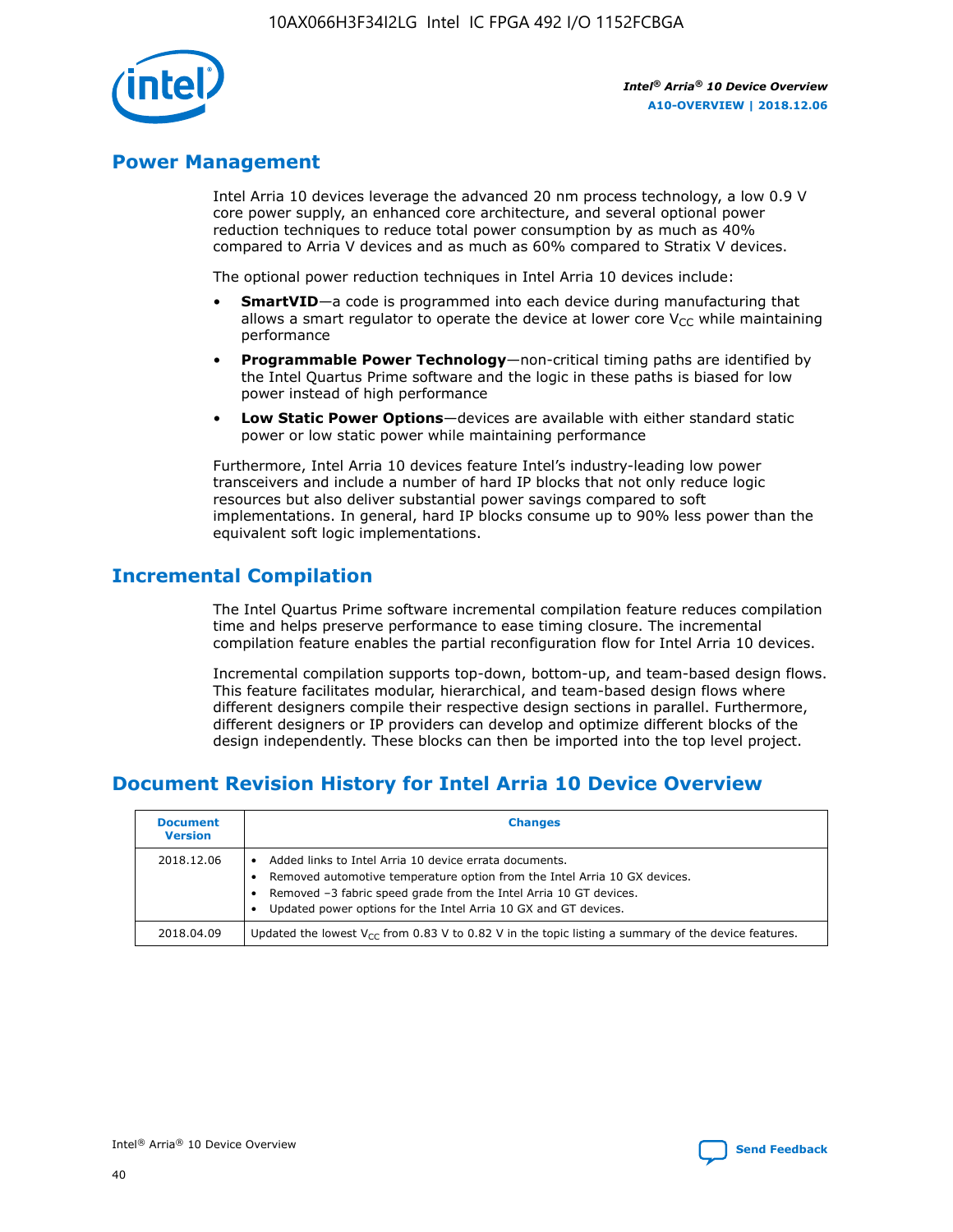*Intel® Arria® 10 Device Overview* **A10-OVERVIEW | 2018.12.06**



| <b>Date</b>    | <b>Version</b> | <b>Changes</b>                                                                                                                                                                                                                                                                                                                                                                                                                                                                                                                                                                                                                                                                                                                                                                                                                                                                                                                                                            |
|----------------|----------------|---------------------------------------------------------------------------------------------------------------------------------------------------------------------------------------------------------------------------------------------------------------------------------------------------------------------------------------------------------------------------------------------------------------------------------------------------------------------------------------------------------------------------------------------------------------------------------------------------------------------------------------------------------------------------------------------------------------------------------------------------------------------------------------------------------------------------------------------------------------------------------------------------------------------------------------------------------------------------|
| January 2018   | 2018.01.17     | Updated the maximum data rate for HPS (Intel Arria 10 SX devices<br>external memory interface DDR3 controller from 2,166 Mbps to 2,133<br>Mbps.<br>Updated maximum frequency supported for half rate QDRII and QDRII<br>+ SRAM to 633 MHz in Memory Standards Supported by the Soft<br>Memory Controller table.<br>Updated transceiver backplane capability to 12.5 Gbps.<br>$\bullet$<br>Removed transceiver speed grade 5 in Sample Ordering Core and<br>Available Options for Intel Arria 10 GX Devices figure.<br>Removed package code 40, low static power, SmartVID, industrial, and<br>military operating temperature support from Sample Ordering Core and<br>Available Options for Intel Arria 10 GT Devices figure.<br>Updated short reach transceiver rate for Intel Arria 10 GT devices to<br>25.8 Gbps.<br>Removed On-Die Instrumentation - EyeQ and Jitter Margin Tool<br>support from PMA Features of the Transceivers in Intel Arria 10 Devices<br>table. |
| September 2017 | 2017.09.20     | Updated the maximum speed of the DDR4 external memory interface from<br>1,333 MHz/2,666 Mbps to 1,200 MHz/2,400 Mbps.                                                                                                                                                                                                                                                                                                                                                                                                                                                                                                                                                                                                                                                                                                                                                                                                                                                     |
| July 2017      | 2017.07.13     | Corrected the automotive temperature range in the figure showing the<br>available options for the Intel Arria 10 GX devices from "-40°C to 100°C"<br>to "-40°C to 125°C".                                                                                                                                                                                                                                                                                                                                                                                                                                                                                                                                                                                                                                                                                                                                                                                                 |
| July 2017      | 2017.07.06     | Added automotive temperature option to Intel Arria 10 GX device family.                                                                                                                                                                                                                                                                                                                                                                                                                                                                                                                                                                                                                                                                                                                                                                                                                                                                                                   |
| May 2017       | 2017.05.08     | Corrected protocol names with "1588" to "IEEE 1588v2".<br>Updated the vertical migration table to remove vertical migration<br>between Intel Arria 10 GX and Intel Arria 10 SX device variants.<br>Removed all "Preliminary" marks.                                                                                                                                                                                                                                                                                                                                                                                                                                                                                                                                                                                                                                                                                                                                       |
| March 2017     | 2017.03.15     | Removed the topic about migration from Intel Arria 10 to Intel Stratix<br>10 devices.<br>Rebranded as Intel.<br>$\bullet$                                                                                                                                                                                                                                                                                                                                                                                                                                                                                                                                                                                                                                                                                                                                                                                                                                                 |
| October 2016   | 2016.10.31     | Removed package F36 from Intel Arria 10 GX devices.<br>Updated Intel Arria 10 GT sample ordering code and maximum GX<br>$\bullet$<br>transceiver count. Intel Arria 10 GT devices are available only in the<br>SF45 package option with a maximum of 72 transceivers.                                                                                                                                                                                                                                                                                                                                                                                                                                                                                                                                                                                                                                                                                                     |
| May 2016       | 2016.05.02     | Updated the FPGA Configuration and HPS Booting topic.<br>Remove V <sub>CC</sub> PowerManager from the Summary of Features, Power<br>Management and Arria 10 Device Variants and packages topics. This<br>feature is no longer supported in Arria 10 devices.<br>Removed LPDDR3 from the Memory Standards Supported by the HPS<br>Hard Memory Controller table in the Memory Standards Supported by<br>Intel Arria 10 Devices topic. This standard is only supported by the<br>FPGA.<br>Removed transceiver speed grade 5 from the Device Variants and<br>Packages topic for Arria 10 GX and SX devices.                                                                                                                                                                                                                                                                                                                                                                   |
| February 2016  | 2016.02.11     | Changed the maximum Arria 10 GT datarate to 25.8 Gbps and the<br>minimum datarate to 1 Gbps globally.<br>Revised the state for Core clock networks in the Summary of Features<br>$\bullet$<br>topic.<br>Changed the transceiver parameters in the "Summary of Features for<br>Arria 10 Devices" table.<br>• Changed the transceiver parameters in the "Maximum Resource Counts<br>for Arria 10 GT Devices" table.<br>• Changed the package availability for GT devices in the "Package Plan<br>for Arria 10 GT Devices" table.<br>Changed the package configurations for GT devices in the "Migration"<br>Capability Across Arria 10 Product Lines" figure.<br>continued                                                                                                                                                                                                                                                                                                  |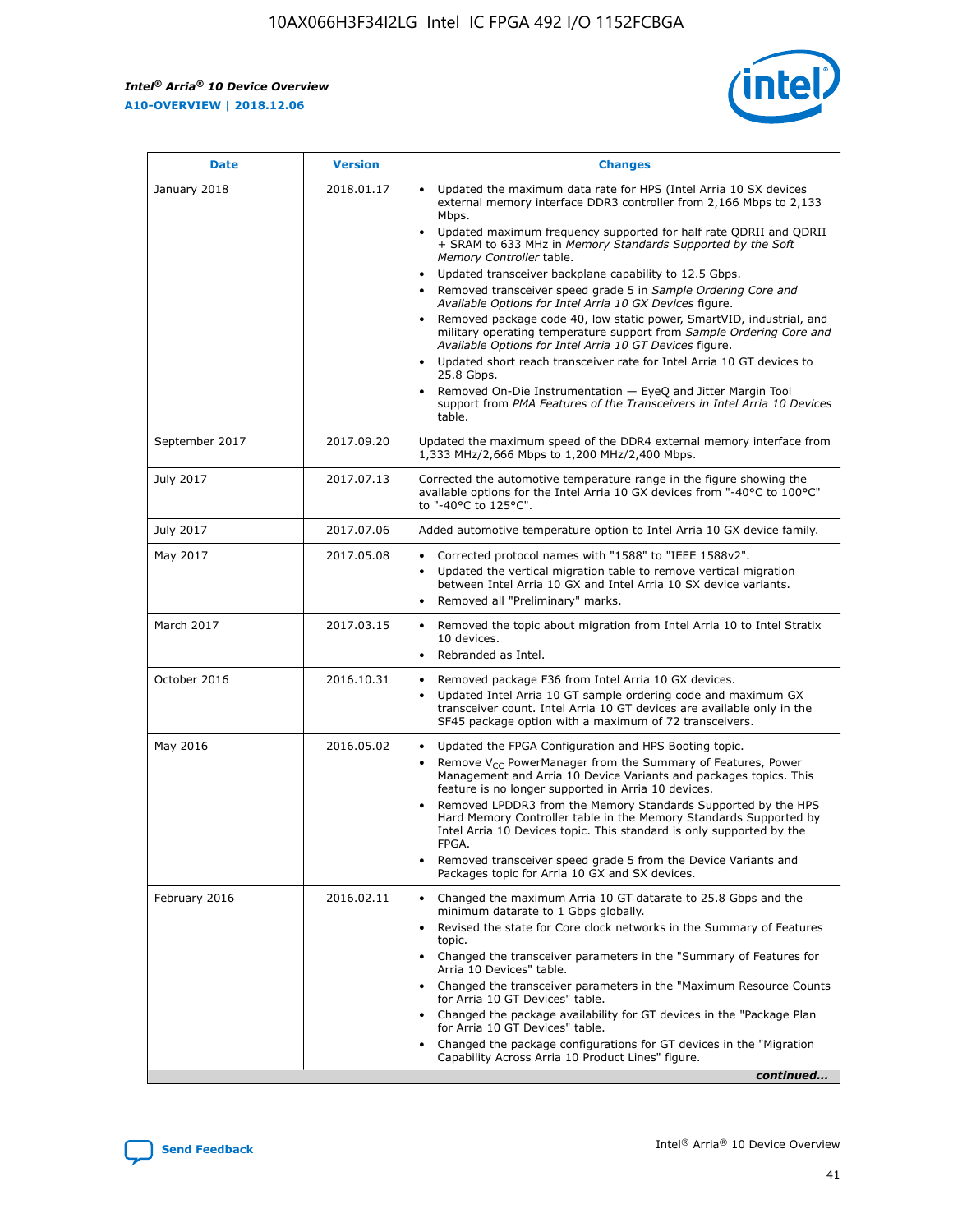

| <b>Date</b>   | <b>Version</b> | <b>Changes</b>                                                                                                                                                               |
|---------------|----------------|------------------------------------------------------------------------------------------------------------------------------------------------------------------------------|
|               |                | • Changed transceiver parameters in the "Low Power Serial Transceivers"<br>section.                                                                                          |
|               |                | • Changed the transceiver descriptions in the "Device Variants for the<br>Arria 10 Device Family" table.                                                                     |
|               |                | Changed the "Sample Ordering Code and Available Options for Arria 10<br>$\bullet$<br>GT Devices" figure.                                                                     |
|               |                | Changed the datarates for GT devices in the "PMA Features" section.                                                                                                          |
|               |                | Changed the datarates for GT devices in the "PCS Features" section.<br>$\bullet$                                                                                             |
| December 2015 | 2015.12.14     | Updated the number of M20K memory blocks for Arria 10 GX 660 from<br>2133 to 2131 and corrected the total RAM bit from 48,448 Kb to<br>48,408 Kb.                            |
|               |                | Corrected the number of DSP blocks for Arria 10 GX 660 from 1688 to<br>1687 in the table listing floating-point arithmetic resources.                                        |
| November 2015 | 2015.11.02     | Updated the maximum resources for Arria 10 GX 220, GX 320, GX 480,<br>$\bullet$<br>GX 660, SX 220, SX 320, SX 480, and SX 660.                                               |
|               |                | • Updated resource count for Arria 10 GX 320, GX 480, GX 660, SX 320,<br>SX 480, a SX 660 devices in Number of Multipliers in Intel Arria 10<br><b>Devices</b> table.        |
|               |                | Updated the available options for Arria 10 GX, GT, and SX.                                                                                                                   |
|               |                | Changed instances of Quartus II to Quartus Prime.<br>$\bullet$                                                                                                               |
| June 2015     | 2015.06.15     | Corrected label for Intel Arria 10 GT product lines in the vertical migration<br>figure.                                                                                     |
| May 2015      | 2015.05.15     | Corrected the DDR3 half rate and quarter rate maximum frequencies in the<br>table that lists the memory standards supported by the Intel Arria 10 hard<br>memory controller. |
| May 2015      | 2015.05.04     | • Added support for 13.5G JESD204b in the Summary of Features table.<br>• Added a link to Arria 10 GT Channel Usage in the Arria 10 GT Package<br>Plan topic.                |
|               |                | • Added a note to the table, Maximum Resource Counts for Arria 10 GT<br>devices.                                                                                             |
|               |                | • Updated the power requirements of the transceivers in the Low Power<br>Serial Transceivers topic.                                                                          |
| January 2015  | 2015.01.23     | • Added floating point arithmetic features in the Summary of Features<br>table.                                                                                              |
|               |                | • Updated the total embedded memory from 38.38 megabits (Mb) to<br>65.6 Mb.                                                                                                  |
|               |                | • Updated the table that lists the memory standards supported by Intel<br>Arria 10 devices.                                                                                  |
|               |                | Removed support for DDR3U, LPDDR3 SDRAM, RLDRAM 2, and DDR2.                                                                                                                 |
|               |                | Moved RLDRAM 3 support from hard memory controller to soft memory<br>controller. RLDRAM 3 support uses hard PHY with soft memory<br>controller.                              |
|               |                | Added soft memory controller support for QDR IV.<br>٠                                                                                                                        |
|               |                | Updated the maximum resource count table to include the number of<br>hard memory controllers available in each device variant.                                               |
|               |                | Updated the transceiver PCS data rate from 12.5 Gbps to 12 Gbps.<br>$\bullet$                                                                                                |
|               |                | Updated the max clock rate of PS, FPP x8, FPP x16, and Configuration<br>via HPS from 125 MHz to 100 MHz.                                                                     |
|               |                | Added a feature for fractional synthesis PLLs: PLL cascading.                                                                                                                |
|               |                | Updated the HPS programmable general-purpose I/Os from 54 to 62.<br>$\bullet$<br>continued                                                                                   |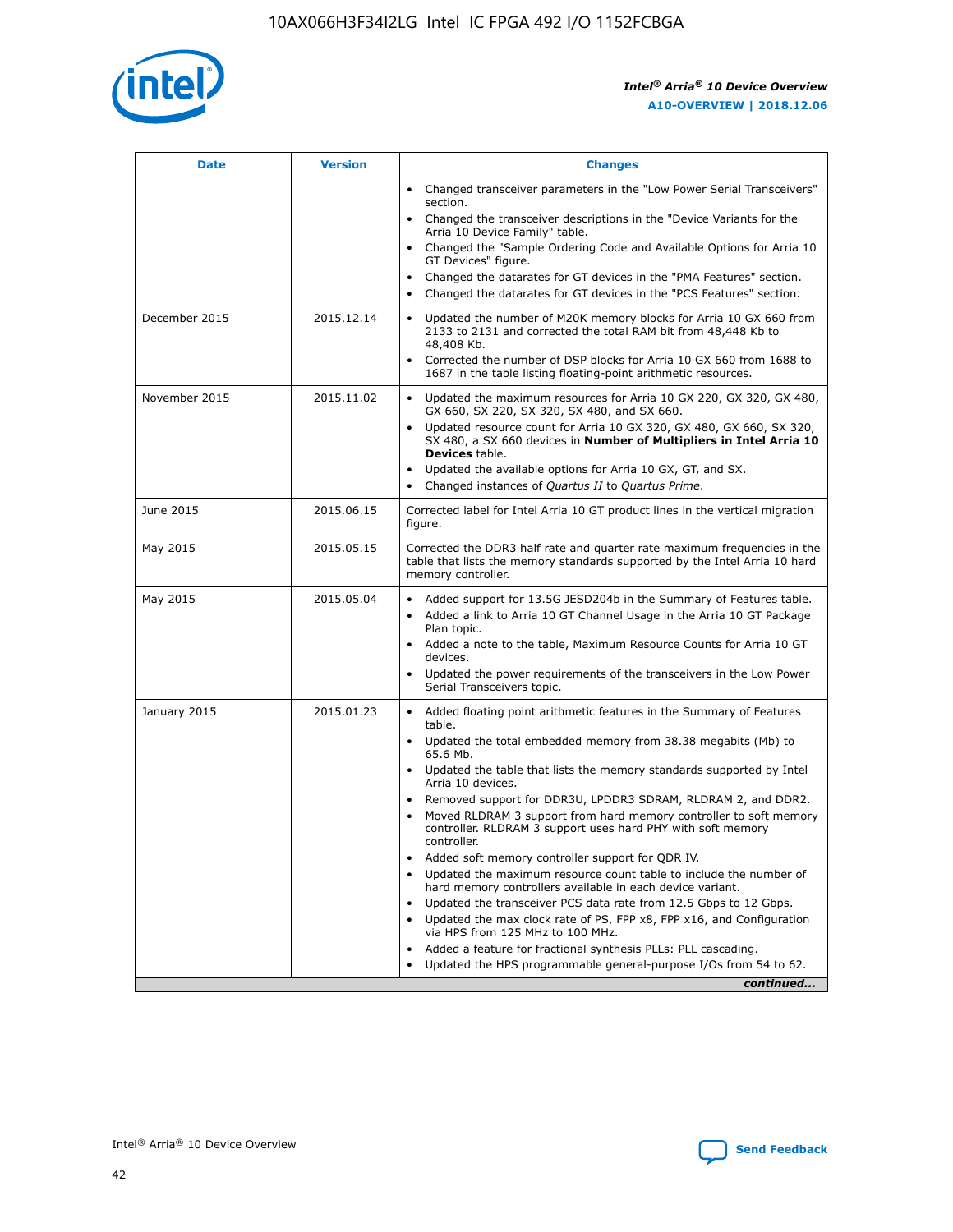r



| <b>Date</b>    | <b>Version</b> | <b>Changes</b>                                                                                                                                                                                                                                                                                                                                                                                                                                                                                                                                      |
|----------------|----------------|-----------------------------------------------------------------------------------------------------------------------------------------------------------------------------------------------------------------------------------------------------------------------------------------------------------------------------------------------------------------------------------------------------------------------------------------------------------------------------------------------------------------------------------------------------|
| September 2014 | 2014.09.30     | Corrected the 3 V I/O and LVDS I/O counts for F35 and F36 packages<br>$\bullet$<br>of Arria 10 GX.<br>Corrected the 3 V I/O, LVDS I/O, and transceiver counts for the NF40<br>$\bullet$<br>package of the Arria GX 570 and 660.<br>Removed 3 V I/O, LVDS I/O, and transceiver counts for the NF40<br>package of the Arria GX 900 and 1150. The NF40 package is not<br>available for Arria 10 GX 900 and 1150.                                                                                                                                       |
| August 2014    | 2014.08.18     | Updated Memory (Kb) M20K maximum resources for Arria 10 GX 660<br>devices from 42,660 to 42,620.<br>Added GPIO columns consisting of LVDS I/O Bank and 3V I/O Bank in<br>$\bullet$<br>the Package Plan table.<br>Added how to use memory interface clock frequency higher than 533<br>$\bullet$<br>MHz in the I/O vertical migration.<br>Added information to clarify that RLDRAM3 support uses hard PHY with<br>$\bullet$<br>soft memory controller.<br>Added variable precision DSP blocks support for floating-point<br>$\bullet$<br>arithmetic. |
| June 2014      | 2014.06.19     | Updated number of dedicated I/Os in the HPS block to 17.                                                                                                                                                                                                                                                                                                                                                                                                                                                                                            |
| February 2014  | 2014.02.21     | Updated transceiver speed grade options for GT devices in Figure 2.                                                                                                                                                                                                                                                                                                                                                                                                                                                                                 |
| February 2014  | 2014.02.06     | Updated data rate for Arria 10 GT devices from 28.1 Gbps to 28.3 Gbps.                                                                                                                                                                                                                                                                                                                                                                                                                                                                              |
| December 2013  | 2013.12.10     | Updated the HPS memory standards support from LPDDR2 to LPDDR3.<br>Updated HPS block diagram to include dedicated HPS I/O and FPGA<br>$\bullet$<br>Configuration blocks as well as repositioned SD/SDIO/MMC, DMA, SPI<br>and NAND Flash with ECC blocks.                                                                                                                                                                                                                                                                                            |
| December 2013  | 2013.12.02     | Initial release.                                                                                                                                                                                                                                                                                                                                                                                                                                                                                                                                    |